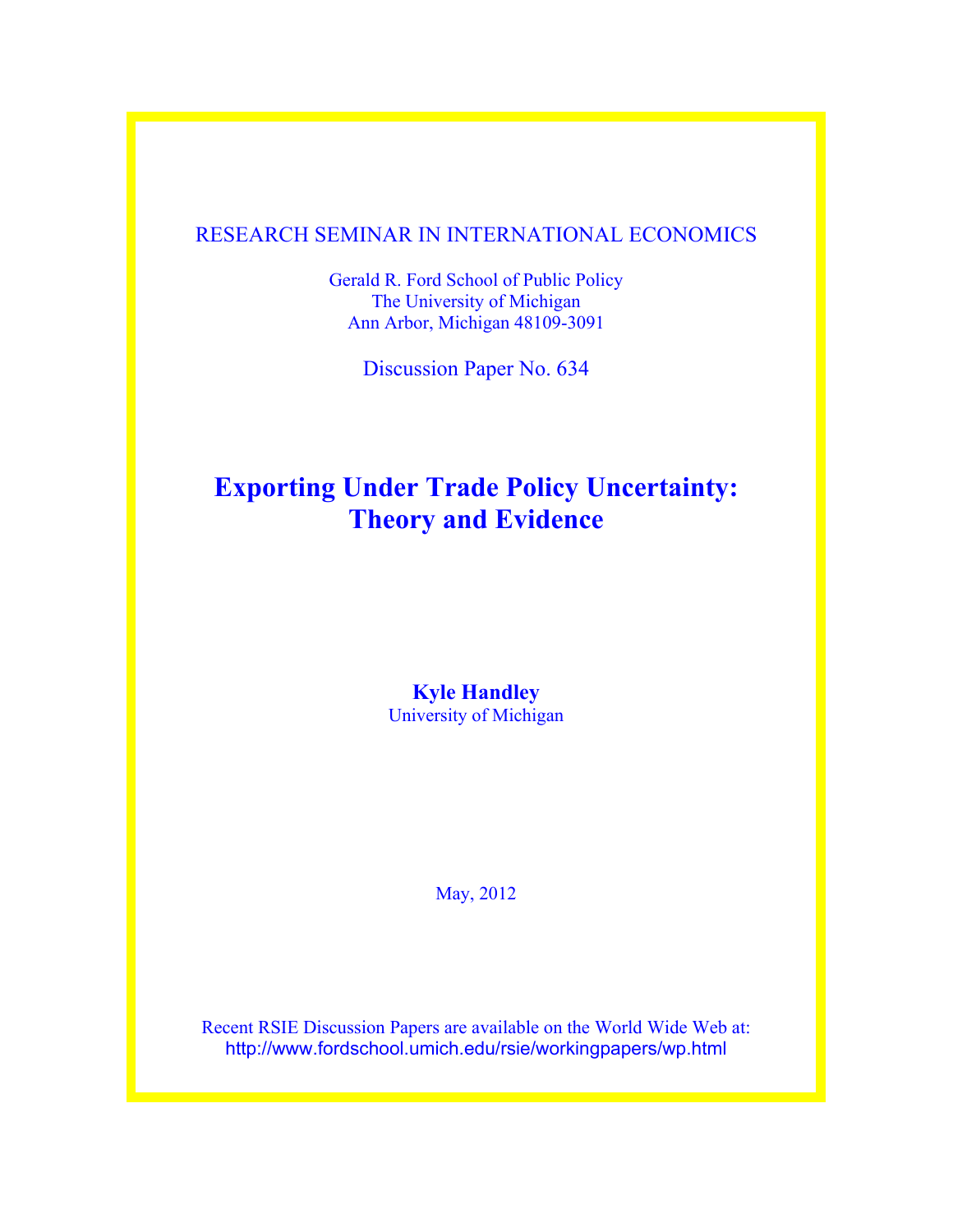# EXPORTING UNDER TRADE POLICY UNCERTAINTY: THEORY AND EVIDENCE

Kyle Handley<sup>∗</sup>

Stanford University

First Draft: May 2009 This Draft: May 2012

#### Abstract

I provide novel evidence for the impact of trade policy uncertainty on exporters. In a dynamic, heterogeneous firms model, trade policy uncertainty will delay the entry of exporters into new markets and make them less responsive to applied tariff reductions. Policy instruments that reduce or eliminate uncertainty, such as binding trade policy commitments at the WTO, increase entry. The predictions are tested on disaggregated, product-level Australian imports with model-consistent measures of uncertainty. Reducing policy uncertainty generates more product entry than unilateral liberalization. The results illuminate and quantify an important new channel for trade creation.

JEL Codes: D8, D9, E6, F1, F5.

Keywords: policy uncertainty, trade, World Trade Organization, bindings

<sup>∗</sup>Address: Stanford Institute for Economic Policy Research, Stanford University, 366 Galvez St, Stanford, CA 94305. Contact: handley@gmail.com

Acknowledgements: This paper is a chapter from my dissertation on trade policy uncertainty. I am grateful to Nuno Limão for many helpful discussions, suggestions and encouragement. I received helpful comments from Teresa Fort, John Haltiwanger, Russ Hillberry, Hiro Kasahara, Don MacLaren, Javier Miranda, Tim Moore, Ingmar Prucha, and John Shea as well as seminar participants at Maryland, the U.S. Census Bureau, Adelaide, Melbourne, Kansas City Federal Reserve, Oregon State, Stanford, Federal Reserve Board, UC-Davis, Dartmouth, Michigan, RMET, and ETSG. I thank the Australian Academy of Science for financial support and the Department of Economics at the University of Melbourne for hosting me while portions of this research were completed. This research was funded in part by NSF grant OISE-1015333. Jim Lang at Trade Data International (www.tradedata.net) provided the detailed Australian import data and useful insights.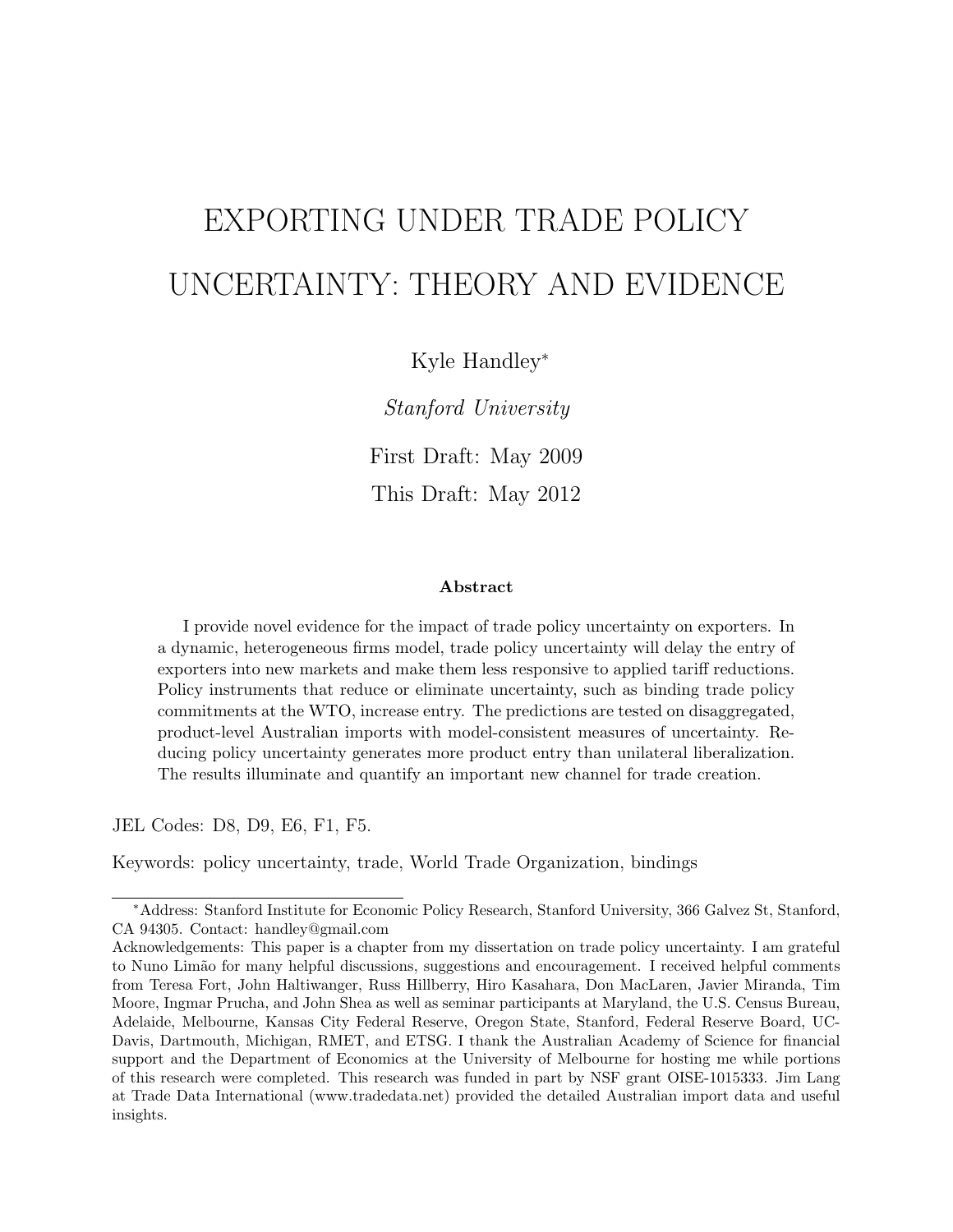# 1 Introduction

Policy commitment and credibility are often thought to be extremely important for inducing economic agents to make investments, particularly when they entail large irreversible costs. Trade policy is one area where commitment and credibility are potentially very important, but difficult to measure and quantify (Maggi and Rodriguez-Clare, 1998; Tang and Wei, 2009). This is unfortunate, since a founding purpose of the World Trade Organization  $(WTO)$  is to establish predictability<sup>1</sup>. Despite this objective, a substantial share of the trade between WTO members takes place under flexible trade policy regimes that are not secure. The impact on trade of this policy uncertainty is not well understood because most research focuses on trade policy in static, deterministic frameworks. I provide novel evidence that when trade policy is uncertain, multilateral policy commitments are an important channel of gains from trade agreements.

Even though the potential for large scale "trade wars" currently seems remote, trade policy uncertainty is pervasive in the world trade system. For example, in the wake of the financial crisis in 2008, leaders of the G-20 repeatedly pledged not to ". . . repeat the historic mistakes of protectionism of previous eras."<sup>2</sup> Such assurances were necessary because there exists wide scope for protectionism even within the WTO. Members make enforceable commitments not to raise applied tariffs above maximum binding constraints.<sup>3</sup> These "bindings" are presently well above applied tariffs in some countries. Over 30 percent of the tariff lines of WTO members could be increased unilaterally without providing compensation to affected trade partners (Bchir et al., 2005). Australia, for example, could raise tariffs from an average of 3.8 to 11 percent; Indonesia from 6.7 to 35.6 percent, and; the average developing country

<sup>1</sup>Under the principle "Predictability: through binding and transparency" the WTO explains that "Sometimes, promising not to raise a trade barrier can be as important as lowering one, because the promise gives businesses a clearer view of their future opportunities" http://www.wto.org/english/thewto e/whatis e/tif e/fact2 e.htm (accessed October 27, 2010)

<sup>2</sup>http://www.londonsummit.gov.uk/en/summit-aims/summit-communique/ (accessed November 9, 2010).

<sup>&</sup>lt;sup>3</sup>A country that violated its bindings would have to provide compensation to affected trade partners or face WTO sanctioned retaliatory tariffs.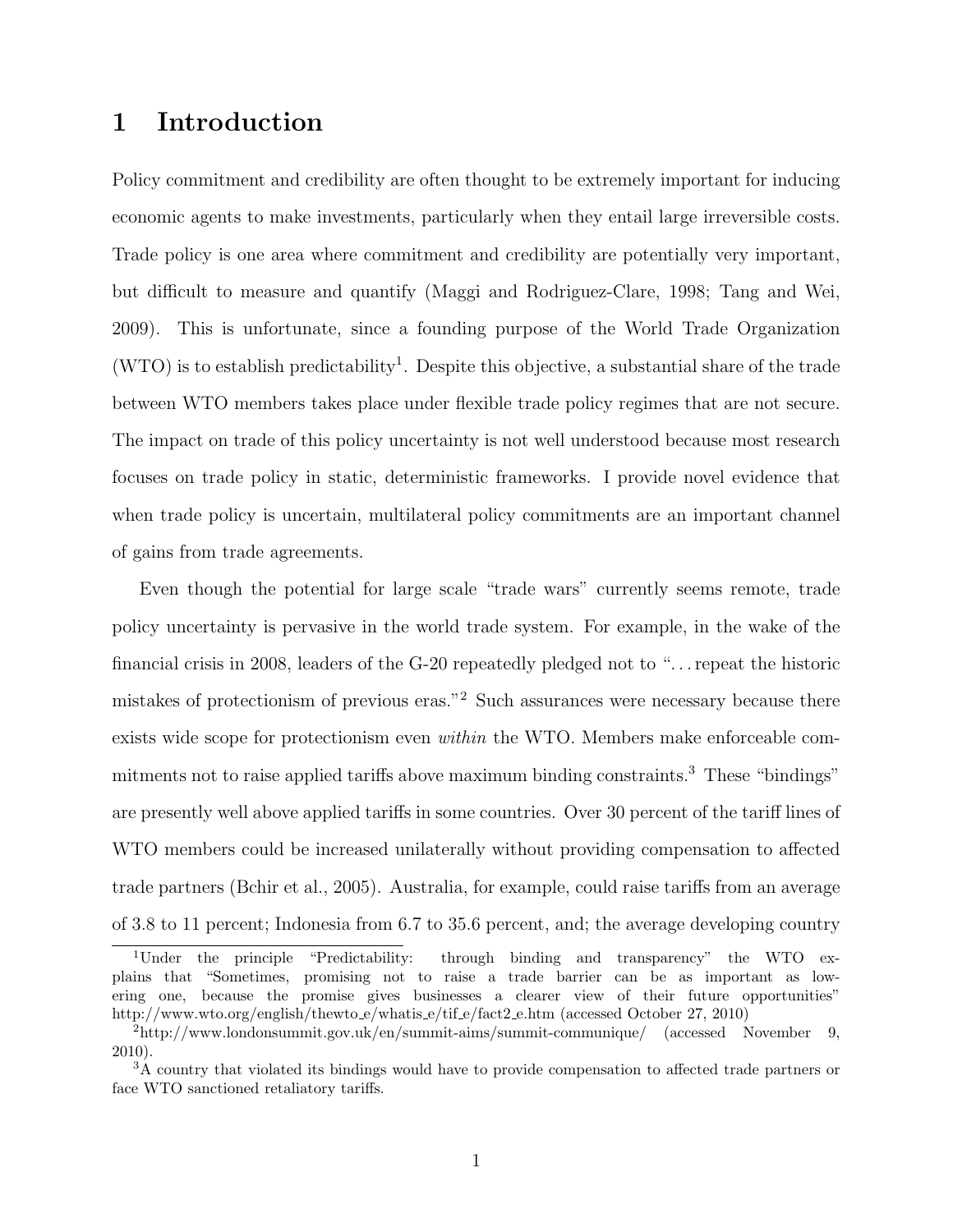from 8 to 28 percent (Messerlin, 2008). In short, the worst case scenario if governments were to backslide into protectionism, yet not violate any WTO rules is large.<sup>4</sup>

Securing multilateral commitments to eschew 1930s era protectionism was a founding principle of the General Agreement on Tariffs and Trade (GATT), the precursor of the WTO. The 1948 GATT charter explicitly states "binding against increase of low duties or of duty-free treatment shall in principle be recognized as a concession equivalent in value to the substantial reduction of high duties or the elimination of tariff preferences."<sup>5</sup> The use of tariff bindings and the existence of gaps between applied and binding rates are a feature of optimal trade agreements (Amador and Bagwell,  $2011$ ).<sup>6</sup> But in practice, the principle that constraints on future policy could be as valuable as applied tariff concessions has never been widely accepted or quantified; the trade off continues to be a considerable source of controversy in multilateral negotiations (Evenett, 2007; Mattoo and Subramanian, 2008).

My main contribution is to empirically examine the impact of tariff binding commitments, which lie at the heart of the GATT/WTO, on trade and export market entry. Little is known about effect of bindings on trade because most empirical research has focused on aggregate flows or applied protection. The cross-country study in Rose (2004), for example, questions whether there are any tangible benefits to WTO membership. In contrast, Subramanian and Wei (2007) find the WTO does promote trade when controlling for differential rates of liberalization and access to other preferences. Firm-level evidence in Buono and Lalanne (2012) finds weak extensive margin effects for the tariff changes induced by the Uruguay Round when the WTO was created. However, they do not control for the change in binding commitments induced by the round, instead focusing only on applied concessions.

Dixit's (1989) seminal paper on firm entry and exit under uncertainty shows that when sunk market entry costs are combined with uncertainty over future conditions there may be

<sup>4</sup>There are also other way to increase protection within the WTO that can and have been used in the past such as anti-dumping cases, invoking special safeguard tariffs, or raising other non-tariff barriers.

<sup>5</sup>Emphasis added. United Nations Conference on Trade and Employment, Final Act and Related Documents, Interim Commission for the International Trade Organization, April 1948, p. 31

 $6$ Beshkar et al. (2011) extend the theory and find empirical support for its predictions with WTO binding commitments.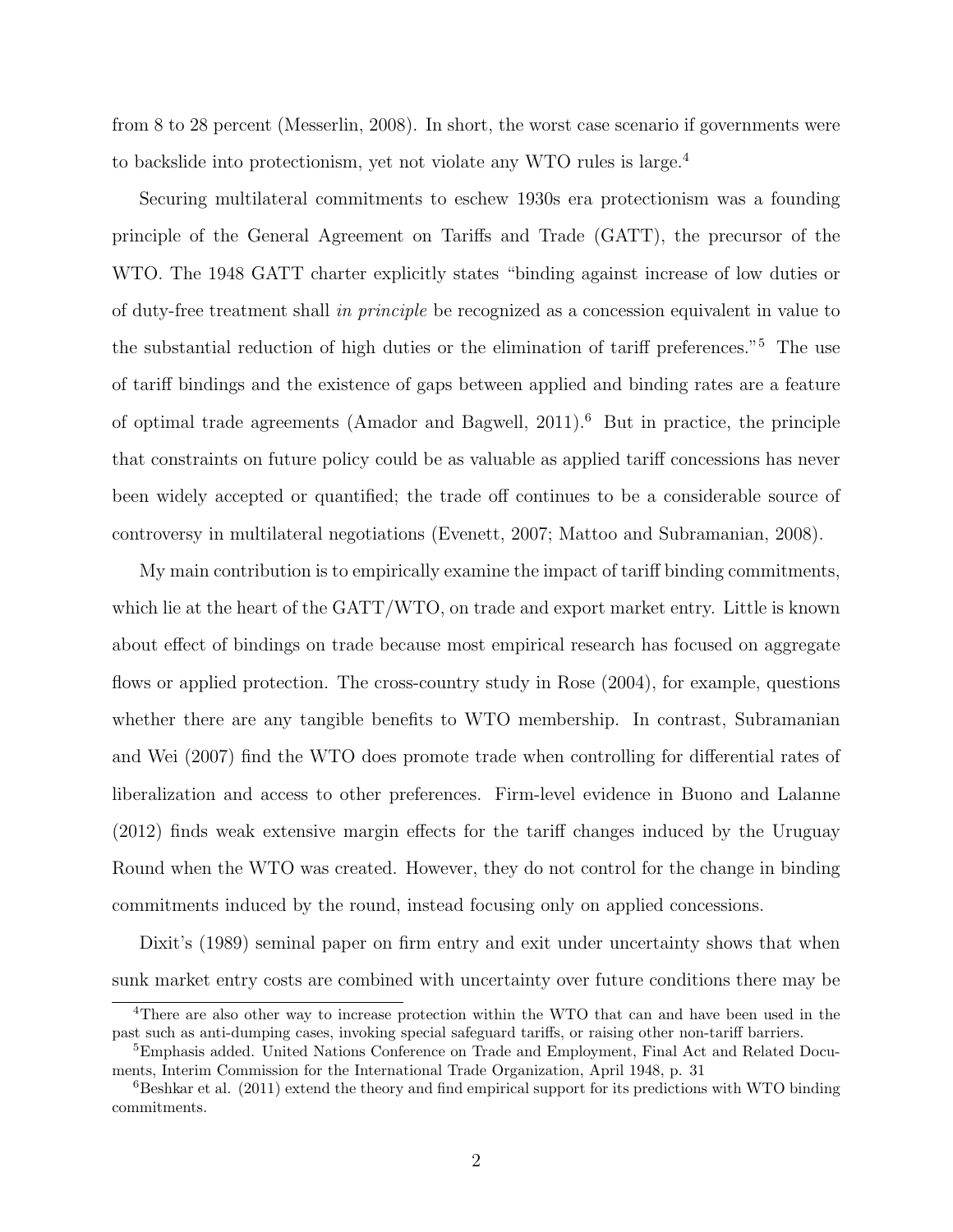an option value of waiting to invest. New exporters face both of these elements: evidence suggests there are large sunk cost of entry (cf. Roberts and Tybout, 1997) and there is substantial uncertainty over trade policy. Existing models of policy uncertainty have been largely theoretical. Francois and Martin (2004) provide simulation evidence that by truncating the distribution of tariffs, WTO bindings on agricultural products reduced tariff volatility and raised welfare. In an independent theory piece, Sala et al. (2010) model the impact of bindings in a real options framework but don't provide empirical evidence; they solve the model numerically and then assess the impact of changes in tariffs and bindings for different parameterizations. I provide a bridge from the theory to evidence by extending the tractable, heterogeneous firms trade model in Handley and Limão (2012) to encompass binding tariff commitments. Prospective entrants compare the value of beginning to export today versus waiting. On the margin, the present value of the difference between exporting and waiting reflects only the potential for "bad news" and this leads firms to delay entry. Bindings reduce uncertainty by constraining the range of observable tariffs and limiting losses in the worst case scenario.

I use the model to empirically quantify the policy uncertainty that arises through gaps between applied tariffs and bindings for developed country members of the WTO. I formulate the model in terms of a latent variable capturing the value of entry and estimate a linear probability model of observing trade in a disaggregated product as a measure of firm entry. This approach is complementary to Handley and Limão (2012), who focus on how preferential trade agreements can reduce trade policy uncertainty and induce entry rather than how variation in bindings at the WTO effects entry. Using firm-level data, they show that the reduction in uncertainty following Portugal's accession to the European Community explains a substantial share of net entry into EC markets. The method used here is novel for two reasons: first, I am able to use the observable levels of tariff bindings to test for the impact of uncertainty with product-level data when the standard deterministic model is nested as the null hypothesis; second, the uncertainty measures can be directly controlled by policy so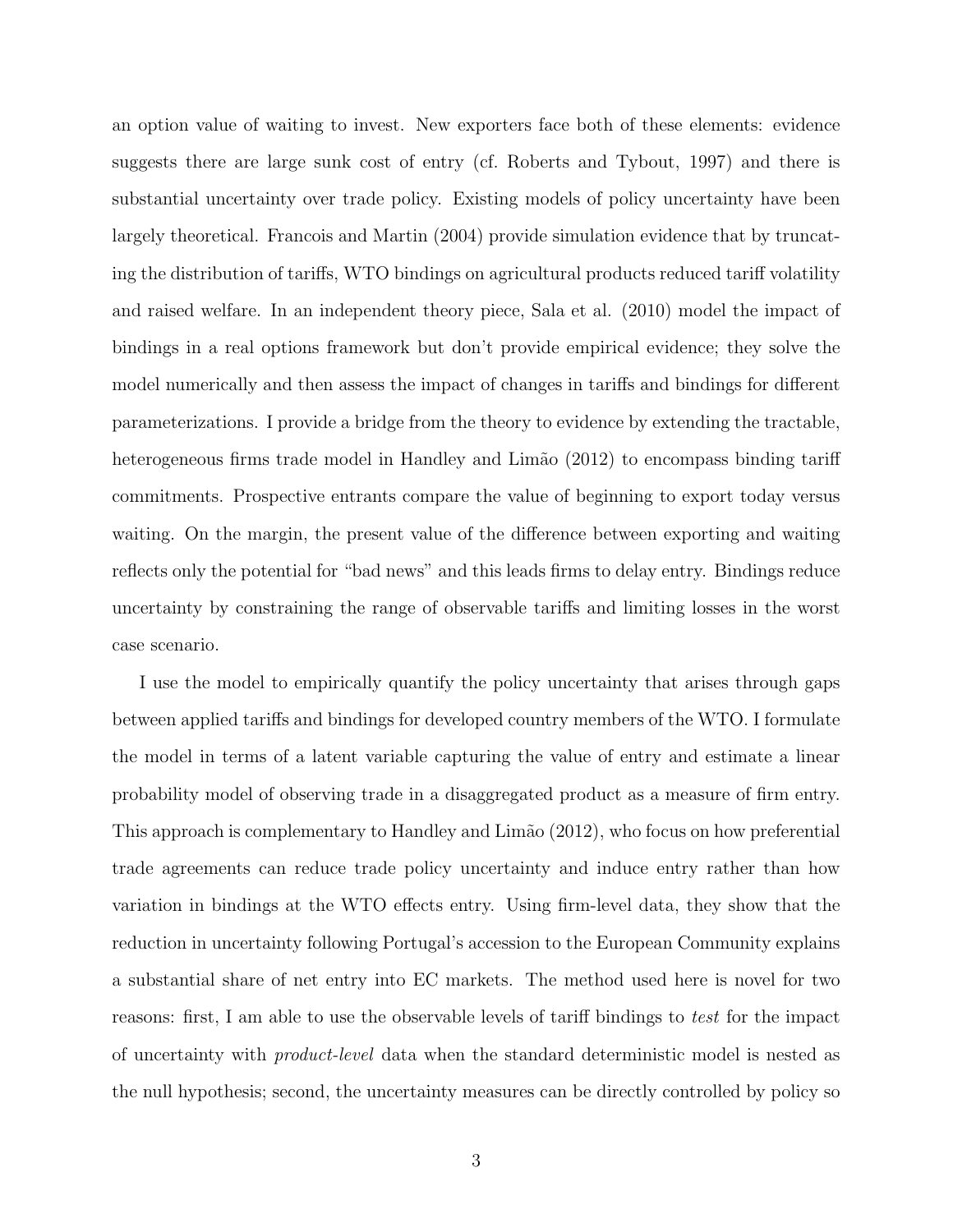I can use the estimated model to quantify the relative impact of reducing applied protection versus the impact of reducing binding commitments.

The empirical method requires detailed product level trade data and corresponding data on applied and bound tariffs for a single importer. I focus on Australia's "most favored nation" trade partners in the years 2004 and 2006. High quality and detailed data on products and tariffs are available during this period and, more importantly, there is wide variation across products in binding commitments. As described in Section 4.2, other aspects of Australian trade policy raise issues of uncertainty that are hardly unique to this application. I find that lowering bindings, while holding applied tariffs fixed, brings the entry decision forward by reducing the incentive to delay investment. The estimates indicate that the cautionary effect of uncertainty makes firms over 40 percent less responsive to tariff reductions on average. The model predicts that if Australia unilaterally reduced tariffs to free trade levels, the number of traded products would increase by 4 percent. Alternatively, if Australia both reduced tariffs to zero and bound them through WTO commitments, the combined impact of removing the motives for caution and delay would increase the number of traded products by 11 percent. More than half of the share of new product growth is accounted for by reducing uncertainty. These estimates empirically quantify the value of binding tariff commitments for the first time.

# 2 Deterministic Model

The setup is similar to Chaney (2008) and Helpman et al. (2008), but extended to a deterministic multi-period framework. The world has  $J$  exporting countries indexed by  $j$ . I consider a single importer, but the model can be extended to a multi-country world. Goods shipped to the importing country are subject to tariffs, which may vary by product and country of origin. In the following section, I extend this analysis to a stochastic tariff process as in Handley and Lim˜ao (2012) and derive testable predictions for role of policy uncertainty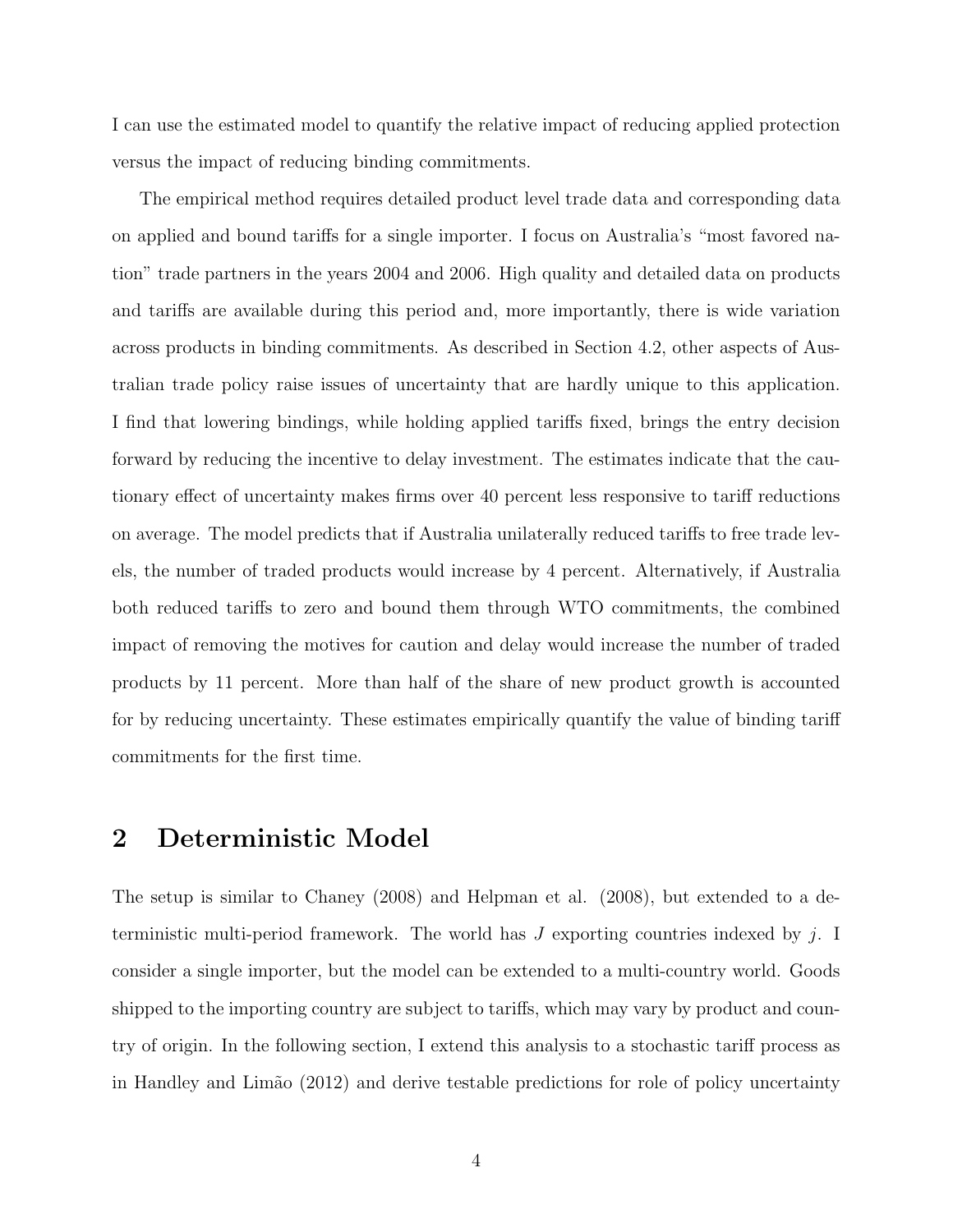and bindings on trade.

#### 2.1 Preferences

Utility in the importing country is a Cobb-Douglas function over a homogeneous traditional good traded on world markets at zero cost and a continuum of differentiated varieties indexed by  $i$ :

$$
U = q_0^{1-\mu} \left( \int_{i \in \Omega} q(i)^{\alpha} di \right)^{\mu/\alpha}, \quad \alpha = \frac{\sigma - 1}{\sigma}
$$
 (1)

where  $\sigma > 1$  is the elasticity of substitution between varieties and  $\mu \in (0,1)$  is the expenditure share of differentiated goods. The total set of varieties available  $\Omega$  is the union of all domestically produced varieties and those that are imported. Utility is maximized subject to the budget constraint on total income  $Y$ :

$$
p_0 q_0 + \int_{i \in \Omega} p(i)q(i)di = Y.
$$
 (2)

This yields the usual demand function for any particular variety i of  $q(i) = \mu Y \frac{p(i)^{-\sigma}}{P^{1-\sigma}}$ . Varieties are differentiated by firm. The price  $p(i)$  is the delivered consumer price in the importing country inclusive of tariff and transport costs. The price index is  $P = \left[\int_{v \in \Omega} p(i)^{1-\sigma} di\right]^{1/(1-\sigma)}$ .

# 2.2 Production and Tariff Barriers

The homogeneous good is freely traded and produced under CRS such that one unit of the good is produced for  $1/w_j$  units of labor in country j. I let  $q_0$  be the numeraire and normalize its price to unity,  $p_0 = 1$ . Labor market clearing implies that the wage for country j is  $w_j$ . The differentiated goods are subject to ad-valorem tariffs that may vary by exporter j. I let  $\tau_j$  equal one plus the ad-valorem tariff for goods shipped from country j. Tariffs are paid at the border by consumers on the factory price.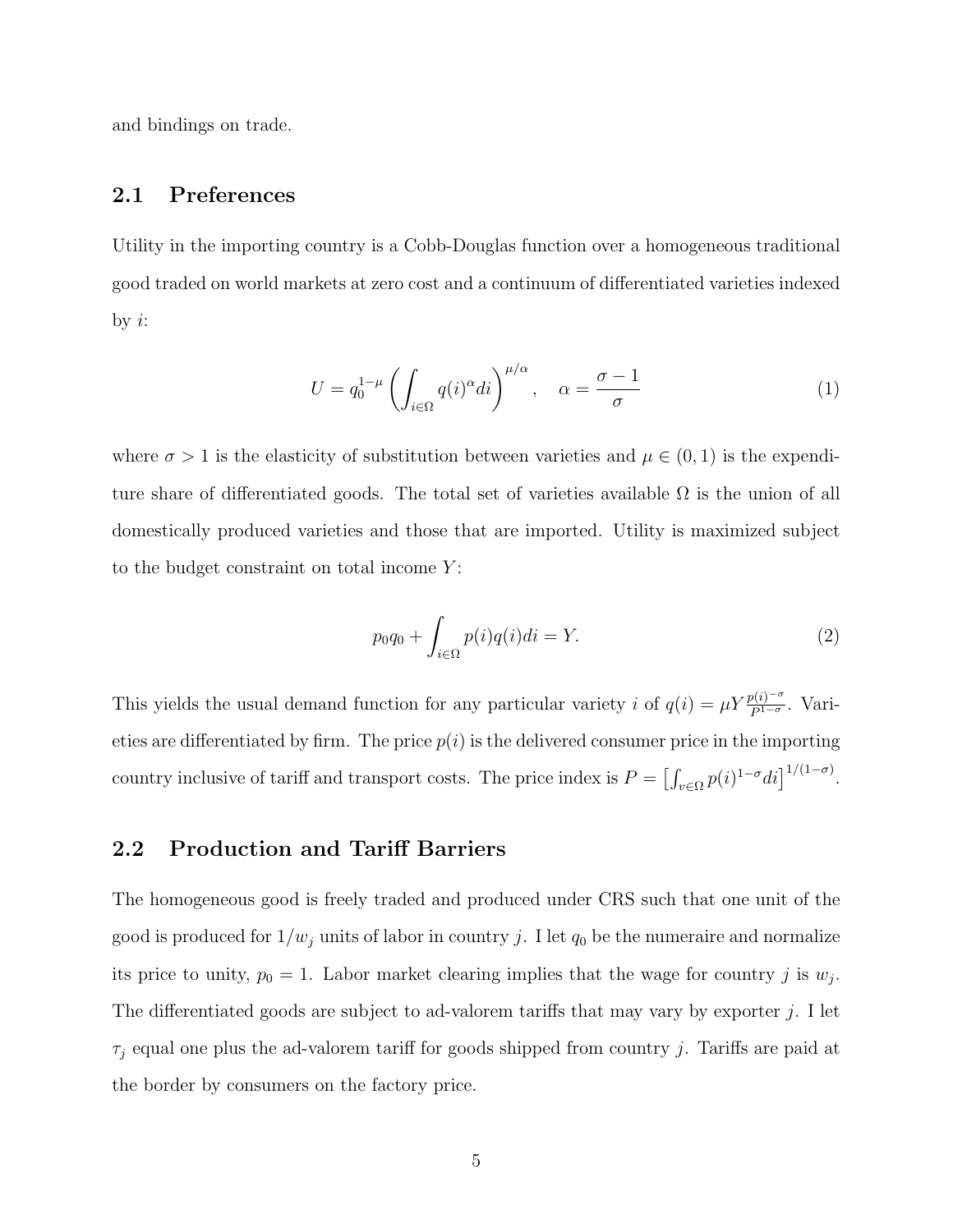Each firm in country  $j$  is identified by its unit labor requirement  $c_j$ , which is heterogeneous across firms. The market is monopolistically competitive. Firms chooses prices to maximize profits of  $\pi_j = [p_j(c_j)/\tau_j - w_j c_j]q(i)$ . This yields the standard markup rule with a delivered price of  $p_j(c_j) = \tau_j w_j c_j/\alpha$ . Combining the the markup rule, consumer demand and variable costs, the per period operating profits of an exporter in country  $\dot{\eta}$  are

$$
\pi_j(c_j) = A_j \tau_j^{-\sigma} c_j^{1-\sigma} \tag{3}
$$

where  $A_j = (1 - \alpha)\mu Y \left[\frac{w_j}{P\alpha}\right]^{1-\sigma}$  summarizes exporter cost and importer demand conditions.

I assume there is a distribution of unit costs,  $G(c)$ , that summarizes the heterogeneity in productivity  $(1/c)$  within each country and is bounded below at  $c<sup>L</sup>$ . I index variation in aggregate productivity across exporting countries by  $1/M_j$ . Then the lowest unit cost firm in country j is  $c_j^L = M_j c^L$ .

#### 2.3 Entry, Exit and Sunk Costs

There is a fixed cost of market entry  $K_e$  paid by a firm to begin exporting. Entry costs cover the expenses of setting up a distribution network, on-site visits or agency costs, marketing, tailoring products to local markets and complying with safety regulations. There are no fixed entry or per period maintenance costs in a firm's domestic market. Since operating profits are always positive, albeit potentially quite small, every firm sells in its home market. A subset of firms pay the entry cost and begin exporting if their unit costs are below a threshold cutoff level. Following Melitz (2003), exit is induced by an exogenous death shock δ. A firm that is hit by the death shock exits immediately without recouping its sunk costs.

In a deterministic environment, where  $\pi_j(t) = \pi_j$  in the foreseeable future, the firm will enter an export market if the net present discounted value of entry is positive, such that

$$
V^D = \frac{\pi_j}{1 - \beta} - K_e \ge 0
$$
\n<sup>(4)</sup>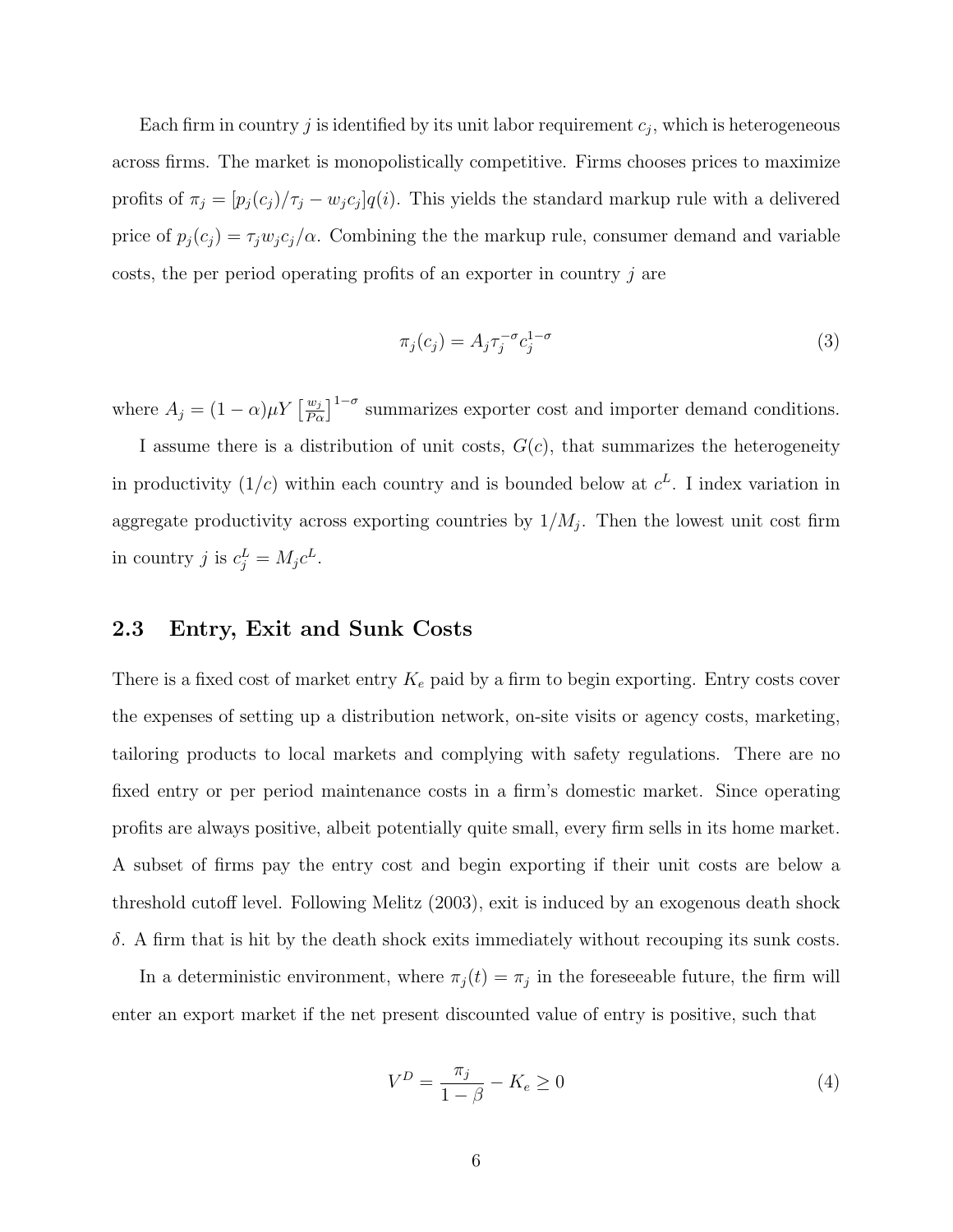The superscript D denotes a "deterministic" tariff regime. The discount factor combines the true discount rate  $\rho$  and the death shock such that  $\beta = (1 - \delta)/(1 + \rho)$ . Free entry implies that in equilibrium  $V^D = 0$  for the marginal entrant. Imposing this condition yields a multi-period zero cutoff profit threshold for unit labor costs  $c_j^D$ 

$$
c_j^D = \left[\frac{A_j \tau_j^{-\sigma}}{(1-\beta)K_e}\right]^{1/(\sigma-1)}
$$
\n(5)

All firms with unit costs below  $c_j^D$  will pay the entry cost and begin exporting. It is straightforward to derive that the elasticity of  $c_j^D$  to a once-and-for-all change in  $\tau$  is  $\frac{\sigma}{\sigma-1}$ .<sup>7</sup>

# 3 Stochastic Model

## 3.1 A framework for trade policy uncertainty

In practice, the level of future tariffs is uncertain. Many factors can affect the formation of trade policy over time. I take shocks to trade policy as given and do not explicitly model their source. Tariffs are a random variable with two sources of variation: uncertainty over the timing of policy changes, and uncertainty over the magnitude of those changes when they arrive. Even though the outcome of policy changes is unknown ex-ante, firms can form expectations over the likely tariff outcomes.

To model tariff uncertainty, I assume shocks to the path of tariffs arrive with probability  $\gamma$  per unit of time.<sup>8</sup> When a shock arrives, a policy maker sets a new tariff  $\tau'$ . Firms know the value of  $\gamma$  and can assign probability measures to different tariff outcomes. The space of potential tariff outcomes and their likelihood are summarized by the distribution function  $H(\tau')$  with support  $[1, \tau_{max}]$ . The support spans from free trade  $(\tau = 1)$  to autarky when

<sup>7</sup>This is higher than the usual elasticity of unity because tariffs are paid at the border, rather than as part of the firm's variable trade cost technology.

<sup>&</sup>lt;sup>8</sup>In continuous time, a similar Poisson process for the arrival of tax policy changes can be found in Rodrik (1991) and Hassett and Metcalf (1999).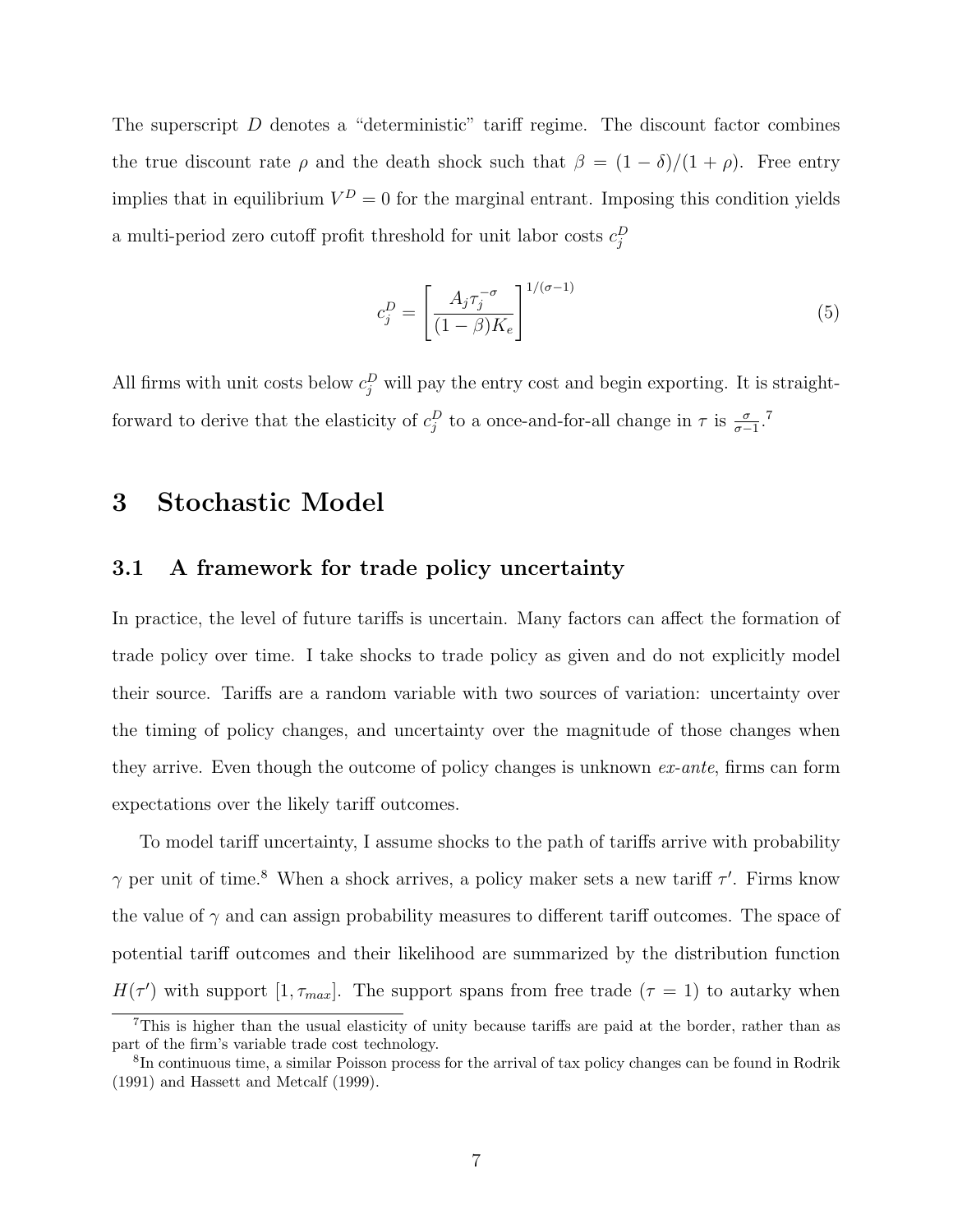letting  $\tau_{max} \to \infty$ .

The model permits a straightforward treatment of the impact of bindings on the entry decision. A credible WTO binding is the maximum tariff permitted by WTO rules. The commitment to bind tariffs is a constraint on observable tariff outcomes such that the distribution of future tariffs,  $H(\tau')$ , is censored at the binding. By analogy to Tobit regression, censoring captures the idea that a policy maker might want to set a tariff above the binding but WTO legal constraints mean that only the binding tariff is actually observed.

I let B denote the level of the binding, which must be below the maximum of the unbound tariff distribution to be effective,  $B < \tau_{max}$ . Binding commitments induce a mixed discrete and continuous distribution over tariffs. A formal statement of the bound tariff distribution appears in the appendix. When a policy shock arrives, the new tariff is a random draw from  $H(\tau')$ . There is a discrete probability  $H(B)$  that the tariff draw is below the binding. But with probability  $1 - H(B)$ , the tariff draw is above the binding and only the bound tariff rate is observed. The probability mass of extreme draws in the unbound distribution of  $\tau$ are placed at the binding, thus reducing the mean and variance of tariffs.

#### 3.2 Entry and Exit under Uncertainty

Under a stochastic tariff process, there is an option value of waiting with a structure similar to Baldwin and Krugman (1989). While the current tariff is known, future profit flows are subject to the stochastic process for tariffs. The firm's decision to enter an export market is an optimal stopping problem. Firms can be divided into exporters, state 1, and nonexporters, state 0. The value of being an exporter in the current period is  $V^1$ . A firm that is in state 1 exits only when hit by the death shock. Non-exporters hold an option value of waiting to enter in the future  $V^0$ . Non-exporters will enter a foreign market only when the value of exporting less sunk entry costs exceeds the value of waiting such that  $V^1 - K_e \geq V^0$ .

The decision rule for each firm is defined by the trigger tariff  $\tau_1$  that makes the firm indifferent between entry and waiting. For each firm, identified by its unit labor requirement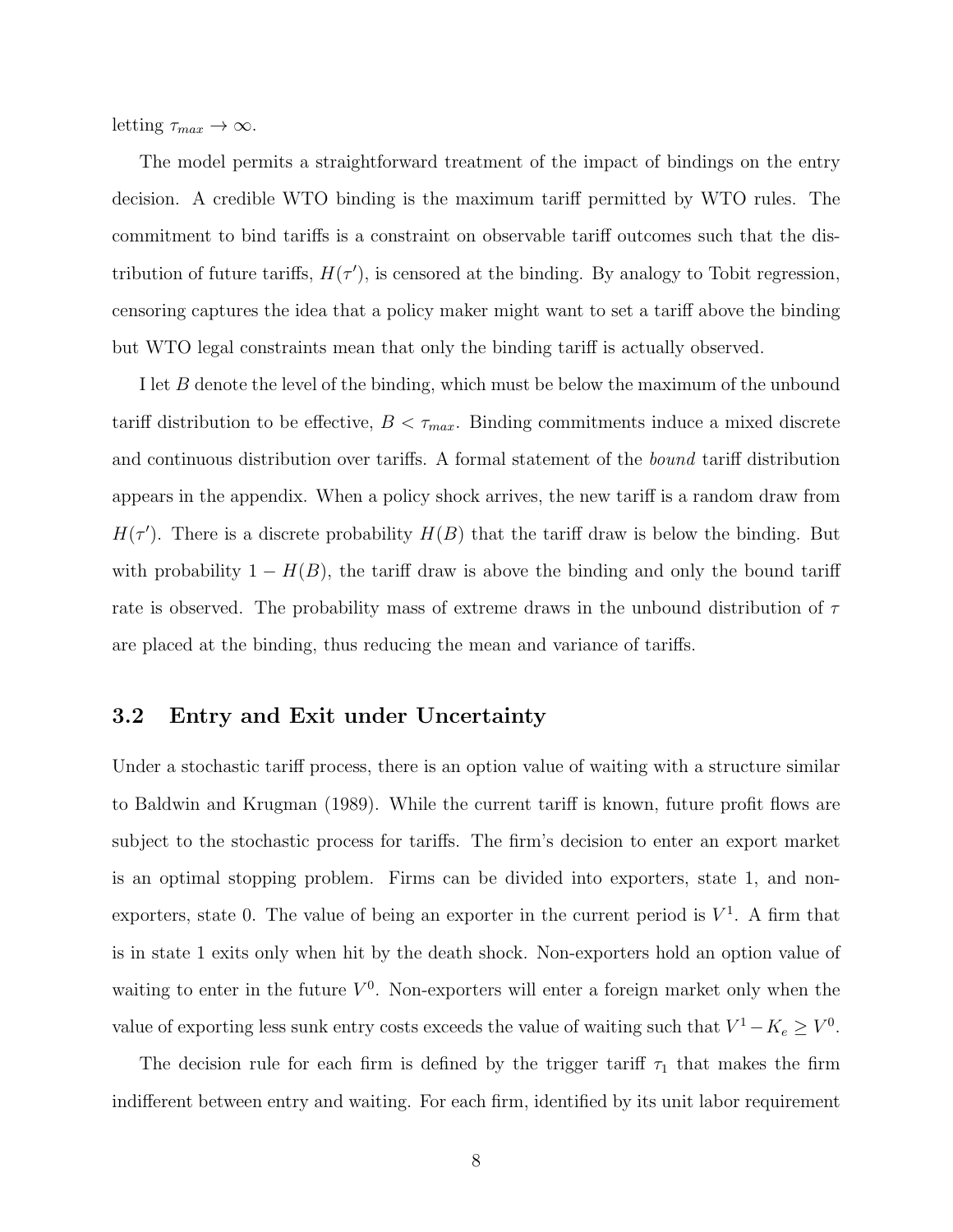c, the entry trigger  $\tau_1$  implicitly solves the indifference condition

$$
V^1(\tau_1) - K_e = V^0(\tau_1)
$$
\n(6)

A firm will enter the export market if  $\tau_t \leq \tau_1$ .

The solutions for the current values of entry and waiting are derived in the appendix. The entry margin corresponds to the firm with unit labor requirement  $c^U$  that is indifferent to entry or waiting at time  $t$ <sup>9</sup>. For this marginal firm, the current tariff equals the entry trigger such that  $\tau_t = \tau_1$ . The expression in (6) defines a zero cutoff profit condition for the entry margin. I solve directly for  $c^U$  and express it in terms of an uncertainty component  $\Theta(\tau_t)$  and the deterministic cutoff  $c^D$ :

$$
c^U = \Theta(\tau_t) \times c^D \tag{7}
$$

where 
$$
\Theta(\tau_t) = \left[\frac{1 - \beta + \beta \gamma \Delta(\tau_t)}{1 - \beta + \beta \gamma}\right]^{\frac{1}{\sigma - 1}}
$$
 (8)

As shown in the appendix,  $\Theta(\tau_t) \leq 1$  since  $\Delta(\tau_t) \leq 1$ . For a given current tariff, uncertainty over the tariff generates a lower cost cutoff than a deterministic model. The productivity premium necessary to overcome this hurdle is the ratio of  $c^D$  and  $c^U$ , or  $\frac{1}{\Theta}$ .

The expression for  $\Delta(\tau_t)$  captures the random variation in the tariff conditional on a policy shock arrival. In the appendix, I show the following:

$$
\Delta(\tau_t) - 1 = (1 - H(\tau_t)) \left[ \frac{E(\tau^{-\sigma} | \tau \ge \tau_t) - \tau_t^{-\sigma}}{\tau_t^{-\sigma}} \right] \le 0
$$

I interpret  $\Delta(\tau_t) - 1$  as the expected proportional reduction in operating profits that occurs following a bad shock. The leading term  $(1-H(\tau_t))$  is the probability of a shock that exceeds the current tariff for the marginal firm. The term in brackets is the expected proportional loss in profits, starting from  $\tau_t$ , if a bad shock arrives. The inequality is always strict except

<sup>&</sup>lt;sup>9</sup>Superscript U denotes the "uncertain" environment in contrast the the "deterministic" environment D.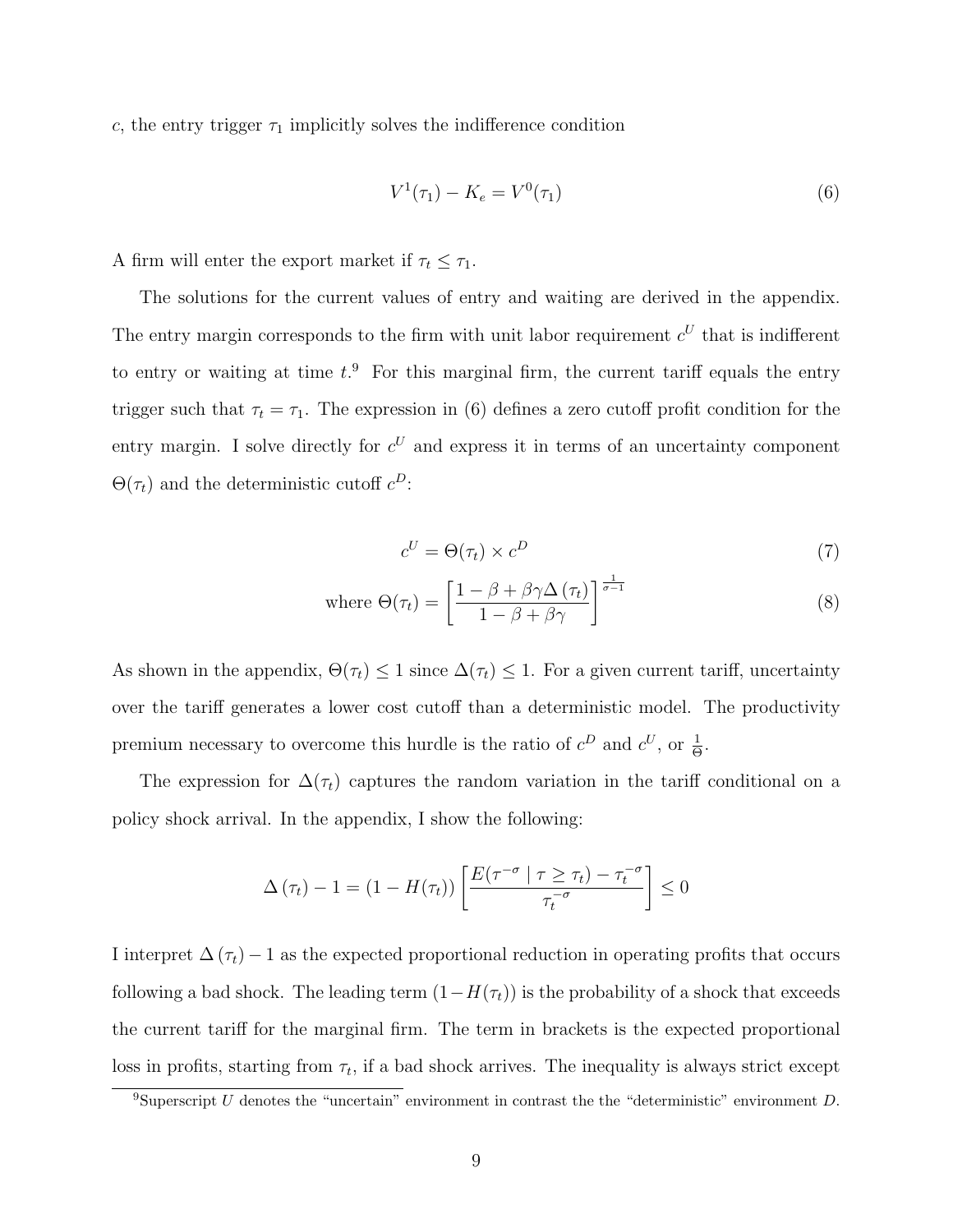when the current tariff is at the maximum of the tariff distribution, in which case  $c^D = c^U$ .

Even though another policy shock could induce a new tariff that is lower than the current tariff, it is only the prospect of a bad shock that affects the decision of whether to enter today. This is an example of the "bad news" principle identified by Bernanke (1983). It holds despite the convexity of profits in tariffs. When a firm enters, it weighs the expected PDV of profits from entering today against the value of waiting for a better shock in the future. Because good news in the future is offset by the opportunity cost of entry, only bad news matters when the entry investment is irreversible.

In terms of the stochastic process for tariffs, the model includes the deterministic environment as a special case. When  $\gamma = 0$ , the option value of waiting vanishes. The zero cutoff profit threshold collapses to the deterministic expression in (5). In effect, making a credible commitment not to change tariffs in the future can move firms toward the solution of the deterministic problem. Lastly, since the prospect of "bad news" is a key element in a firm's entry decision, bindings play an important role by limiting losses in tariff reversals. This effect feeds through to a reduction in the firm's expected profit loss given a reversal to higher tariffs.<sup>10</sup>

#### 3.3 Implications of Uncertainty for the Entry Cutoff

Uncertainty about future trade policies delays entry at the margin relative to the deterministic model. Reducing uncertainty will lead prospective firms to bring entry forward even if applied tariffs remain unchanged. Uncertainty also makes firms on the margin more cautious. For a given tariff reduction, the elasticity of the entry cutoff to changes in tariffs is attenuated by uncertainty. These results, caution and delay, can be derived analytically and have important implications for policy.<sup>11</sup> Detailed derivations appear in the appendix.

<sup>&</sup>lt;sup>10</sup>A binding augmented version of the profit loss term  $\Delta(\tau_t, B)$  is derived in the appendix.

<sup>&</sup>lt;sup>11</sup>These caution and delay effects are related to similar findings for investment in studies of firm-level response to demand shocks under uncertainty (e.g. Bloom et al., 2007).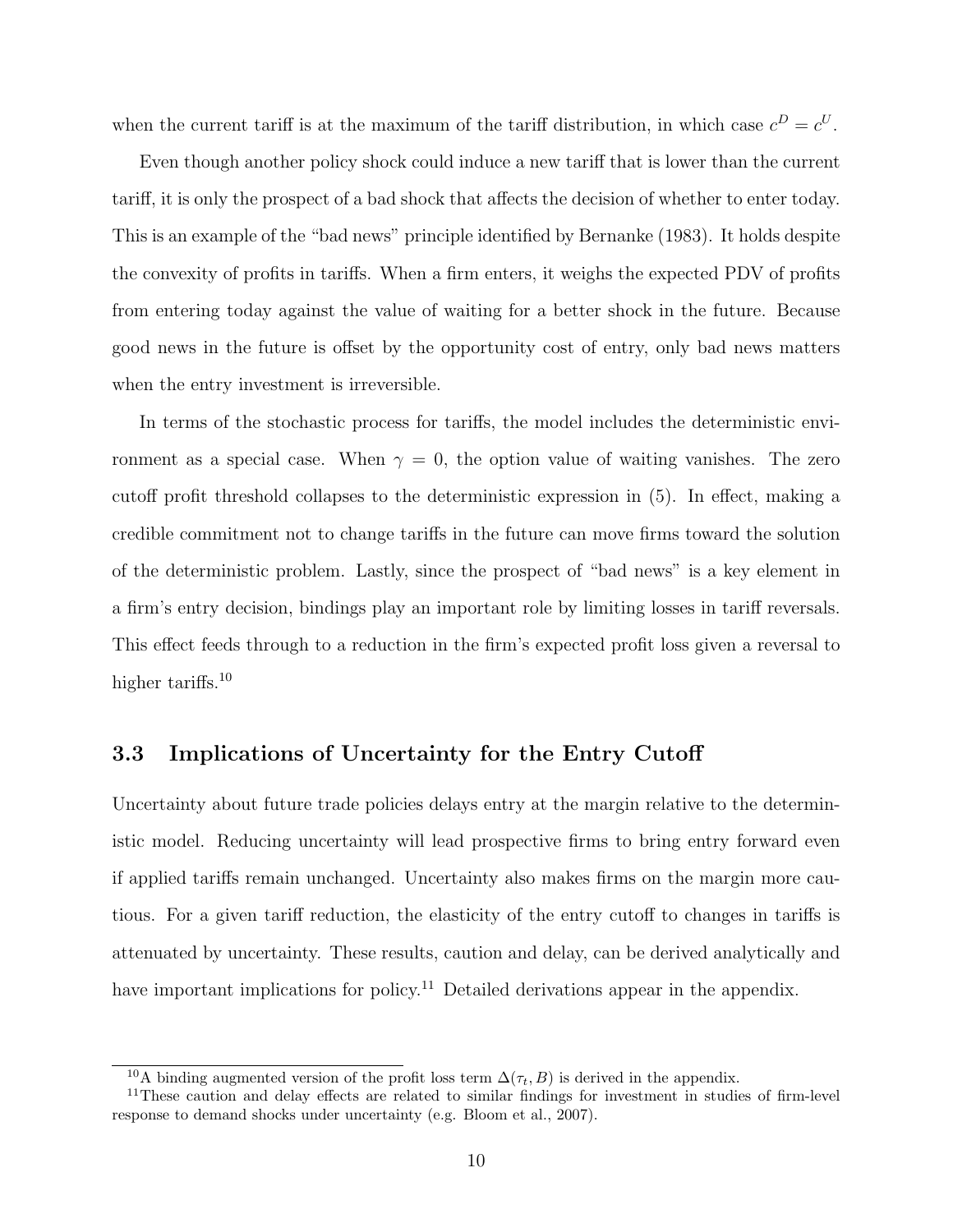**PROPOSITION 1** [Caution] The entry cutoff  $c^U$  is less elastic with respect to a given tariff change when there is tariff uncertainty.

#### PROOF:(see appendix)

The expected profit loss of a bad shock is decreasing in the current tariff  $\tau_t$ . As the current tariff  $\tau_t$  increases, the expected reduction in profits given a reversal grows smaller. I show in the appendix that the semi-elasticity of the profit loss term  $\Delta(\tau_t)$  to tariff changes is

$$
\frac{\partial \Delta(\tau_t)}{\partial \ln \tau_t} = \frac{\sigma[(1 - H(\tau_t))E(\tau^{-\sigma} | \tau \ge \tau_t)]}{\tau^{-\sigma}} \ge 0
$$

If  $\tau_t = \tau_{max}$ ,  $\Delta(\tau_t)$  equals one,  $c^U = c^D$  and the derivative goes to zero since there is no scenario worse than the present. This implies the proportion of profits lost in a tariff reversal,  $\Delta(\tau_t) - 1$ , is reduced.

I log differentiate the expression for  $c_j^U$  from equation (7) to obtain the elasticity

$$
\varepsilon^{U}(\tau_{t}) = \frac{d \ln c_{t}^{D}}{d \ln \tau_{t}} + \frac{d \ln \Theta_{t}}{d \ln \tau_{t}}
$$
  
= 
$$
-\frac{\sigma}{\sigma - 1} \left[ 1 - \left( \frac{\beta \gamma}{(1 - \beta + \beta \gamma \Delta)} \left( \frac{[(1 - H(\tau_{t})) E(\tau^{-\sigma} | \tau \ge \tau_{t})]}{\tau_{t}^{-\sigma}} \right) \right) \right].
$$

The leading term is the deterministic elasticity. It is attenuated by the bracketed term, which is less than or equal to one. In absolute magnitudes  $| \varepsilon^{U}(\tau_t) | < | \varepsilon^{D}(\tau_t) |$  and the responsiveness of the entry margin is reduced under uncertainty. The two exceptions (limiting cases) are when  $\gamma = 0$  (i.e. tariffs are deterministic) or when  $\tau_t$  is already at the maximum of the tariff distribution. In either case, the elasticity of the cutoff under uncertainty evaluated at the tariff maximum equals the elasticity at the deterministic cutoff.

Trade policy uncertainty also generates first order reductions in the entry margin. These are summarized in the following proposition.

PROPOSITION 2 *[Delay] Higher bindings or higher arrival rates of policy shocks reduce* the entry cutoff,  $c^U$ , by delaying investment in market entry. In elasticity terms: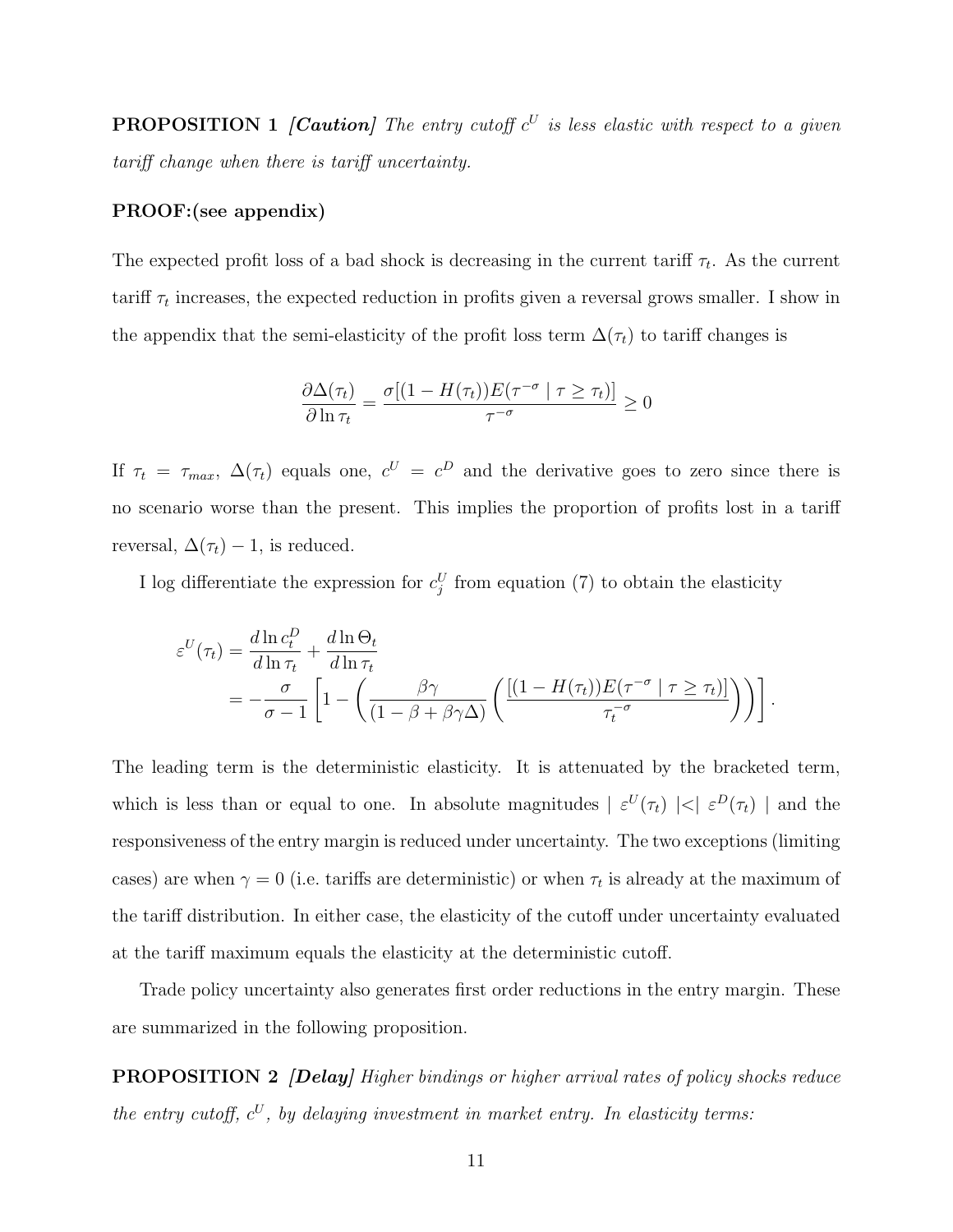(a) Arrival Rates

$$
\varepsilon(\gamma) = \frac{d \ln c_t^U}{d \ln \gamma} = \frac{\beta \gamma}{\sigma - 1} \left[ \frac{1 - \beta}{\left(1 - \beta(1 - \gamma)\right) \left(\left(1 - \beta\left(1 - \gamma\Delta\right)\right)\right)} \right] (\Delta - 1) < 0
$$

(b) Bindings

$$
\varepsilon(B)=\frac{d\ln c_t^U}{d\ln B}=-\frac{\sigma}{\sigma-1}\left(\frac{\beta\gamma}{(1-\beta+\beta\gamma\Delta)}\left(\frac{(1-H(B))B^{-\sigma}}{\tau_t^{-\sigma}}\right)\right)<0
$$

#### PROOF:(see appendix)

This proposition isolates the effects of policy shock timing and magnitudes into two components. First, increases in the arrival rate of policy shocks reduce entry. In the deterministic limit  $\varepsilon(\gamma)|_{\gamma=0} = 0$  and this delay effect vanishes. The effect is independent of the form of the tariff distribution  $H(\tau')$ . Future tariffs could have a lower expected value than current tariffs and some firms would still delay entry. This follows from the option value of waiting. If a more favorable tariff regime is on the horizon, delaying entry may be optimal. Similarly, when current tariffs are low and expected tariffs are high, firms on the margin will wait to enter. Second, binding reductions can increase entry, even if they do not constrain the current applied tariff, by mitigating the worst case scenario and bringing entry forward. In an environment where policy shocks cannot be eliminated, lower bindings can raise trade even if the binding is above the current period applied tariff.

On the extensive margin, binding reductions could be just as effective as applied tariff reductions for increasing trade. The figurative "insurance" against backsliding through binding commitments would be relevant if prospective entrants place some probability weight on the possibility of large scale tariff reversals. In theory, further reductions in binding commitments through WTO negotiations would be meaningful. This is a testable implication of the model. Consider a current tariff  $\tau_0$  that is below its binding  $B_0$ . Suppose the current tariff and binding are changed by  $d \ln \tau$  and  $d \ln B$ , respectively. The comparative static for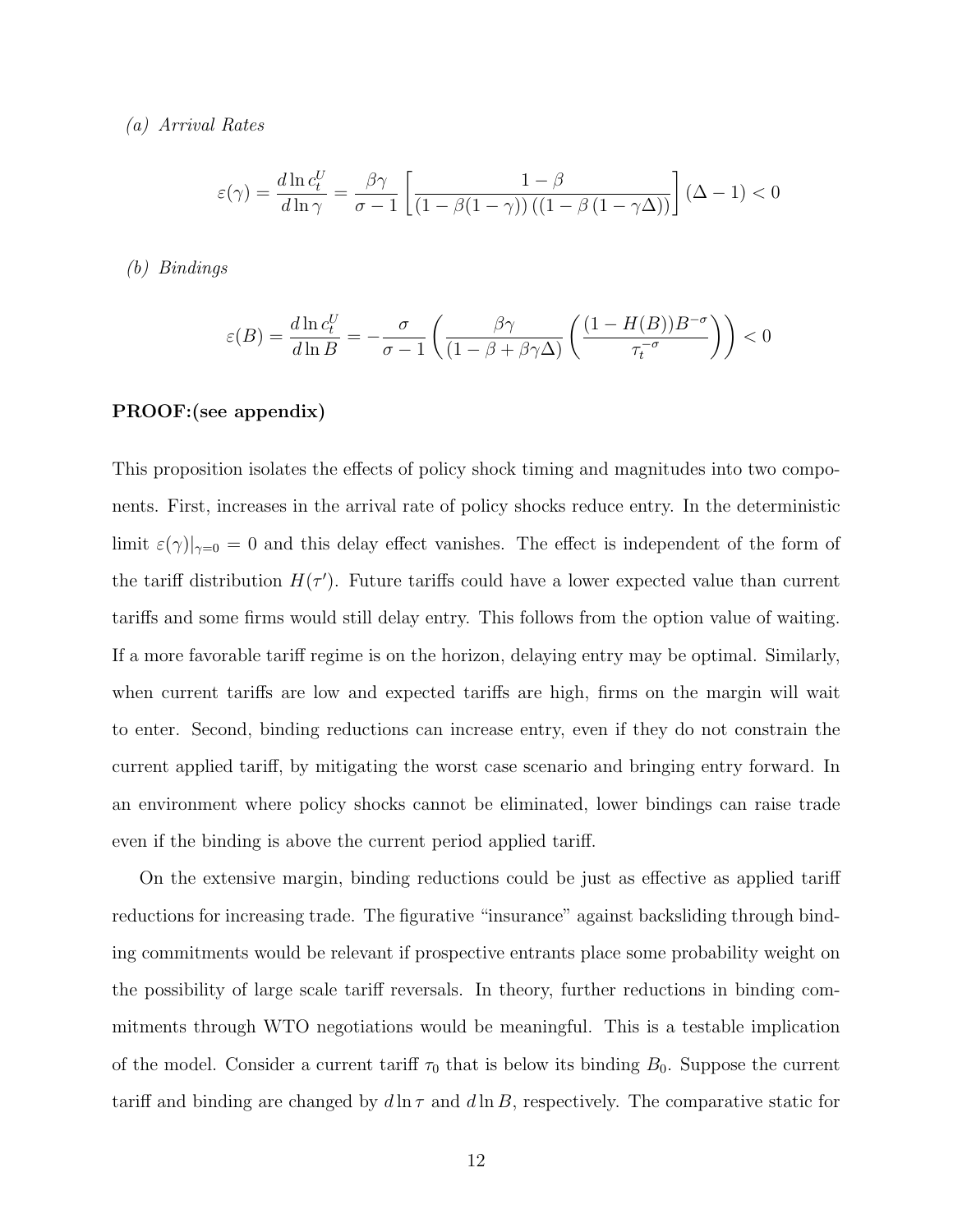a change in the entry cutoff  $d \ln c^U$  is computed as follows

$$
d\ln c^D = \varepsilon^U(\tau_0) d\ln \tau + \varepsilon(B_0) d\ln B \tag{9}
$$

$$
= \varepsilon^{D}(\tau_{0})d\ln\tau - \varepsilon(B_{0}) \times (d\ln B - d\ln\tau) + r_{0} \times d\ln\tau
$$
\n(10)

where 
$$
r_0 = \frac{\sigma}{\sigma - 1} \left( \frac{\beta \gamma}{(1 - \beta + \beta \gamma \Delta)} \left( \frac{(H(B_0) - H(\tau_0)) E[\tau^{-\sigma} | \tau \in (\tau_0, B_0)]}{\tau_0^{-\sigma}} \right) \right)
$$
.

The first term is the deterministic elasticity. The second term captures relationship between simultaneous binding and tariff changes. If the binding is unchanged, say in a unilateral tariff reduction, then the impact on the entry cutoff is reduced. When both the binding and tariff change by the same amount,  $d \ln B - d \ln \tau = 0$ , the second term drops out. The third term is the residual uncertainty about tariff outcomes in the policy space between  $\tau_0$  and the binding  $B_0$ . Residual uncertainty will reduce the elasticity of the cutoff if the gap between  $B_0$  and  $\tau_0$  is large and the probability mass in that range of the tariff distribution is high. This comparative static result is summarized in the following corollary to propositions 1 and 2.

COROLLARY 1 [Bound tariff changes] Tariff changes accompanied by equal or greater changes in binding commitments will generate more new entry than unbound, unilateral tariff changes.

When tariffs are reduced unilaterally, without constraining future policy makers through binding, the impact on the entry cutoff is mitigated. I confirm the broader implications of this prediction in the quantification exercise.

# 4 Empirical Evidence

The empirical strategy uses measures of uncertainty derived from the model to test if exporters place positive probability weight on a reversal to binding tariff level. The approach exploits the cross section variation in tariffs and bindings to model the probability that a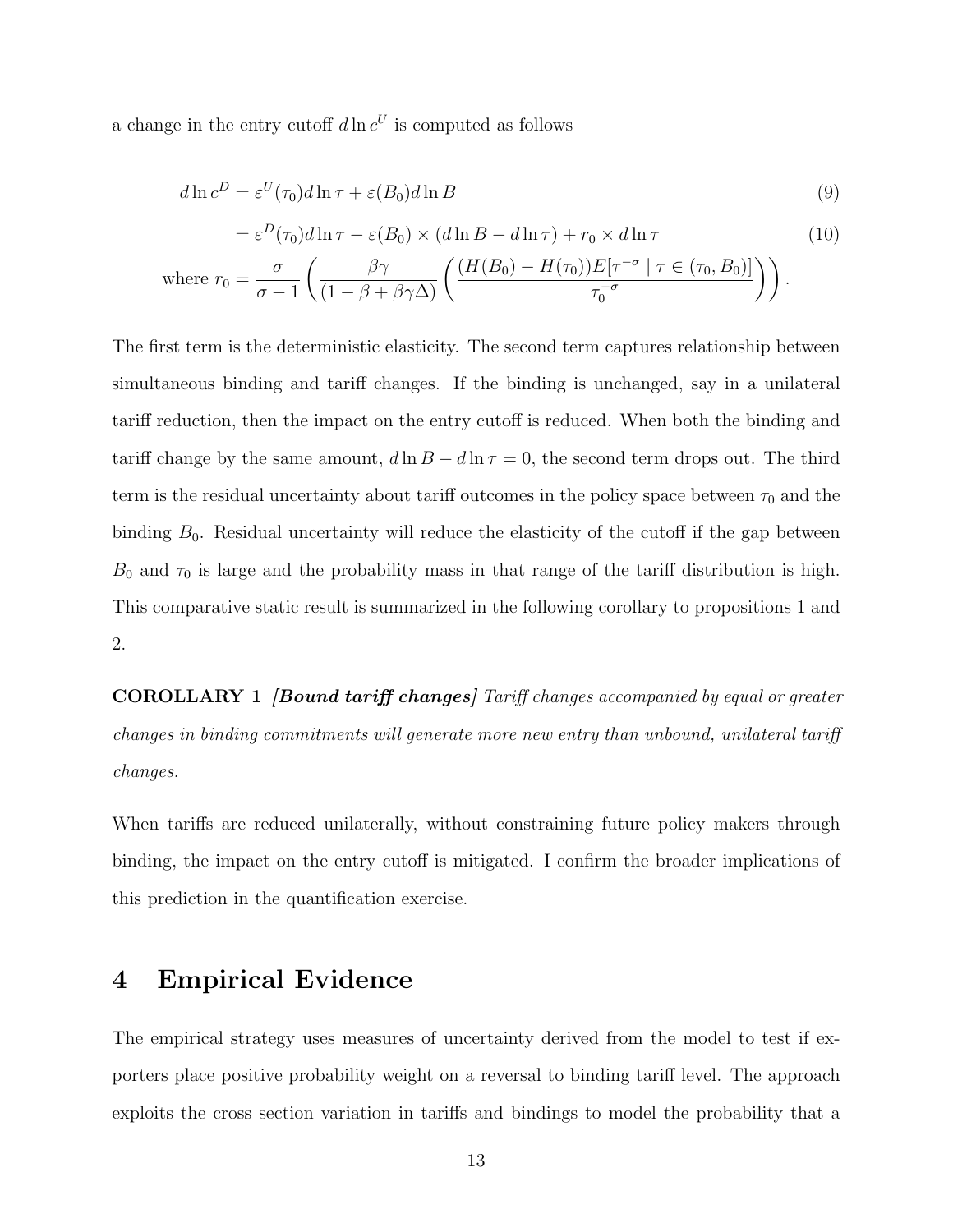product is traded. I use the data to address whether uncertainty over reversals to binding tariffs affects the long-run pattern of entry across industries.

## 4.1 Estimation Method

I estimate the model on disaggregated product data. Data on firms from a multitude of potential import partners are not available. A reasonable measure of firm entry is whether a disaggregated product is traded.<sup>12</sup> A method for evaluation of trade policy reforms under uncertainty with more widely available product data is a contribution of this paper.

I extend the model to multiple industries, by allowing the minimum unit cost to vary by exporter j, industry I, and time t such that  $c_{tjI}^L = M_{tj}c_I^L$ . As in the model,  $M_{tj}$  indexes aggregate productivity across exporters and  $c_I^L$  is the minimum unit costs of the most productive exporter in industry  $I$ . Using  $v$  to denote a product, trade is observed if the unit cost of the most productive firm in country  $j$  is below the cutoff for a particular product, specifically  $c_j^L < c_{tjv}^U$ .

The unit cost of the marginal firm  $c_{tjv}$  from country j in product v is not observed, but it must equal the cutoff threshold  $c_{tjv} = c_{tj}^U$ . The ratio of the cutoff for the marginal firm in product v to that of the most productive firm in the industry  $c_j^L$  can be defined in terms of observables as a latent variable.<sup>13</sup> If the expected PDV of entering today is greater than or equal to the fixed cost of entry, I observe the decision of at least one firm to enter when a product is traded. I define a latent variable  $Z_{tiv}$  for the  $v - th$  product from country j as

$$
Z_{tjv} = \left(\frac{c_{tj}^U}{c_j^L}\right)^{\sigma - 1} = \frac{\Theta_t^{\sigma - 1} \tau_{tjv}^{-\sigma} A_{tj} (c_{jI}^L)^{1 - \sigma}}{(1 - \beta) K_{tjv}}
$$

where the second equality follows from substitution of equations (7) and (5) for  $c_{tj}^U$ . If  $Z_{tjv} \ge 1$ 

 $12$ The evidence of firm level entry following trade liberalizations is confirmed in disaggregated product level studies such as Kehoe and Ruhl (2009) and Debaere and Mostashari (2010). Even if firm data were available, it would be difficult to identify the set of potential exporters and estimate entry probabilities at the tariff line level for the universe of all firms.

<sup>13</sup>A similar cross-country latent variable formulation is used in Helpman et al. (2008).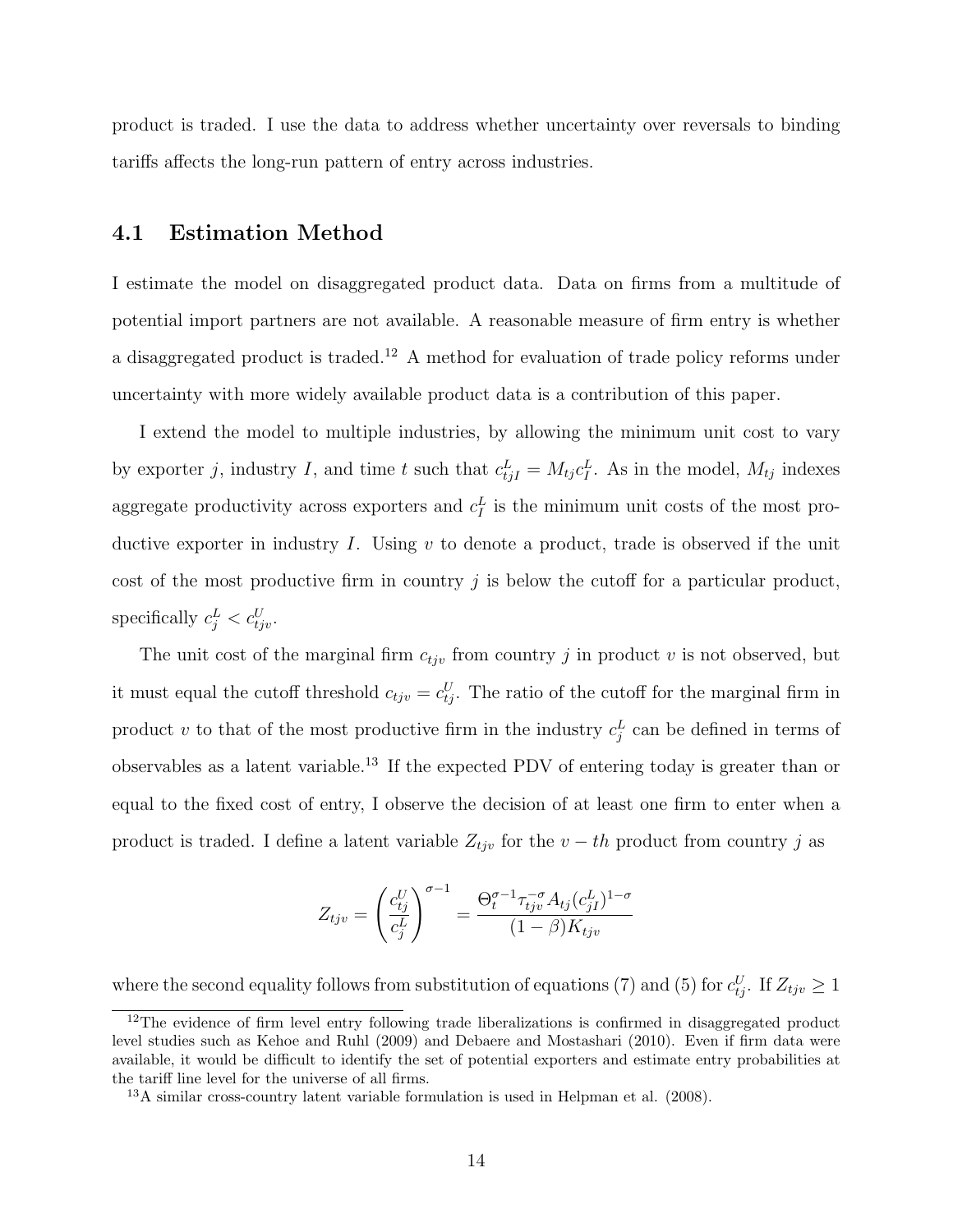for at least one exporter in country  $j$ , then trade is observed in that exporter-product pair.

Taking logs and substituting for Θ using equation (8) yields

$$
z_{tj\upsilon} \propto -\sigma \ln \tau_{tj\upsilon} + \ln \left[ \frac{1 - \beta + \beta \gamma \Delta}{1 - \beta + \beta \gamma} \right] + d_{tj} + d_{tI} + \varepsilon_{tj\upsilon}
$$
 (11)

where  $\varepsilon_{tj\nu} \sim N(0, \sigma_{\varepsilon}^2)$  is i.i.d measurement error.

I assume that sunk export costs vary across each industry I such that  $\ln K_I = k_I$ . A set of exporter-year fixed effects  $d_{jI}$  and industry-year effects  $d_{tI}$ , control for unobserved variables. The exporter-year effect  $d_{tj} = (1 - \sigma) \ln M_{tj} + (1 - \sigma) \ln w_j$  encompasses unobserved heterogeneity in aggregate productivity and wages. The industry-year effect  $d_{tI} = k_I + \ln \mu_I +$  $y_t + (\sigma - 1)p_{tI} + (1 - \sigma) \ln c_I^L$  combines unobserved heterogeneity in entry costs, aggregate expenditure, demand conditions from the price index, and industry minimum unit costs. Trade is observed when  $z_{tjv} = \ln(Z_{tjv})$  is positive.

This specification differs from a deterministic model due to the bracketed term, which is non-linear in the parameters of interest. In the deterministic limit where  $\gamma = 0$  the bracketed uncertainty term drops out entirely. Since I ultimately test for presence of uncertainty, I take  $\gamma = 0$  as a testable null hypothesis and linearize around this point. The first-order Taylor approximation to  $\ln \Theta_{tjv}^{\sigma-1}$  around  $\gamma = 0$  is

$$
\frac{d\ln\Theta_{tj\upsilon}^{\sigma-1}}{d\gamma}\bigg|_{\gamma=0} \approx \frac{\beta\gamma}{1-\beta}(\Delta(\tau_{tj\upsilon})-1). \tag{12}
$$

The linearized uncertainty term parsimoniously represents the two components of the uncertainty process: the magnitude of the expected proportional loss in profits given a policy shock arrives is captured by  $\Delta(\tau_{tiv}) - 1$ ; the arrival rate of trade policy shocks appears linearly in  $\gamma$ . Estimation requires measures of the profit losses that could occur in a reversal.

A strength of the analytical simplicity of this model and the focus on trade policy is that measures of the expected profit loss can be constructed from tariff data. I discretize the expected loss for a reversal to the binding tariff from the applied tariff with probability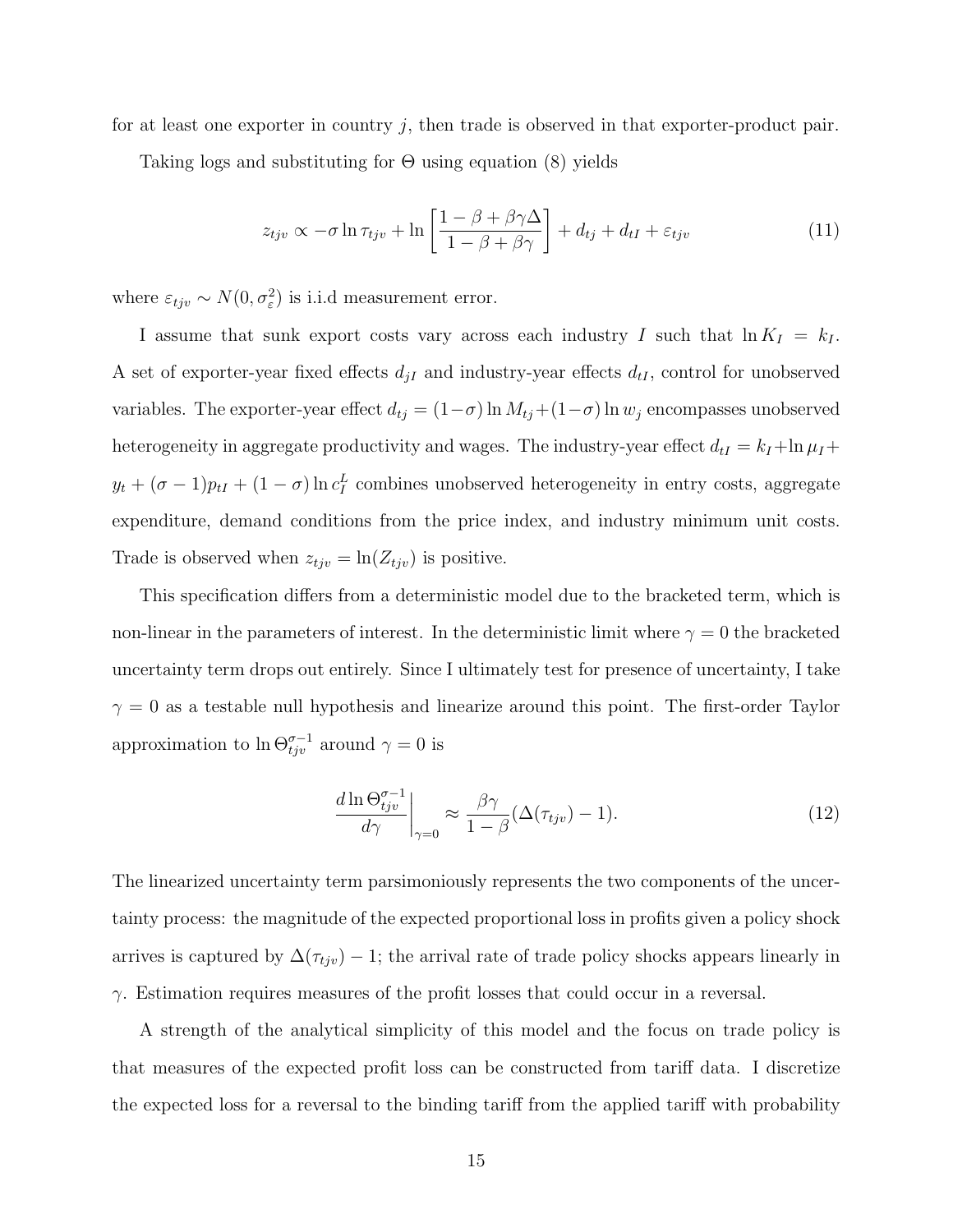$p_B = 1 - H(\tau_{tjv})$ . The discrete decomposition is

$$
\Delta(\tau_{tjv}) - 1 = -p_B \frac{\tau_{tjv}^{-\sigma} - B_{tv}^{-\sigma}}{\tau_{tjv}^{-\sigma}} = -p_B U_{tjv}^B
$$
\n(13)

The uncertainty measure,  $U_{ijv}^B$ , is bounded below at zero and bounded above at 1 for a reversal to total autarky. For all exporters in the sample, the applied tariff is the MFN tariff such that  $\tau_{tj\upsilon} = \tau_{tv,MFN}$ . For any partner and tariff line where the bound tariff is above the MFN tariff, the "binding uncertainty" measure  $U_{ijv}^B$  is positive. For example, "Windscreens" of toughened (tempered) safety glass of a kind used as components in passenger motor vehicles" had a tariff of 5% at the MFN rate and 10% at the bound rate for Australia in 2004. These correspond to a profit loss of 17% for binding uncertainty  $(U^B)$  when  $\sigma = 4$ .

Substituting the uncertainty measure into equation (11) yields

$$
z_{tjv} = -\sigma \ln \tau_{tjv} - p_B \gamma \frac{\beta}{1-\beta} U_{tjv}^B + d_{tj} + d_{tI} + \varepsilon_{tjv}
$$
\n(14)

In moving from theory to data, several identifying assumption are necessary. First, I assume a common elasticity of substitution  $\sigma$  across industries. Second, exporters within an industry form the same expectations, using the same tariff distribution, about future policies. This is necessary to identify the probability of reversals, conditional on the current trade policy. The assumption is consistent with a rational expectations environment where there are no arbitrage opportunities.

Let  $T_{tj\nu}$  be a binary indicator defined as  $T_{tj\nu} = \mathbf{1}[z_{tj\nu} > 0]$ . I model the probability that a product is traded as  $p_{tj v}^{(T=1)} = \Pr(T_{tj v} = 1 | Xb) = F(Xb)$  where  $F(\cdot)$  is a CDF. The estimating equation using the first-order approximation is

$$
p_{tjv}^{(T=1)} = F[b_{\tau}^* \ln \tau_{tjv} + b_B^* U_{tjv}^B + d_{tj} + d_{tI}]. \tag{15}
$$

Given the assumed normality of the errors, I could estimate a Probit model. However,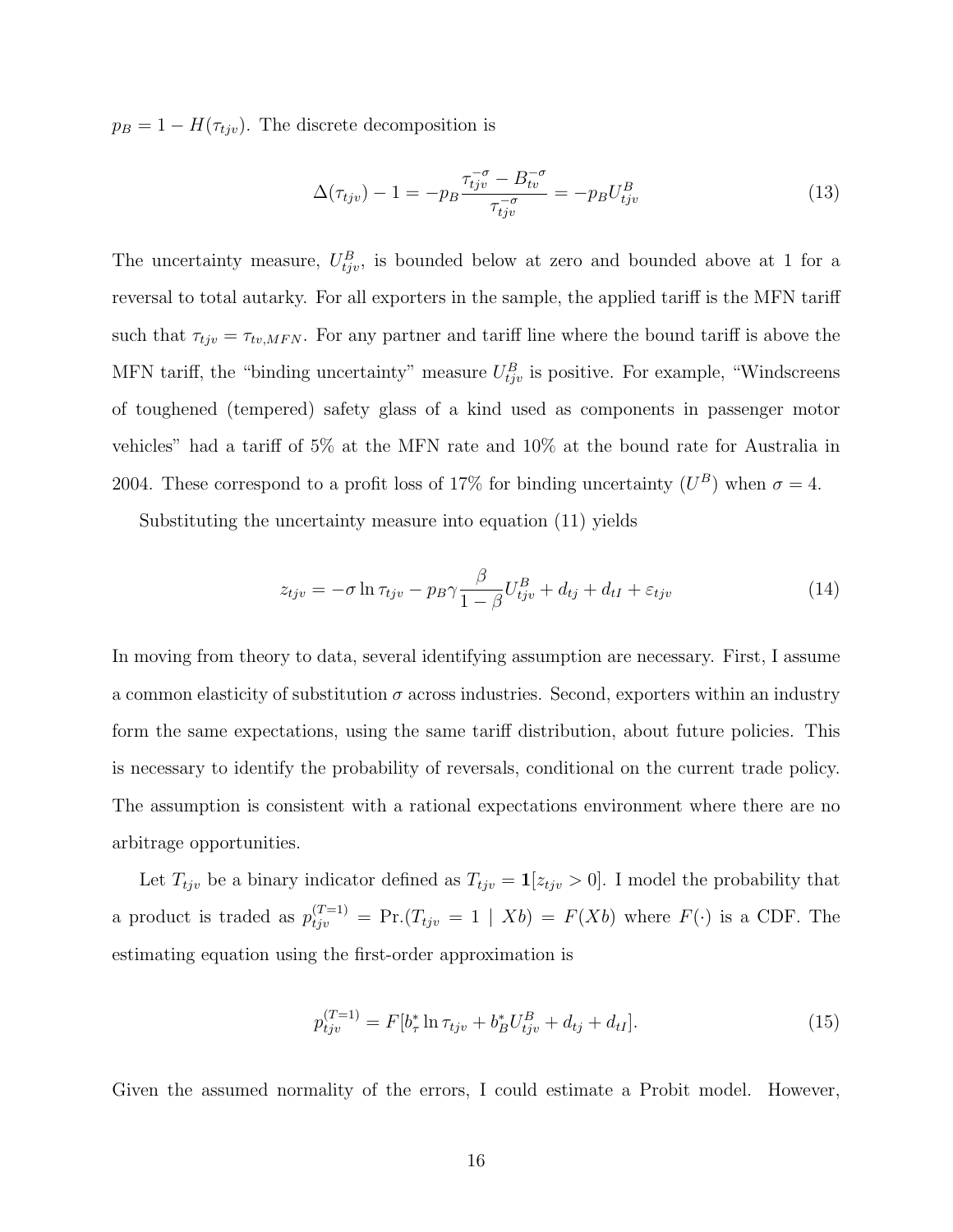there are 2267 industry-year fixed effects and estimates of these incidental parameters are potentially inconsistent, leading to bias in the parameters of interest. I assume instead that  $F(\cdot)$  is linear and estimate a linear probability model (LPM) using OLS.<sup>14</sup>

The starred parameters  $(b^*_{\tau}$  and  $b^*_{B})$  are scaled into the marginal effects on the probability a product is traded. The estimated, unstarred coefficients can still be interpreted in the context of the model. The elasticity of sales to applied tariffs is negative and estimated by the parameter  $b_{\tau} = -\sigma$  up to a scale factor. The negative impact of uncertainty is estimated up to scale by the parameter  $b_B = \frac{\beta}{1-\beta}$  $\frac{\beta}{1-\beta}\gamma \cdot p_B$  where the term in discount factors is a positive constant. These coefficients are proportional to the probability weight placed on reversals to the binding, given by  $\gamma \cdot p_B$ . Negative coefficients indicate exporters in the average tariff line place some weight on bad news when making entry decisions.

## 4.2 The Application to Trade Policy in Australia

I focus on Australia, a country with a confluence of high quality data and policy variation relevant to uncertainty. In recent history, Australia maintained fairly high applied trade barriers. Unilateral liberalization means there are now large gaps between applied protection and binding commitments. These factors encompass the sources of trade policy uncertainty reviewed in the introduction. Theoretically grounded empirical estimates of the role of policy uncertainty and the interaction of various trade policy instruments for Australia should have validity in a host of outside applications and forthcoming policy negotiations.

While Australia has low applied tariffs at present, this has not been the case historically. Lloyd's (2008) careful construction of a 100 year time series for Australian tariffs shows that some sectors were highly protected as recently as the early 1990s. There was a legacy of protection for non-competitive industries and political interference in the tariff making process during the pre- and post-war period (Glezer, 1982). Gradual and, more importantly,

<sup>&</sup>lt;sup>14</sup>OLS does not restrict predicted probabilities to the range  $(0, 1)$  and raises heteroskedasticity issues. I have verified in unreported results that signs and significance patterns are unchanged in probit fixed effect and conditional logit specifications.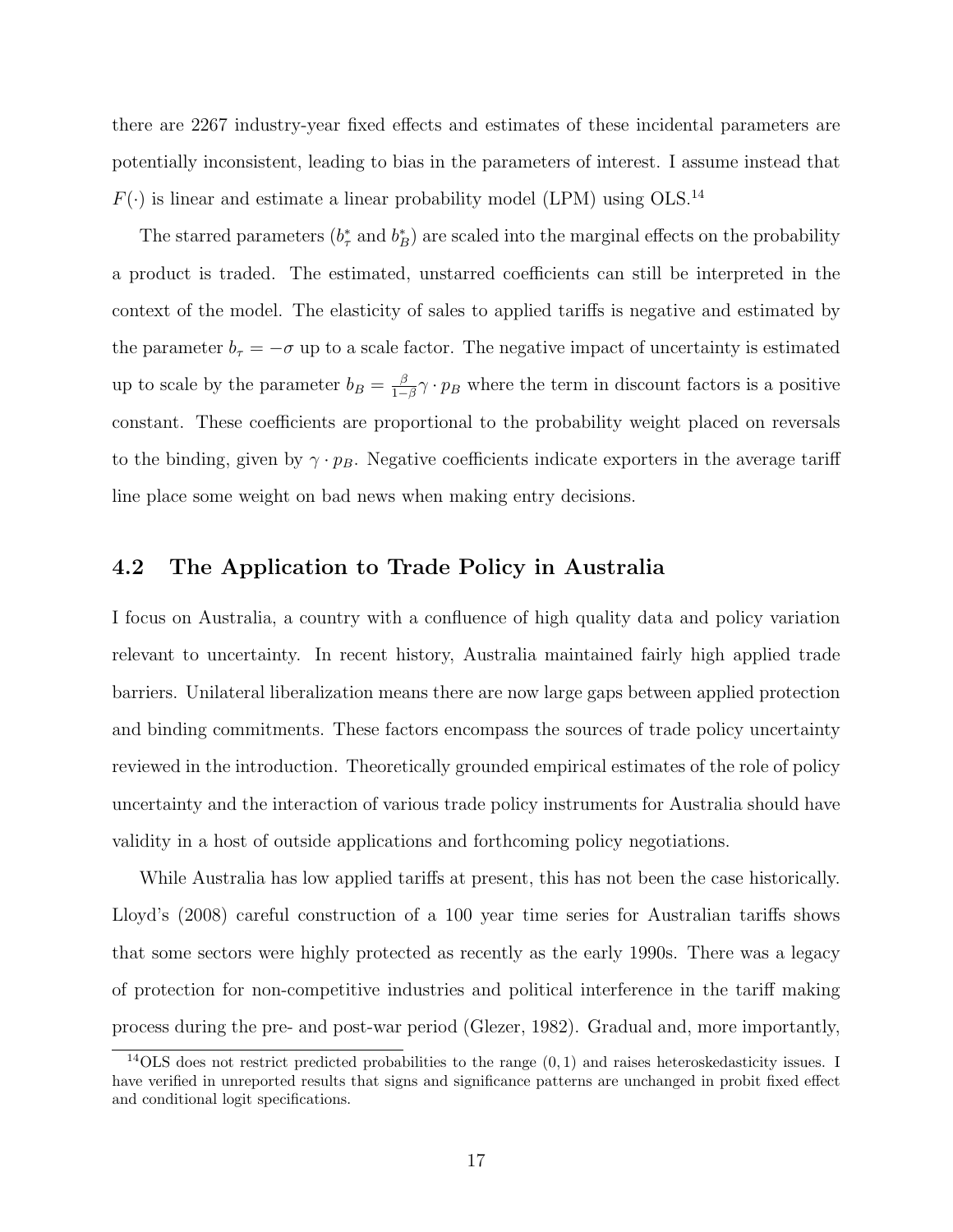unilateral liberalization began in the late 1980s and continued into the  $1990s$ .<sup>15</sup> Even in sectors with low applied tariffs, a prospective exporter in the years 2004-2006 could look back little more than a decade to justify fear of a high tariff regime.

Since higher historical tariffs were the starting point for concessions in the Uruguay Round (1986-1994) of multilateral negotiations (see Corden, 1996), Australia's binding commitments today are high and dispersed.<sup>16</sup> Although applied tariffs are at or near zero in many products, the maximum bound rates range from zero to 55 percent. This variation in the binding gap between applied and bound rates is exploited empirically. Importantly, Australia abolished quotas and removed most other quantitative import restrictions in a process known as "tariffication" as part of its Uruguay Round concessions (Snape et al. 1998). Measurement of trade barriers is mostly homogeneous across products. The effective rate of domestic industry assistance has been constant at about 5% since the late 1990s (Productivity Commision, 2010, p. 48).

Australia's own Productivity Commission recently noted the prevention of "backsliding" on liberalization as a potential benefit of preferential trade agreements. In their comprehensive review of Australia's trade agreements, the Commission notes that "... even where agreements do not result in a reduction in existing barriers, they can be used to lock in current policies, restricting countries from increasing barriers in the future. . . in many instances applied tariffs may be low, or even zero, but bound tariff levels might be quite high, and there is a risk that applied tariffs could be increased up to bound levels" (2010, p. 87).

As a case in point, if Australia were to revert all tariffs to their bindings this would substantially shift the tariff profile. In 2004, only 24% of Australia's MFN tariffs are equal to the binding tariff commitment. The magnitude of changes in a reversal to bindings can be large. As the histogram in Figure 1 shows, nearly 73% of MFN tariffs could increase,

<sup>15</sup>Coincidentally, journalist Paul Kelly titled his exhaustive book documenting the economic and political upheaval of these reforms "The End of Certainty."

<sup>16</sup>Policy makers in Australia had adopted a so-called "midway" position in multilateral negotiations. Australia maintained it was neither a developing nor a fully industrialized country and required the flexibility to impose tariffs to protect infant industries with cost disadvantages (Snape et al. 1998).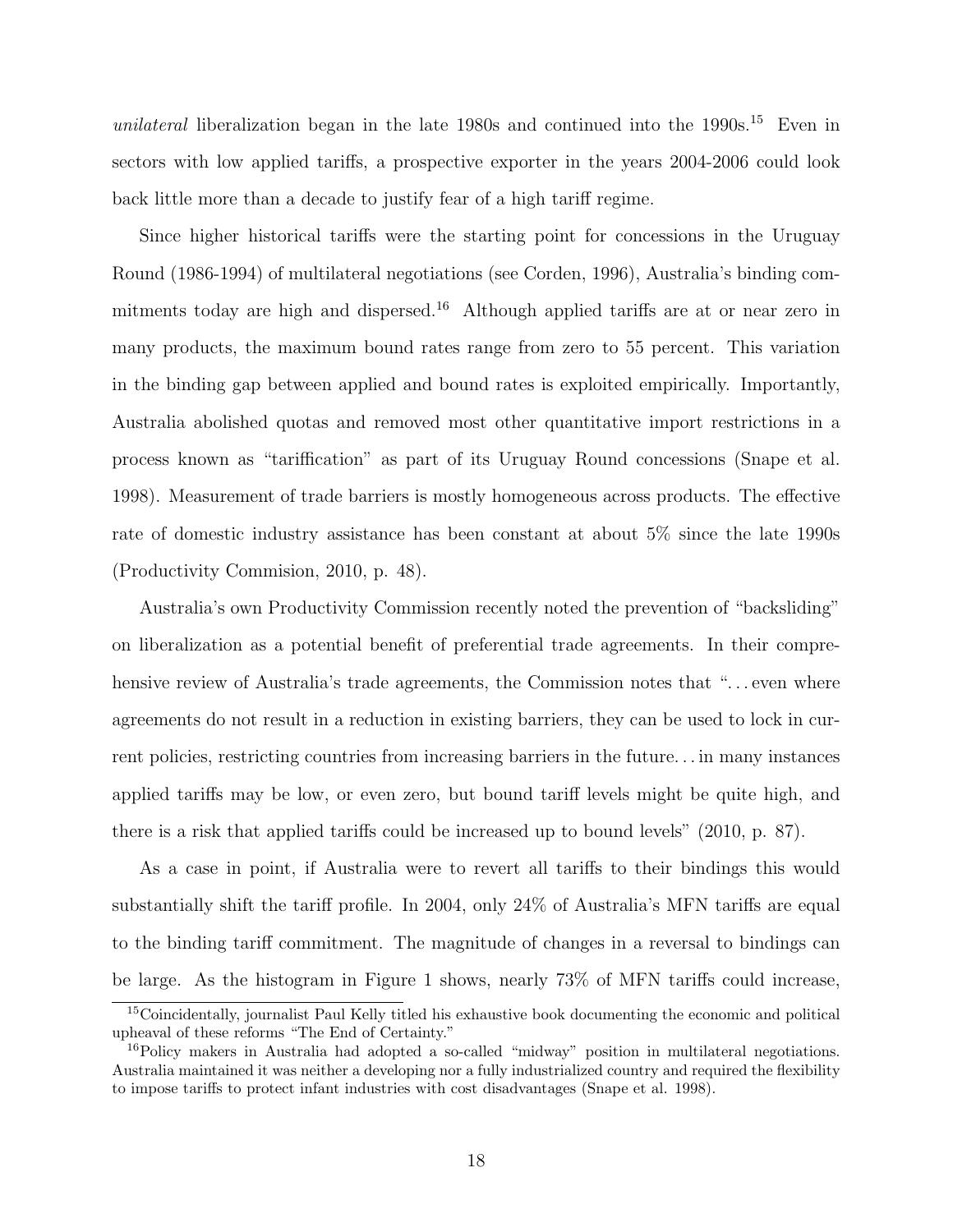some by up to 35% in the worst case scenario. Were such a reversal to occur in 2004, an exporter in the average tariff line could see his profits reduced by 19%. As Figure 2 shows, the profit losses extend to nearly all product lines. A full reversal to bindings would shift the distribution of profits down substantially relative to the level at applied tariffs in 2004.<sup>17</sup>

## 4.3 Data Implementation and Sample

A description of the data sources appears in the appendix. I focus here on construction of the regression samples, tariffs and uncertainty measures.

I begin with annual import data at the 10-digit level of detail for Australia from 2004 and 2006. There are 8,179 products that are potentially tradable and these are matched to product specific tariff lines.<sup>18</sup> These product classifications are extremely detailed. For instance, Australian customs tracks 67 different varieties of tubes and pipes. If I break the data down to its nuts and bolts, literally, I find there are ten different varieties of bolts, which can be fastened with two types of nuts.

The data encompass the entire population of potential importers whether a good is traded or not. Because I know there is heterogeneity at the industry level, I control for industryyear fixed effects at the 4-digit Heading level of the Harmonized System. I then estimate the model on a pooled cross-section in 2004 and 2006.

The tariff line measure of the ad valorem applied tariff (i.e. 1+ tariff rate) is the MFN rate offered to all WTO members. A large number of developing country exporters are eligible for preferences under one or more programs in addition to the MFN tariff. Utilization of these preferential tariffs is not 100% and requires additional documentation and compliance costs (Pomfret et al., 2010). I exclude all countries from the sample that are eligible for unilateral preferences such as the Generalized System of Preferences even though not all tariff lines are covered under these regimes. Since my objective is to estimate the impact of reversals from

<sup>&</sup>lt;sup>17</sup>I compute the percentage profit reductions from the uncertainty measures derived in the preceding empirical section.

 $^{18}$ I correct the product classification for codes that are added, dropped or changed during the sample period by the Australian Bureau of Statistics.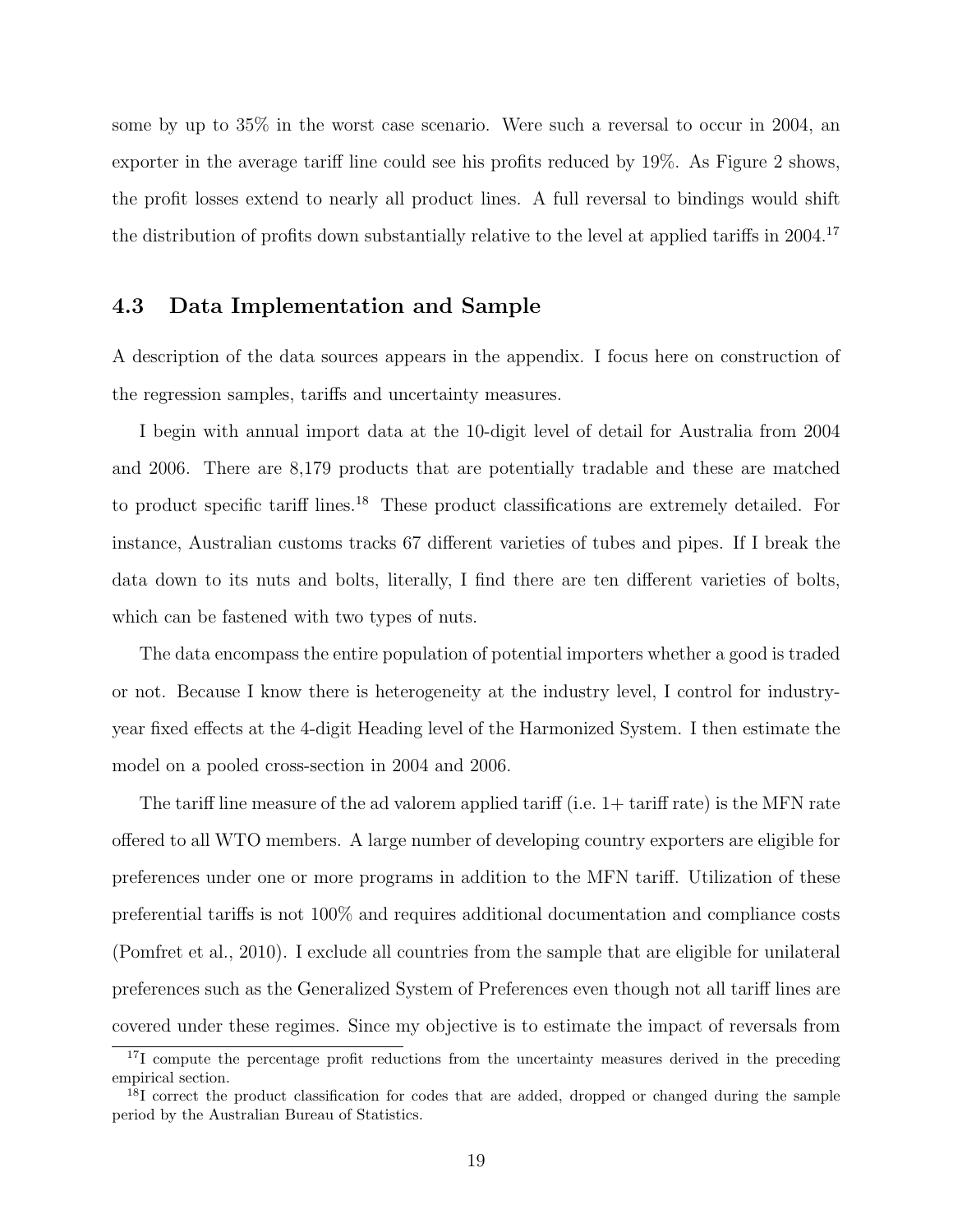applied MFN tariffs to binding tariffs for WTO members, I excluded all trade partners that have bilateral PTAs.<sup>19</sup> This restriction excludes New Zealand in 2004 and 2006 along with Thailand, Singapore and the United States in 2006.<sup>20</sup>

The uncertainty measures of the expected loss from reversals to the binding  $(U_B)$  are constructed using the theoretical structure above. Using data on MFN applied tariffs and bindings, I construct the uncertainty measures in equation (13) for parameterizations of the elasticity of substitution ( $\sigma \in \{3, 4, 5\}$ ). I assume  $\sigma = 4$  in my baseline estimates, but show these are robust to the choice of  $\sigma$ <sup>21</sup>

I define an industry by the HS4 Heading of a product variety, resulting in 1243 possible industries. All final specifications include exporter-year and industry-year fixed effects to control for several sources of heterogeneity in the estimating equation (15). A critical factor to control for in this application as the relative productivity difference between exporters in each industry. However, because many countries trade no products within an HS4 defined industry, they are perfectly predicted by these fixed effects and are dropped from the regression sample. This leaves 2267 industry-year fixed effects in the regression sample and I cluster standard errors at this level.

The final sample contains 600,970 exporter-product observations for the years 2004 and 2006. Table 1 reports summary statistics. Within the sample, the average applied tariffs are low at approximately 4.5 and 3.8 log percentage points in 2004 and 2006. The average potential loss in profits from binding uncertainty is over 20% per annum.

## 4.4 Product Regressions – Baseline

The baseline linear probability estimates appear in Table 2. Estimated coefficients from the baseline model appear in column 2. They conform with the predictions from theory. The

 $19$ Evidence from Handley and Limão (2011) suggests these PTAs provide increased security of preferential tariffs and would contaminate my results.

<sup>&</sup>lt;sup>20</sup>In unreported results, I verify that the baseline estimates are robust to dropping Thailand, Singapore and the U.S. from the sample in 2004 as well.

<sup>&</sup>lt;sup>21</sup>Bernard et al. (2003) estimate that  $\sigma = 3.8$  using U.S. firm level trade data.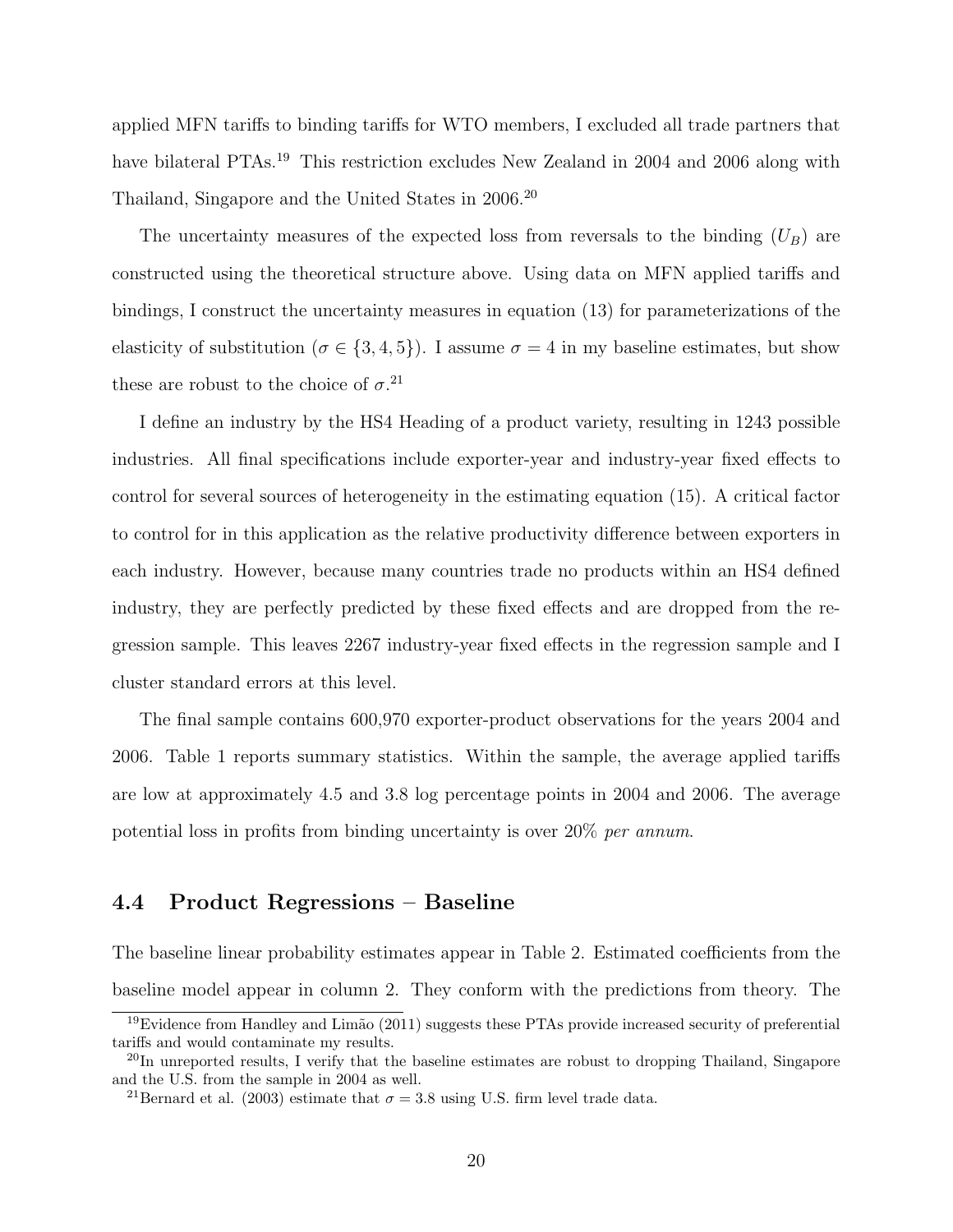coefficients on the applied tariff and uncertainty measures are negative and significant.<sup>22</sup> For comparison, I run a naive model containing only tariffs and fixed effects as regressors in column 1. Since tariffs are positively correlated with the uncertainty measure, omitting uncertainty imparts a downward bias to the tariff coefficient in column 1.

It is possible that other types of protection are driving these results. In all regressions, I include a binary indicator for a positive MFN tariff at the tariff line level. Australia's current tariff profile tends to have zero tariffs in products that are not produced domestically or less frequently imported. Where there is both domestic production and import competition, positive tariffs are levied. Failure to control for this confounds the effect of tariff protection on exporting with policymakers' motive to protect import-competing sectors. Some lines are subject to non-tariff barriers (NTBs) and these forms of protection could bias my results if Australia substitutes NTB protection for applied protection near the binding. I use the ad-valorem equivalent NTB measures from Kee et al. (2009) to construct additional controls. Because these measures have no time variation, I interact them with a year indicator. These NTBs slightly reduce the probability a product is traded, but they are not significant in column 3. A small fraction of tariff lines levy some mixture of specific and ad-valorem tariffs; I include tariff line indicators for these "complex" tariffs in column 4 of Table 2 interacted with year indicators. The added variable is insignificant and does not change the main results.

## 4.5 Quantification

#### 4.5.1 Elasticities

The first-order approximation used to compute the uncertainty terms decouples the elasticity on applied tariffs from the uncertainty measure. In order to measure and test the cautionary effects derived in Proposition 1 and elaborated in the Corollary, I need to account for the

<sup>&</sup>lt;sup>22</sup>Bindings are set at the 6 digit sub-heading level of the Harmonized System and do not change through time during the sample. I have verified in unreported results that the results are robust to clustering standard errors at the 6 digit level rather than the HS4\*year level.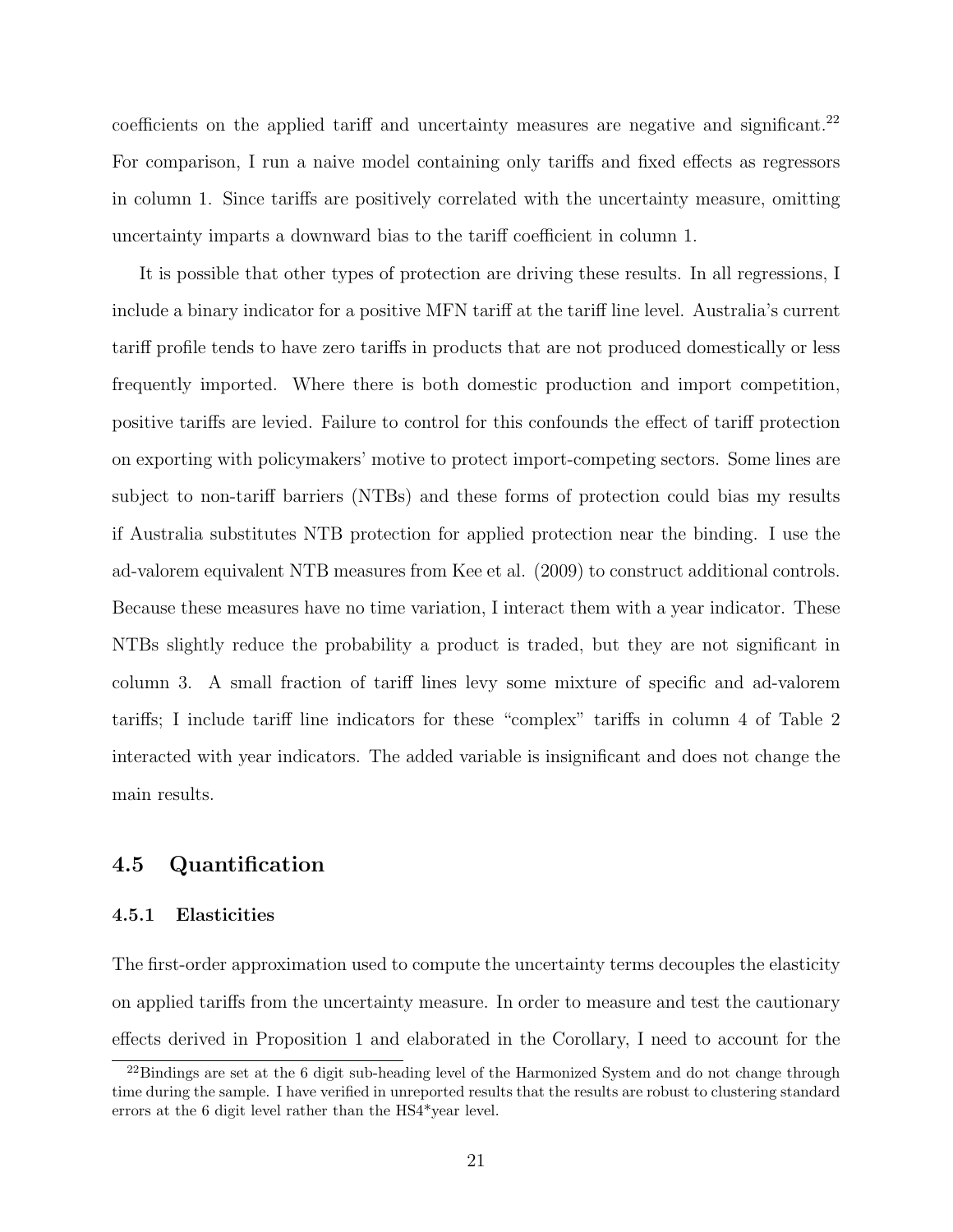fact that the uncertainty measure is a function of tariff and binding levels. The elasticity of entry to tariff and binding changes is computed by log differentiation of the uncertainty measure. In terms of the model, the estimated elasticity of product entry to tariff reductions,  $e(\tau)$  is the sum of the direct effect to current profits, the first term in (15), and the change to future profits if a reversal occurs, the second term in (15):

$$
e(\tau) = b_{\tau} + b_{B} \frac{\partial U_{ijv}^{B}}{\partial \tau} \tau_{ijv}
$$
  
=  $b_{\tau} - b_{B} \sigma \times \frac{B_{iv}^{-\sigma}}{\tau_{ijv}^{-\sigma}}$   
=  $-\sigma \left[1 - \gamma p_{b} \frac{\beta}{1 - \beta} (1 - U_{ijv}^{B})\right].$  (16)

This is simply the first order approximation to the cautionary effect derived in Proposition 1.<sup>23</sup> The elasticity of entry to applied tariff changes will depend on the probability of reversals,  $\gamma \cdot p_B$ , and their proportional magnitudes  $B^{-\sigma}/\tau^{-\sigma} = 1 - U^B$ .

Proposition 2 shows that the elasticity of entry is reduced by increases in bindings. I can also use the empirical model structure to obtain the elasticity of entry to changes in binding levels following the same computation as above:

$$
e(B) = b_B \frac{\partial U_{tjv}^B}{\partial B} B_{tv} = -b_B \sigma \times \frac{B_{tv}^{-\sigma}}{\tau_{tjv}^{-\sigma}}
$$

$$
= -\sigma \gamma p_b \frac{\beta}{1-\beta} (1 - U_{tjv}^B) < 0. \tag{17}
$$

The elasticity of entry to binding changes and the cautionary effect from above are symmetric. If bindings are reduced by the same percentage as applied tariffs, the cautionary effect is exactly offset "as if" tariffs were deterministic. This result follows from the Corollary to Propositions 1 and 2.

To compare the impact of reducing bindings versus unilaterally reducing applied tariffs,

 $^{23}$ In the approximation, it is not assured that the term in brackets is less than one, as in the theoretical model, since  $\frac{\beta}{\beta-1} > 1$  whenever  $\beta > 0.5$ . Nevertheless, the estimates from the econometric model below do satisfy this restriction in practice.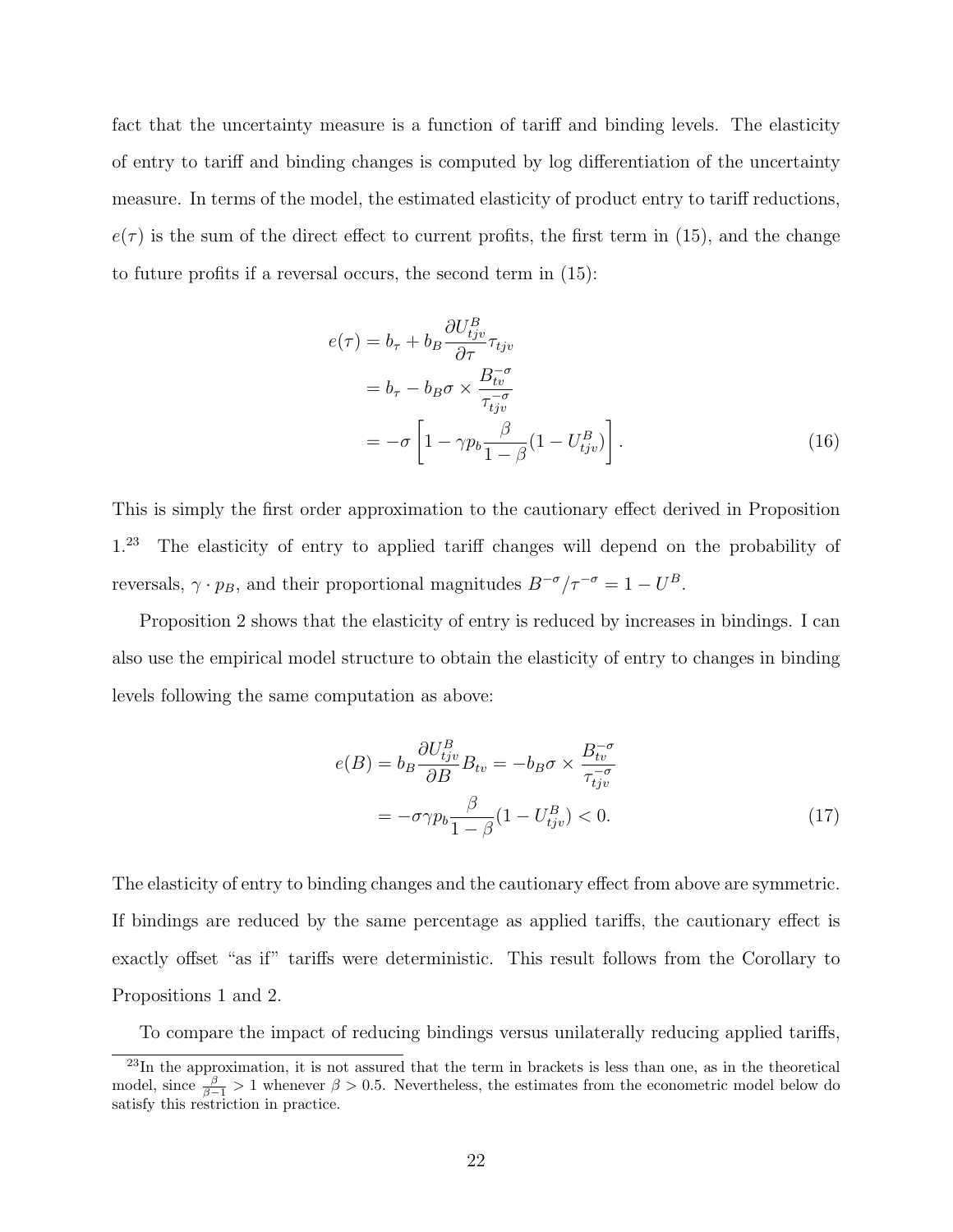I turn to the lower panel of Table 2. Caution and delay effects are large and evident after I compute the elasticities at the mean of the uncertainty measure using expressions (16) and (17). The elasticity of entry to tariff reductions is reduced from 23 percent to 14 percent, a reduction of over 40 percent due to the cautionary effect. When uncertainty is present, the responsiveness of entry to tariff reductions is substantially mitigated by caution. Delay effects are also important. The elasticity of the probability of being traded increases by 9 percent for every 1 percent decrease in bindings. At the mean of binding uncertainty, for every 1 percentage point reduction in *applied* tariffs the same effect can be achieved by a 1.5 percentage point reduction in binding commitments not to raise tariffs in the future.

#### 4.5.2 Policy Evaluation

The exporter-year and industry-year effects absorb a large share of total variation in the pattern of traded goods. This is not surprising given the well-known, traditional roles of technology driven comparative advantage, distance, exchange rates, transport costs and endowment differences in predicting the pattern of trade. Nevertheless, most of these factors cannot be directly influenced by trade policy, even over the long run. I focus on comparing the relative impacts of alternative trade policy instruments. I will show that in some scenarios the aggregate impact of trade policy uncertainty is substantial.

I use the econometric model to compare the scope for new product creation given the margins of policy adjustment available to Australia in 2004 and 2006. Using the elasticities in (16) and (17), the total derivative of the regression equation is

$$
dPr(T_{tjv} = 1) = b_{\tau} d \ln \tau - b_B \sigma (1 - U_{tjv}^B) d \ln \tau + b_B \sigma (1 - U_{tjv}^B) d \ln B.
$$
 (18)

I consider a policy experiment in which Australia jointly reduces all applied tariffs and bindings to zero. I compute the total number of traded products as the sum of the changes in the predicted probability a product is traded over the entire sample.<sup>24</sup> I use the actual

<sup>&</sup>lt;sup>24</sup>A similar quantification exercise is used by Debaere and Mostashari (2010) in a different context.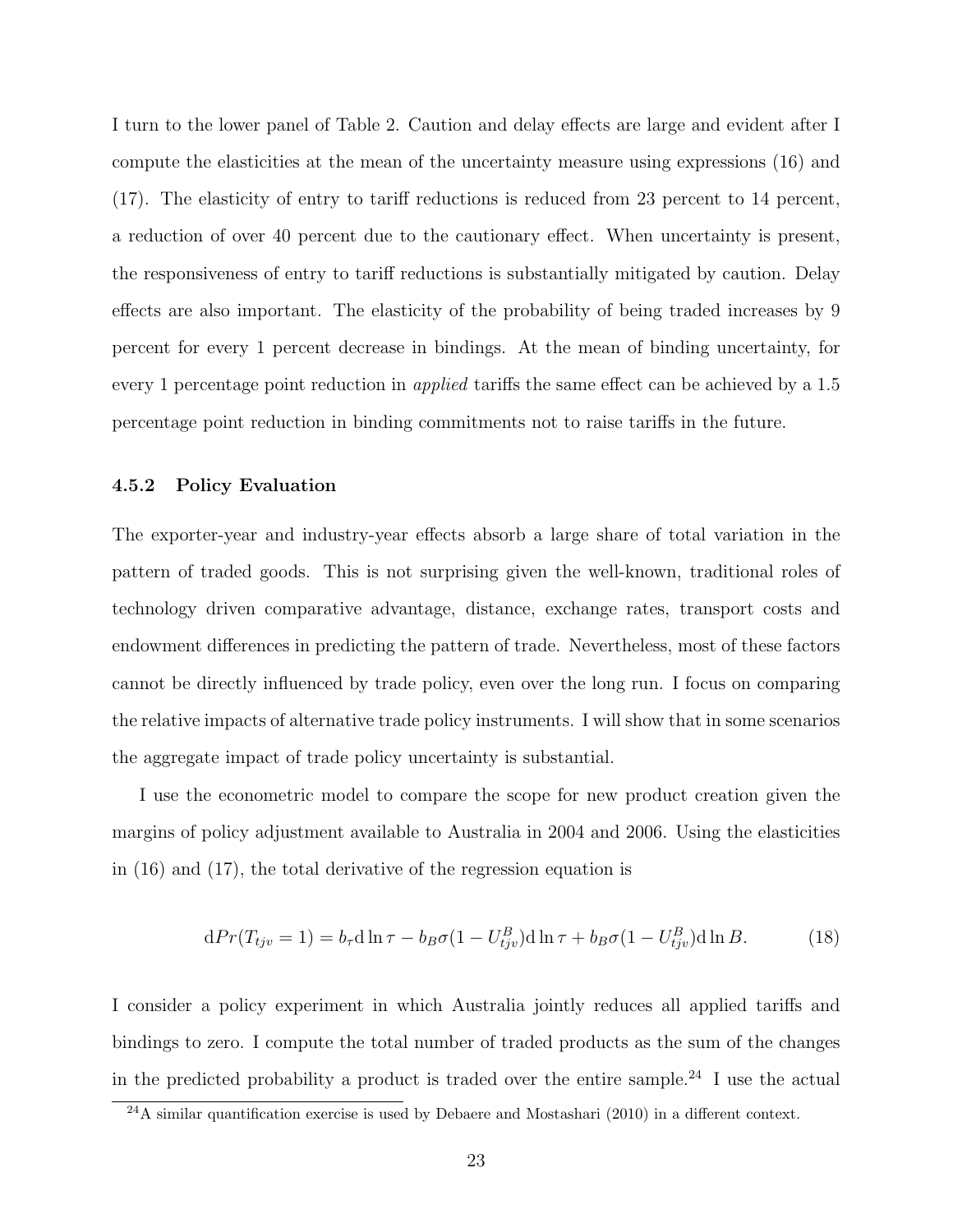levels of applied tariffs and bindings in the data. If a product already has a tariff and binding of zero, then no new products will be predicted by the policy changes. Alternatively, in products with positive tariffs, binding uncertainty or both, the predicted change in the probability a product is traded will depend on levels of the initial policy. The sum total of new products can be decomposed into three policy changes:

s Policy Change

| (A) setting all applied tariffs to zero under uncertainty                                                                          | $\mathrm{d}\ln\tau=\ln\tau_{tiv}-0$ |
|------------------------------------------------------------------------------------------------------------------------------------|-------------------------------------|
| $\sum_{i=1}^{J\times V} \sum_{v=1} \{ [b_{\tau} - b_B \sigma \times (1 - U_{tiv}^B)] \ln \tau_{tiv} \}$                            |                                     |
| (B) reducing bindings to the level current applied tariffs                                                                         | $d^B \ln B =$                       |
| $\sum_{i=1, v=1}^{J \times V} \{b_B \sigma \times (1 - U_{tiv}^B)   (\ln B_{jv} - \ln \tau_{tiv})\}$                               | $\ln B_{tiv} - \ln \tau_{tiv}$      |
| (C) reducing bindings from current applied tariffs to zero $d^C \ln B = \ln \tau_{\text{triv}}$                                    |                                     |
| $\sum_{i=1}^{J\times V} \{b_B \sigma \times (1-U_{tiv}^B)\}\ln \tau_{tj\upsilon}\}$                                                |                                     |
| Grand Total of A, B and C                                                                                                          | $d \ln \tau = \ln \tau_{tiv},$      |
| $\sum_{j=1, v=1}^{J\times V} \{b_\tau \times \ln \tau_{tj v} + b_B \sigma \times (1-U_{tj v}^B)(\ln B_{tj v} - \ln \tau_{tj v})\}$ | $d \ln B = \ln B_{tiv}$             |

For each year  $t$ , I compute the total effect of each policy experiment above. For policy A, reducing applied tariffs to zero, the caution effect comes in directly in the second term, which reduces the overall impact of the tariff reduction under uncertainty. In the next experiment, policy B, bindings are reduced to the level of applied tariffs, which removes the motive to delay investment at current tariffs. This is the effect of removing delay at current tariffs. Policies A and B can be implemented independently, but would leave a margin for new product creation on the table. To see this, note that the grand total of new products generated by reducing bindings and applied tariffs to zero is the empirical counterpart to the Corollary of Proposition 1 and 2 showing that tariff elasticities are larger when accompanied by equal or greater changes in bindings. Total products from removing the caution effect and committing to free trade is the grand total net of products generated by policies A and B.

In 2006, the model predicts a 4.9% increase in traded products if Australia were to set all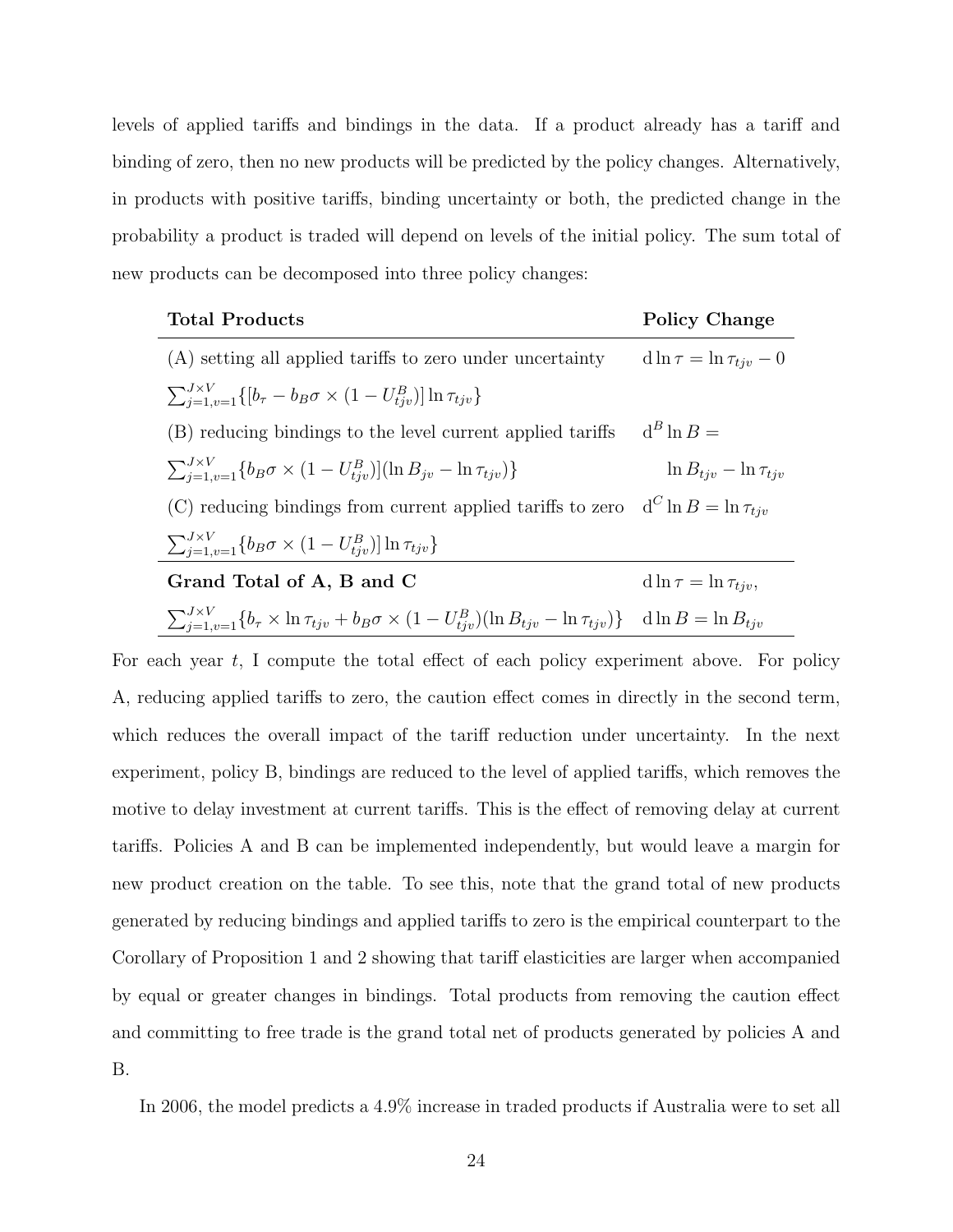its remaining positive MFN tariffs to zero on a unilateral basis. Alternatively, Australia could reduce all bindings to current applied tariffs, eliminating the risk of future "bad news." This action would increase the number of traded products by 4.1 percent in 2006. The remarkable aspect of this effect is that not a single applied policy measure would need to change. Merely the commitment never to raise tariffs would generate a an increase in traded products with MFN partners. Lastly, bindings could be further reduced to zero in conjunction with the reduction of MFN tariffs to zero. This would generate an additional 2.7 percent increase in traded products in 2006. This additional product growth arises from the complementarity of reducing tariffs and securing those reductions so that the caution effect does not attenuate the response of entry.

The predicted growth in the number of traded products varies by year and policy experiment because applied tariffs are slightly lower in 2006 than in 2004. When comparing years it is also informative to look at the share of growth for each policy change relative to the total growth achieved by setting bindings and tariffs to zero simultaneously. More than half of the potential new product growth is accounted for by removing uncertainty. Reducing bindings to applied tariffs accounts for about one third of growth and removing caution accounts for about one quarter of total growth. In contrast, less than half of the potential new product growth is achieved by unsecured, unilateral MFN tariff reductions.

While some predicted effects appear to be quite large, it is also possible these product measures actually understate the true level of entry by firms. There is undoubtedly within product firm entry. If a product is already traded or becomes traded due to the policy change, entry by more than one firm is counted only once. But whether the estimates over- or understate the true impact is less relevant when evaluating the relative efficacy of reducing unilateral applied tariffs versus reducing uncertainty. As long the predictions are not systematically skewed toward applied protection or uncertainty, the relative contribution of uncertainty reductions are at least as effective as tariff reductions.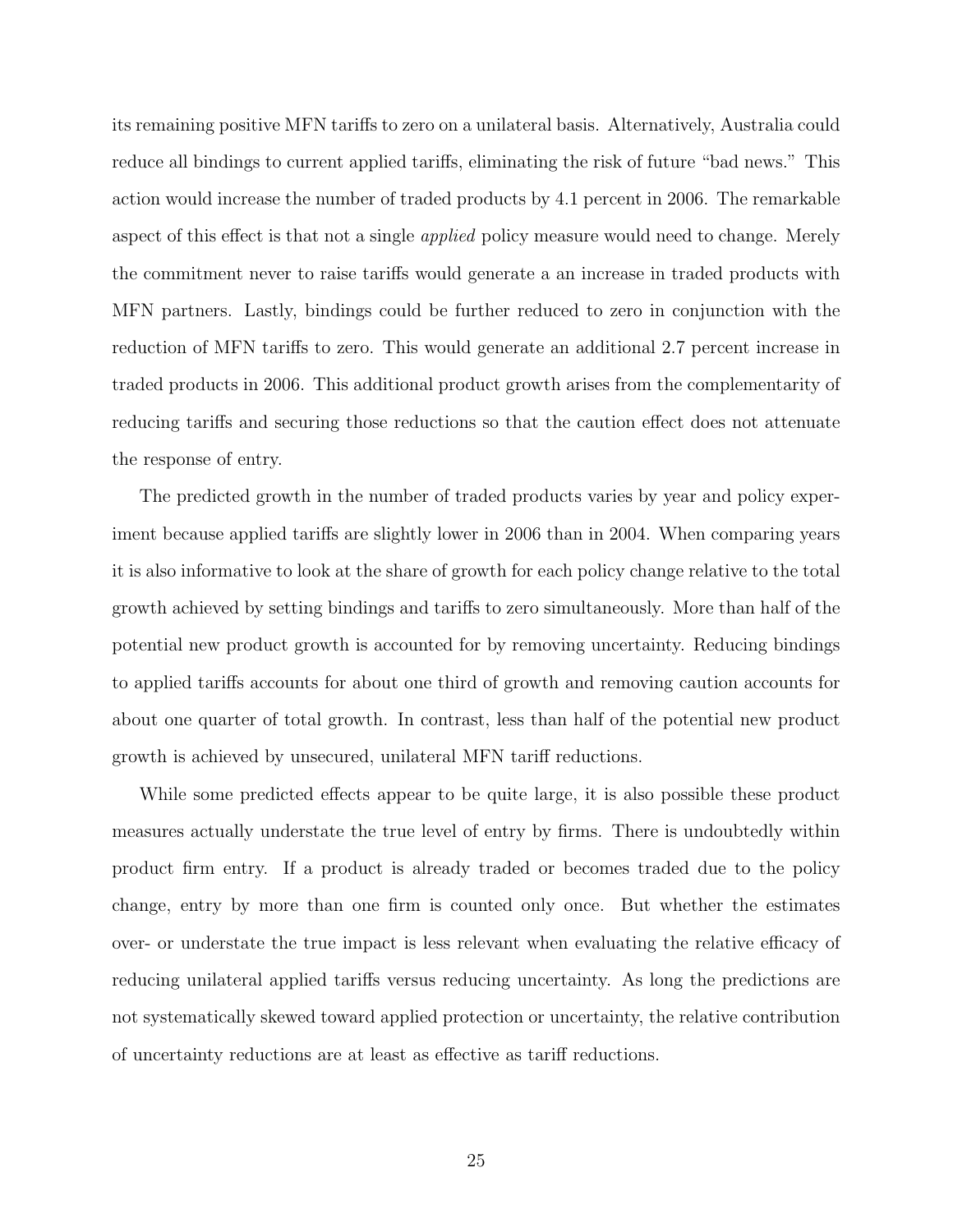#### 4.6 Robustness

#### 4.6.1 Parameterization of Uncertainty Measures

The uncertainty measure requires a parametric assumption about the elasticity of substitution given by  $\sigma$ . The strength of using the model based measure is that it has a clear interpretation in going from the model to the regression specifications. Results could be sensitive to the assumption that the elasticity of substitution is  $\sigma = 4$  when constructing the measures. Table 4 reports the results across values of  $\sigma$  with the baseline specification included for easy comparison in column 2. Signs and significance are largely unchanged. Moving from high to low values of  $\sigma$  tends to increase the magnitude of estimated coefficients on the uncertainty measures.

#### 4.6.2 Reduced-Form Specification

The model makes reduced-form predictions about the elasticity of entry to bindings that can be used to avoid parameterization of the uncertainty measures. I regress the traded product indicator on logs of applied tariffs, bindings and their interaction. Results with log levels of tariffs and bindings appear in Table 5. The elasticity of entry to the binding is negative and significant. To capture the caution effect, I include an interaction term for tariffs and bindings in column 2. The positive and significant coefficient on the interaction indicates that caution is present in the reduced form specification as well. These results show that the sign pattern and significance in the baseline regression are not driven by applied tariffs appearing non-linearly in the uncertainty measure, nor is non-linearity in bindings driving the results.

# 5 Conclusion

Trade policy is inherently uncertain. Multilateral policy commitments at the WTO are meant to provide a more secure and stable trade policy regime for prospective exporters. I capture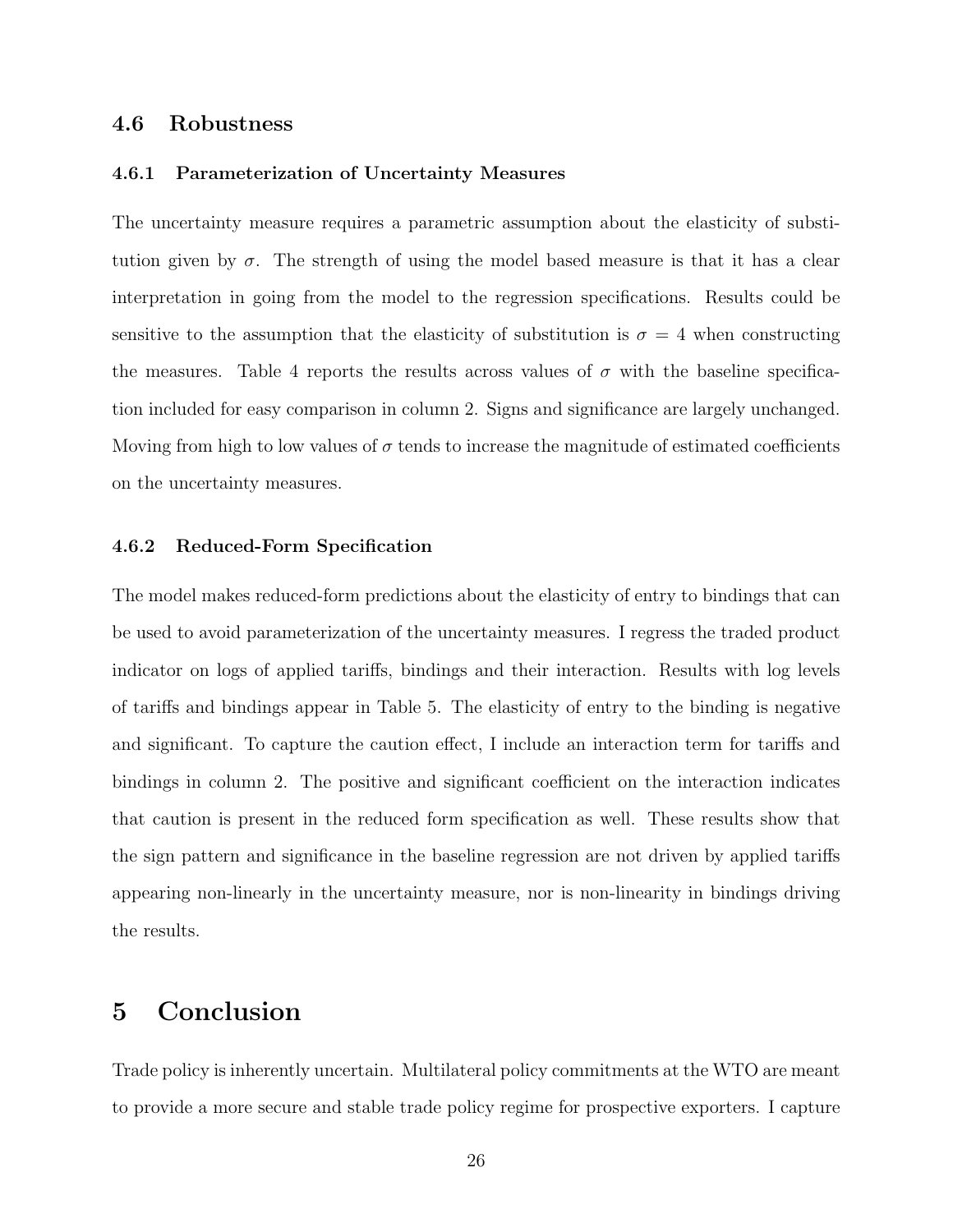these elements in a tractable model of export market entry patterns under uncertainty and test its predictions empirically. Evidence from Australia suggests that prospective exporters place weight on the possibility of trade policy reversals to bindings. This leads to delay of the entry decision and less responsiveness on the entry margin to trade policy changes. I find that multilateral policy commitments at the WTO help to reduce this uncertainty and increase product entry. Within the space of trade policy tools available, policy commitments could generate as much product entry as unilateral tariff reductions. These results are important for both quantifying the value and modeling the impact of tariff binding commitments at the WTO. The evidence of greater product entry in tariff lines with lower bindings, a key policy instrument for guaranteeing predictable market access, indicates that these commitments are valuable to exporters.

These findings point to an important and broad role for the WTO and international institutions in the monitoring and enforcement of multilateral commitments. For bindings to be effective, exporters must believe that penalties for violating the commitments would be costly enough that they would either never occur or be swiftly reversed. The evidence that lower bindings increase product entry for Australia suggests they are credible, but this might vary by country. To that extent, the WTO could play an important role in monitoring and enforcement of multilateral agreements on services, investment and intellectual property.

Extending and verifying these results with a broader group of countries and applications outside of international trade is important. Fortunately, the methodology developed here, which uses product data and model-based policy uncertainty measures, can be applied more broadly within international trade applications and to other forms of policy uncertainty. An important extension is the impact of trade policy uncertainty on foreign direct investment where sunk costs of opening a production facility may be even higher. Trade policy uncertainty takes many other forms in the world trade system. Modeling and testing the risk of non-renewal in preferential tariff programs, temporary trade bans, economic sanctions and the risk of anti-dumping measures are all subjects for future work.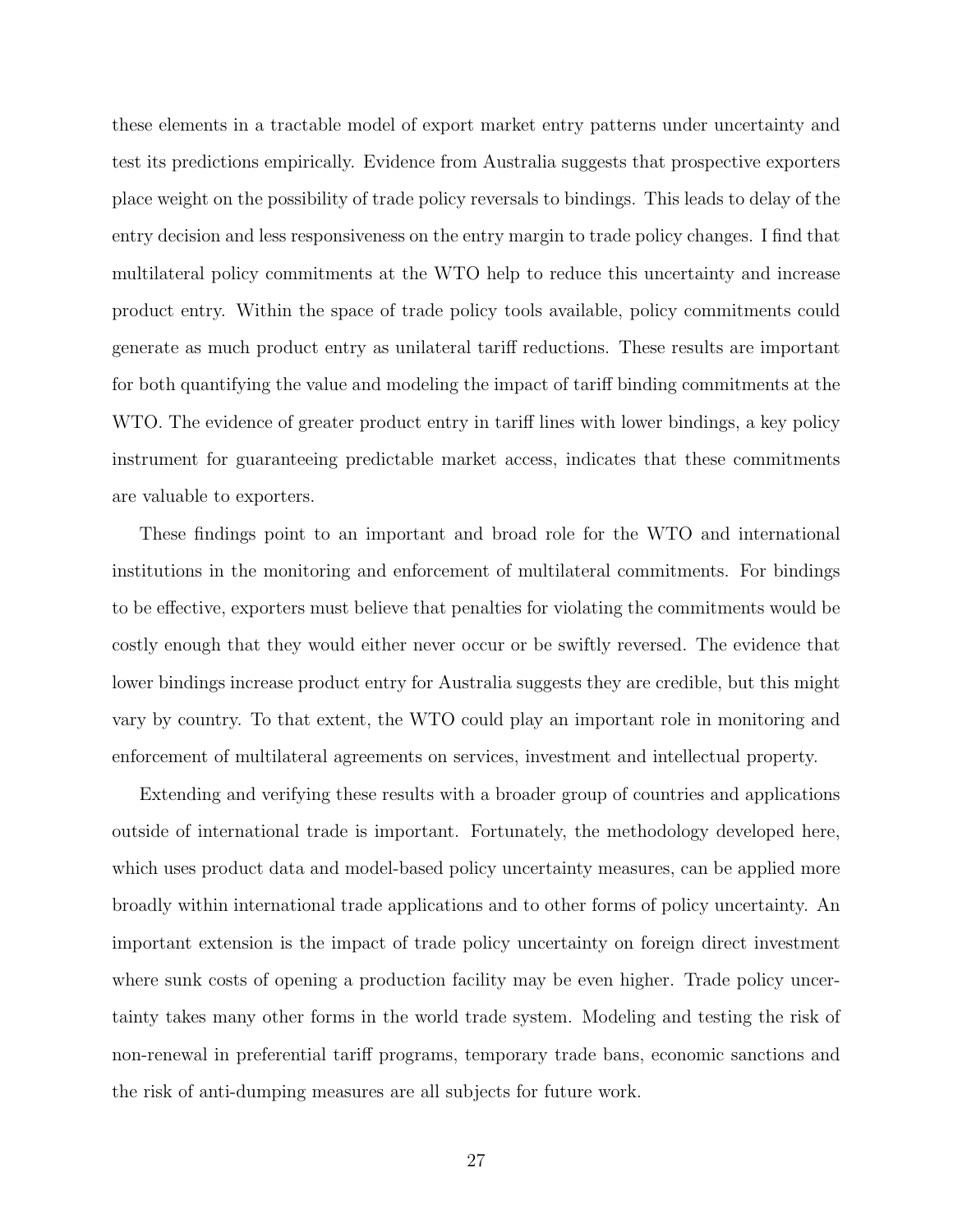# References

- Amador, M. and Bagwell, K. (2011). The Theory of Optimal Delegation With An Application To Tariff Caps. Working paper, Stanford University.
- Baldwin, R. and Krugman, P. (1989). Persistent trade effects of large exchange rate shocks. The Quarterly Journal of Economics, 104(4):635–54.
- Bchir, H., Jean, S., and Laborde, D. (2005). Binding overhang and tariff-cutting formulas. Working Papers 2005-18, CEPII research center.
- Bernanke, B. S. (1983). Irreversibility, uncertainty, and cyclical investment. The Quarterly Journal of Economics, 98(1):85–106.
- Bernard, A. B., Eaton, J., Jensen, J. B., and Kortum, S. (2003). Plants and productivity in international trade. American Economic Review, 93(4):1268–1290.
- Beshkar, M., Bond, E., and Rho, Y. (2011). Tariff Binding and Overhang: Theory and Evidence. Working paper, University of New Hampshire.
- Bloom, N., Bond, S., and Reenen, J. V. (2007). Uncertainty and investment dynamics. Review of Economic Studies, 74(2):391–415.
- Buono, I. and Lalanne, G. (2012). The effect of the Uruguay round on the intensive and extensive margins of trade. Journal of International Economics, 86(2):269 – 283.
- Chaney, T. (2008). Distorted Gravity: The Intensive and Extensive Margins of International Trade. American Economic Review, 98(4):1707–21.
- Corden, W. M. (1996). Protection and liberalisation in Australia and abroad. Australian Economic Review, 114:141–154.
- Das, S., Roberts, M. J., and Tybout, J. R. (2007). Market entry costs, producer heterogeneity, and export dynamics. Econometrica, 75(3):837–873.
- Debaere, P. and Mostashari, S. (2010). Do tariffs matter for the extensive margin of international trade? An empirical analysis. Journal of International Economics, 81(2):163–169.
- Dixit, A. K. (1989). Entry and exit decisions under uncertainty. Journal of Political Economy, 97(3):620–38.
- Evenett, S. (2007). Reciprocity and the Doha Round Impasse: Lessons for the Near Term and After. Policy Insight 11, Center for Economic Policy Research.
- Francois, J. F. and Martin, W. (2004). Commercial policy variability, bindings, and market access. European Economic Review, 48(3):665–679.
- Glezer, L. (1982). *Tariff Politics: Australian Policy-Making 1960-1980*. Melbourne University Press, Carlton, Victoria.
- Handley, K. and Limão, N. (2012). Trade and Investment under Policy Uncertainty: Theory and Firm Evidence. NBER Working Papers 17790, National Bureau of Economic Research, Inc.
- Hassett, K. A. and Metcalf, G. E. (1999). Investment with Uncertain Tax Policy: Does Random Tax Policy Discourage Investment? Economic Journal, 109(457):372–93.
- Helpman, E., Melitz, M., and Rubinstein, Y. (2008). Estimating trade flows: Trading partners and trading volumes. The Quarterly Journal of Economics, 123(2):441–487.
- Kee, H. L., Nicita, A., and Olarreaga, M. (2009). Estimating Trade Restrictiveness Indices.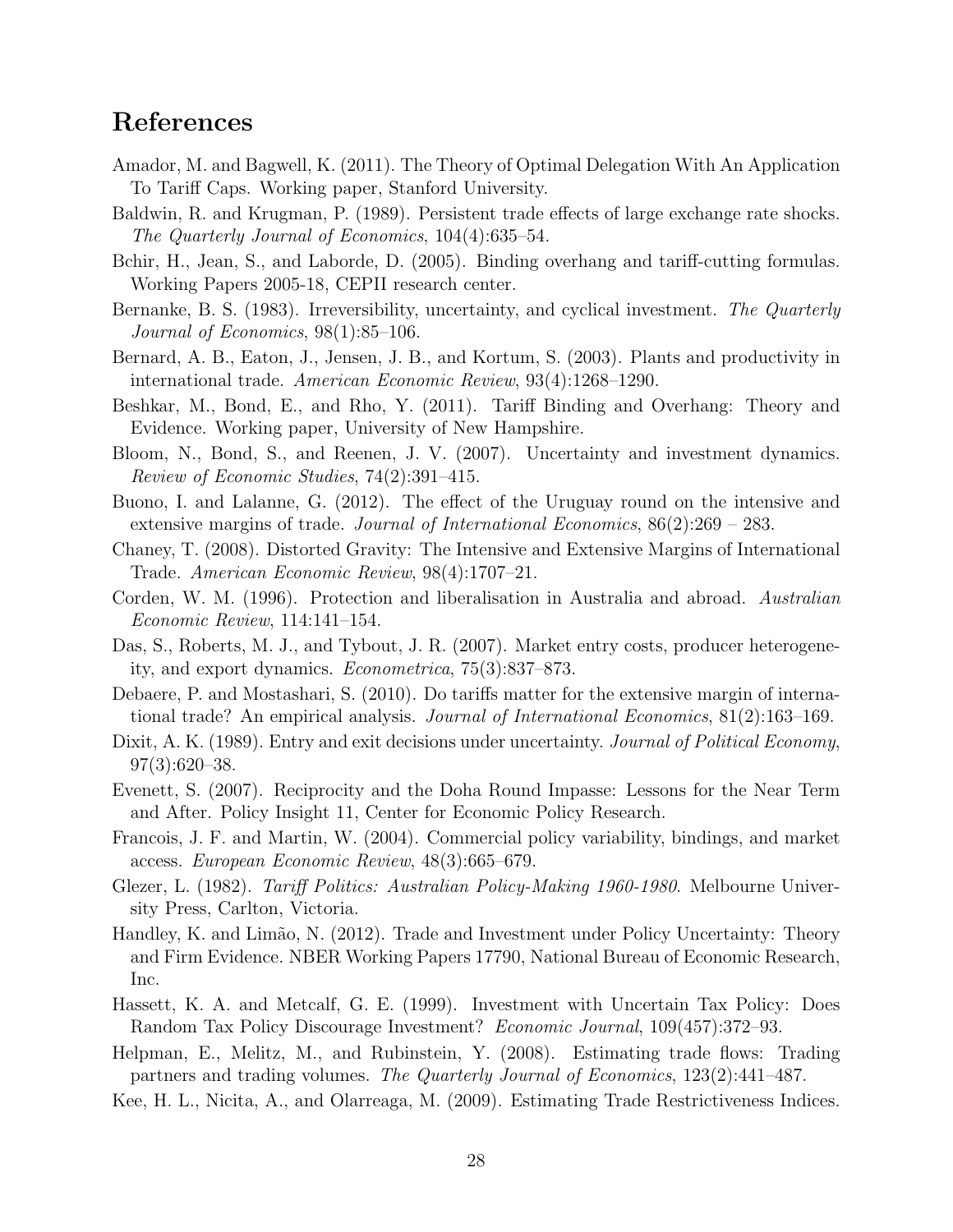Economic Journal, 119(534):172–199.

- Kehoe, T. J. (2005). An evaluation of the performance of applied general equilibrium models of the impact of NAFTA. In Kehoe, T. J., Srinivasan, T. N., and Whalley, J., editors, Frontiers in Applied General Equilibrium Modeling, chapter 13, pages 341–377. Cambridge University Press, Cambridge, UK.
- Kehoe, T. J. and Ruhl, K. J. (2009). How important is the new goods margin in international trade? Staff Report 324, Federal Reserve Bank of Minneapolis.
- Lloyd, P. (2008). 100 Years of Tariff Protection in Australia. Australian Economic History Review, 48(2):99–145.
- Maggi, G. and RodriguezClare, A. (1998). The Value of Trade Agreements in the Presence of Political Pressures. Journal of Political Economy, 106(3):574–601.
- Mattoo, A. and Subramanian, A. (2008). Multilateralism beyond Doha. Peterson Institute Working Paper Series WP08-8, Peterson Institute for International Economics.
- Melitz, M. J. (2003). The impact of trade on intra-industry reallocations and aggregate industry productivity. Econometrica, 71(6):1695–1725.
- Messerlin, P. A. (2008). Walking a Tightrope: World Trade in Manufacturing and the Benefits of Binding. Policy brief, German Marshall Fund of the United States.
- Pomfret, R., Kaufmann, U., and Findlay, C. (2010). Are Preferential Tariffs Utilized? Evidence from Australian Imports, 2000-9. Working paper, School of Economics, University of Adelaide.
- Productivity Commission (2010). Bilateral and Regional Trade Agreements. Research Report, Canberra.
- Roberts, M. J. and Tybout, J. R. (1997). The decision to export in colombia: An empirical model of entry with sunk costs. American Economic Review, 87(4):545–64.
- Rodrik, D. (1991). Policy uncertainty and private investment in developing countries. *Journal* of Development Economics, 36(2):229–242.
- Rose, A. K. (2004). Do We Really Know That the WTO Increases Trade? American Economic Review, 94(1):98–114.
- Sala, D., Schröder, P. J. H., and Yalcin, E. (2010). Market Access Through Bound Tariffs. Scottish Journal of Political Economy, 57(s1):272–289.
- Snape, R., Gropp, L., and Luttrell, T. (1998). Australian Trade Policy 1965-1997: a documentary history. Allen and Unwin, St. Leonards, NSW.
- Subramanian, A. and Wei, S.-J. (2007). The WTO promotes trade, strongly but unevenly. Journal of International Economics, 72(1):151–175.
- Tang, M.-K. and Wei, S.-J. (2009). The value of making commitments externally: Evidence from WTO accessions. Journal of International Economics, 78(2):216–229.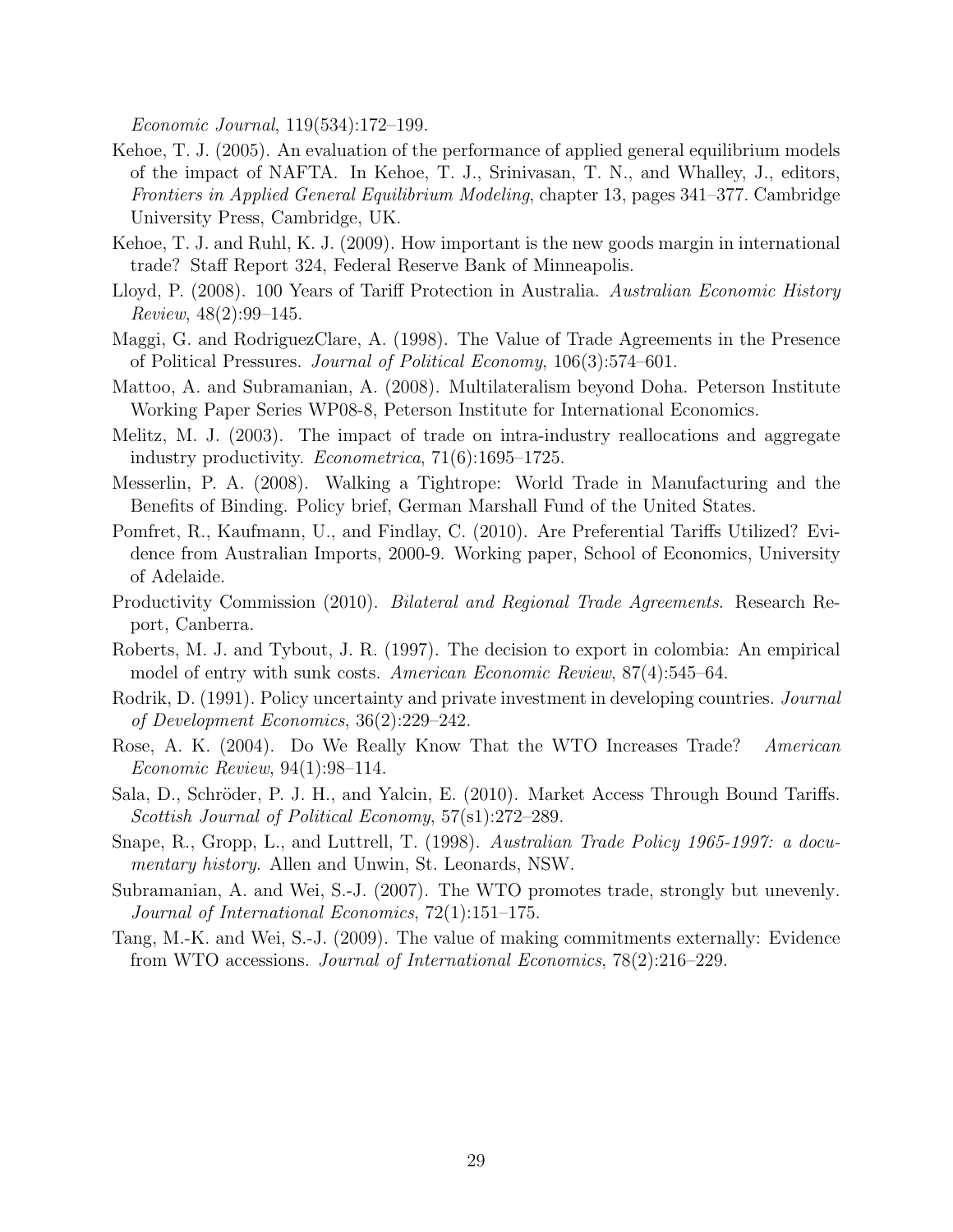# A Appendix

## A.1 CDF of bound tariff distribution

The observed tariff in the bound regime  $\tau_B$  is censored at the binding rate of B.

$$
\tau_B = \begin{cases} \tau & \text{if } \tau \le B \\ B & \text{if } \tau > B. \end{cases}
$$

The CDF of  $\tau_B$  is  $H_{\tau_B}(\tau_B) = pH_1(\tau) + (1-p)H_2(\tau)$ . Where  $p = H(B)$  and

$$
H_1(\tau) = \begin{cases} \frac{H(\tau)}{H(B)} & \text{if } \tau \leq B \\ 1 & \text{if } \tau > B, \end{cases} \quad \text{and } H_2(\tau) = \begin{cases} 0 & \text{if } \tau \leq B \\ 1 & \text{if } \tau > B. \end{cases}
$$

#### A.2 Value functions and stochastic cutoff condition

Four equations define the initial problem at time t of a firm with unit labor requirement c. For clarity of exposition, I drop the country of origin subscripts. The value of exporting is

$$
V^{1}(\tau_{t}) = \pi(\tau_{t}) + \beta \underbrace{[(1-\gamma)V^{1}(\tau_{t})}_{\text{No Shock}} + \underbrace{\gamma EV^{1}(\tau')}_{\text{Shock Arrives}}].
$$
\n(19)

Following a policy shock, the *ex-ante* expected value of exporting following a policy change to a new tariff  $\tau'$  is

$$
EV^{1}(\tau') = E\pi(\tau') + \beta[(1-\gamma)EV^{1}(\tau') + \gamma EV^{1}(\tau')]
$$
\n(20)

In time period  $t$ , the unconditional expected value of being an exporter next period given that a policy shock arrives is  $EV^1(\tau')$  in (20). This expectation is time invariant because I assume that the distribution of future tariffs  $H(\tau')$  is time invariant. Equation (20) can be solved explicitly for  $EV^1(\tau')$  to obtain

$$
EV^{1}(\tau') = \frac{E\pi(\tau')}{1 - \beta}.
$$

The resulting time invariance of  $EV^1(\tau')$  does not mean that the value of exporting is time invariant.  $V^1(\tau_t)$  is a function of the current tariff and firms can re-compute it on an ex-post basis following every tariff policy change.

The value of waiting is

$$
V^{0}(\tau_{t}) = 0 + \beta \left[ \underbrace{(1 - \gamma)V^{0}(\tau_{t})}_{\text{No Shock}} + \underbrace{\gamma(1 - H(\tau_{1}))V^{0}(\tau_{t})}_{\text{Shock Above Trigger}} + \underbrace{\gamma H(\tau_{1})(EV^{1}(\tau_{1} \mid \tau \le \tau_{1}) - K_{e})}_{\text{Shock Below Trigger}} \right]
$$
\n(21)

Conditional on waiting until the tariff falls below the entry trigger, the expected value of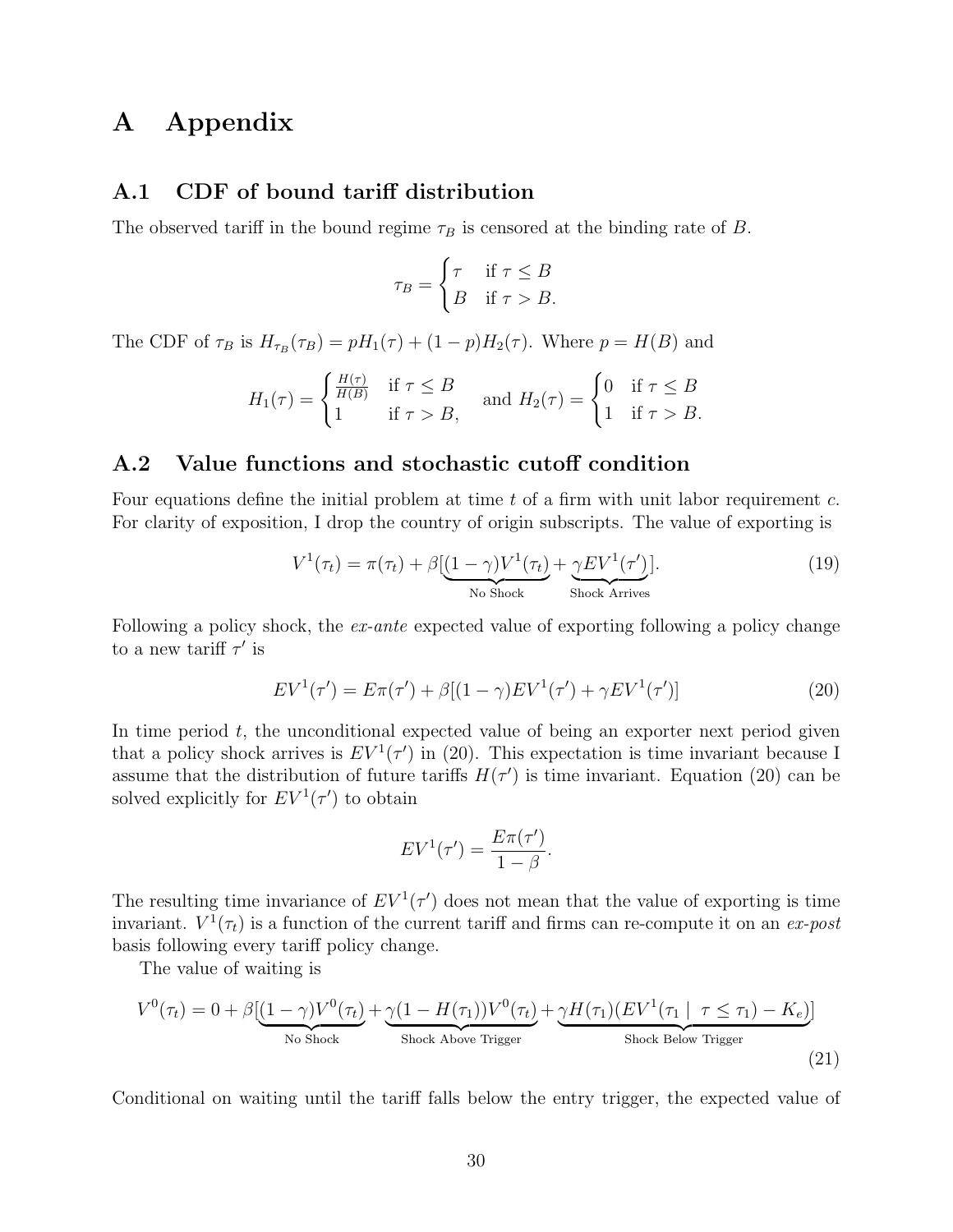exporting is

$$
EV^{1}(\tau_{1} \mid \tau \leq \tau_{1}) = E\pi(\tau' \mid \tau' < \tau_{1}) + \beta[(1-\gamma)EV^{1}(\tau_{1} \mid \tau_{t} \leq \tau_{1}) + \gamma EV^{1}(\tau')]
$$
(22)

This equation is structurally the same as  $(19)$ , but it is evaluated *ex-ante* to obtain the expected value of exporting to a firm that delays entry until a more favorable policy shock arrives. If a firm waits to enter in the current period, it must be the case that current tariff exceeds the entry trigger,  $\tau_t > \tau_1$ .

The set of four equations  $(19),(20),(21)$ , and  $(22)$  is a linear system in the four quantities  $V^1(\tau_t)$ ,  $EV^1(\tau')$ ,  $V^0(\tau_t)$ , and  $E[V^1(\tau_1 \mid \tau \leq \tau_1)]$  and can be solved explicitly. The solution to the set of equations is

$$
V^{1}(\tau_{t}) = \frac{\pi(\tau_{t})[1 - \beta(1 - \gamma E[\pi(\tau')])]}{[1 - \beta(1 - \gamma)](1 - \beta)}
$$
\n(23)

$$
EV^1(\tau') = \frac{E[\pi(\tau')]}{1 - \beta} \tag{24}
$$

$$
V^{0}(\tau_{t}) = \beta \gamma H(\tau_{1}) \frac{(1-\beta)E[\pi(\tau') | \tau' < \tau_{1}] - \beta \gamma E[\pi(\tau')] - (1-\beta)[1-\beta(1-\gamma)]K_{e}}{[1-\beta(1-\gamma)][1-\beta(1-\gamma H(\tau_{1}))]}
$$
(25)

$$
EV^{1}(\tau_{1} \mid \tau < \tau_{1}) = \frac{\beta \gamma E[\pi(\tau')] - E[\pi(\tau') \mid \tau' < \tau_{1}](1 - \beta)}{(1 - \beta + \beta \gamma)(1 - \beta)}\tag{26}
$$

The entry margin corresponds to the firm with unit labor requirement  $c^U$  that is just indifferent to entry or waiting at time  $t$ . For this marginal firm, the current tariff equals the entry trigger such that  $\tau_t = \tau_1$ . Equations (23) and (25) for the value of exporting today versus waiting can be substituted into indifference condition (6) to obtain the cutoff condition in the main text.

## A.3 Profit Loss Term  $\Delta(\tau_t)$

#### **A.3.1**  $\Delta(\tau_t) \leq 1$

I denote the maximum tariff by  $\tau_{max}$ .

$$
\Delta(\tau_t) = \left[ E(\tau^{-\sigma}) + H(\tau_t) [\tau_t^{-\sigma} - E(\tau^{-\sigma} | \tau \le \tau_t)] \right] / \tau_t^{-\sigma}
$$
  
\n
$$
= \left[ \int_1^{\tau_{max}} \tau^{-\sigma} dH(\tau) + H(\tau_t) \tau_t^{-\sigma} - \int_1^{\tau_t} \tau^{-\sigma} dH(\tau) \right] / \tau_t^{-\sigma}
$$
  
\n
$$
= \left[ \int_{\tau_t}^{\tau_{max}} \tau^{-\sigma} dH(\tau) + H(\tau_t) \tau_t^{-\sigma} \right] / \tau_t^{-\sigma}
$$
  
\n
$$
= \left[ (1 - H(\tau_t)) E(\tau^{-\sigma} | \tau \ge \tau_t) + H(\tau_t) \tau_t^{-\sigma} \right] / \tau_t^{-\sigma}
$$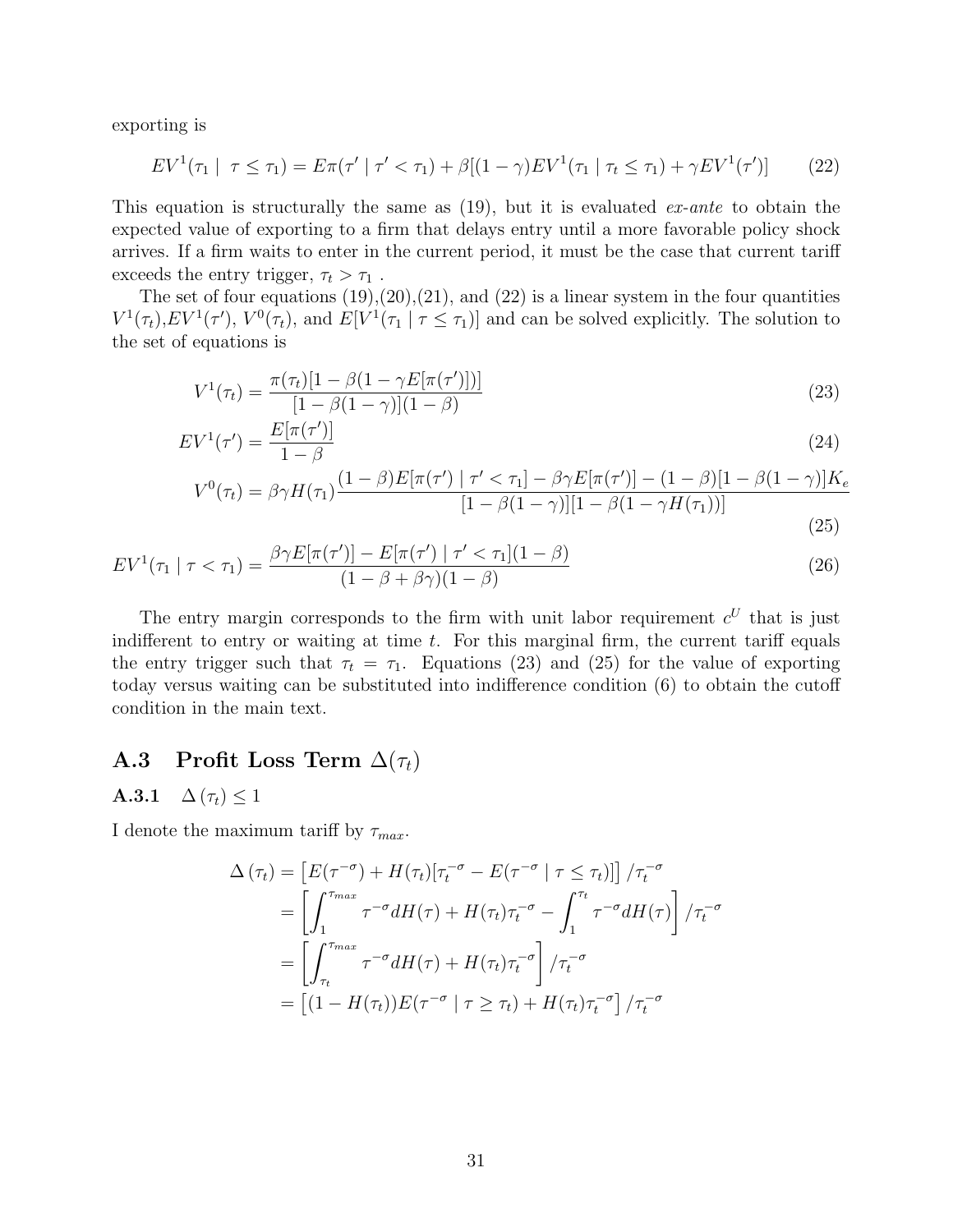Then to show that  $\Delta(\tau_t) \leq 1$ , I take the difference D of the numerator and denominator in the final line above

$$
D = \left[ (1 - H(\tau_t)) E(\tau^{-\sigma} \mid \tau \ge \tau_t) + H(\tau_t) \tau_t^{-\sigma} \right] - \tau_t^{-\sigma}
$$
  
= 
$$
(1 - H(\tau_t)) [E(\tau^{-\sigma} \mid \tau \ge \tau_t) - \tau_t^{-\sigma}]
$$
  

$$
\le 0
$$

The inequality follows because  $\tau_t^{-\sigma}$  is always greater than  $E(\tau^{-\sigma} | \tau > \tau_t)$ . When the current tariff is at the maximum of the support of  $H(\tau)$  such that  $\tau_t = \tau_h$ , then the difference in brackets and the term  $(1 - H(\tau_t))$  are both zero.

#### A.3.2 Derivation of  $\Delta(\tau_t, B)$  when tariffs are bound.

$$
\Delta(\tau_t) = \left[ E(\tau^{-\sigma}) + H(\tau_t) [\tau_t^{-\sigma} - E(\tau^{-\sigma} \mid \tau \le \tau_t)] \right] / \tau_t^{-\sigma}
$$
  
\n
$$
= \left[ (1 - H(B))B^{-\sigma} + \int_1^B \tau^{-\sigma} dH(\tau) + H(\tau_t) \tau_t^{-\sigma} - \int_1^{\tau_t} \tau^{-\sigma} dH(\tau) \right] / \tau_t^{-\sigma}
$$
  
\n
$$
= \left[ (1 - H(B))B^{-\sigma} + \int_{\tau_t}^B \tau^{-\sigma} dH(\tau) + H(\tau_t) \tau_t^{-\sigma} \right] / \tau_t^{-\sigma}
$$
  
\n
$$
= \frac{(1 - H(B))B^{-\sigma} + [H(B) - H(\tau_t)]E(\tau^{-\sigma} \mid \tau_t < \tau < B) + H(\tau_t) \tau_t^{-\sigma}}{\tau_t^{-\sigma}}
$$
(27)

## A.4 Proofs of Propositions 1 and 2

**PROPOSITION 1** [Caution] The entry cutoff  $c^U$  is less elastic with respect to tariff changes in the stochastic model relative to once-and-for-all deterministic tariff changes.

#### PROOF:

As described in the main text, the proof consists of two parts. First, I show that the expected profit loss of a bad shock is decreasing in the current tariff  $\tau_t$ . Second, I show the stochastic elasticity is proportionally less than the deterministic elasticity.

(1)  $\frac{\partial \Delta(\tau_t)}{\partial \tau_t} \geq 0$  implies the proportion of profits lost in a tariff reversal,  $\Delta(\tau_t) - 1$ , is reduced as tariffs increase.

$$
\frac{\partial \Delta(\tau_t)}{\partial \tau_t} = \tau_t[-\tau_t^{-\sigma}h(\tau_t) + h(\tau_t)\tau_t^{-\sigma} - \sigma H(\tau_t)\tau_t^{-\sigma-1}]/\tau_t^{-\sigma} + \tau_t[(1 - H(\tau_t))E(\tau^{-\sigma} | \tau \ge \tau_t) + H(\tau_t)\tau_t^{-\sigma}](\tau)
$$
\n
$$
= \tau_t[-\sigma H(\tau_t)\tau_t^{-1}] + \sigma \tau^{\sigma}[(1 - H(\tau_t))E(\tau^{-\sigma} | \tau \ge \tau_t) + H(\tau_t)\tau_t^{-\sigma}]
$$
\n
$$
= \sigma \tau^{\sigma}[-H(\tau_t)\tau_t^{-\sigma} + (1 - H(\tau_t))E(\tau^{-\sigma} | \tau \ge \tau_t) + H(\tau_t)\tau_t^{-\sigma}]
$$
\n
$$
= \sigma \tau^{\sigma-1}[(1 - H(\tau_t))E(\tau^{-\sigma} | \tau \ge \tau_t)]
$$
\n
$$
= \sigma[(1 - H(\tau_t))E(\tau^{-\sigma} | \tau \ge \tau_t)]/\tau^{-\sigma}
$$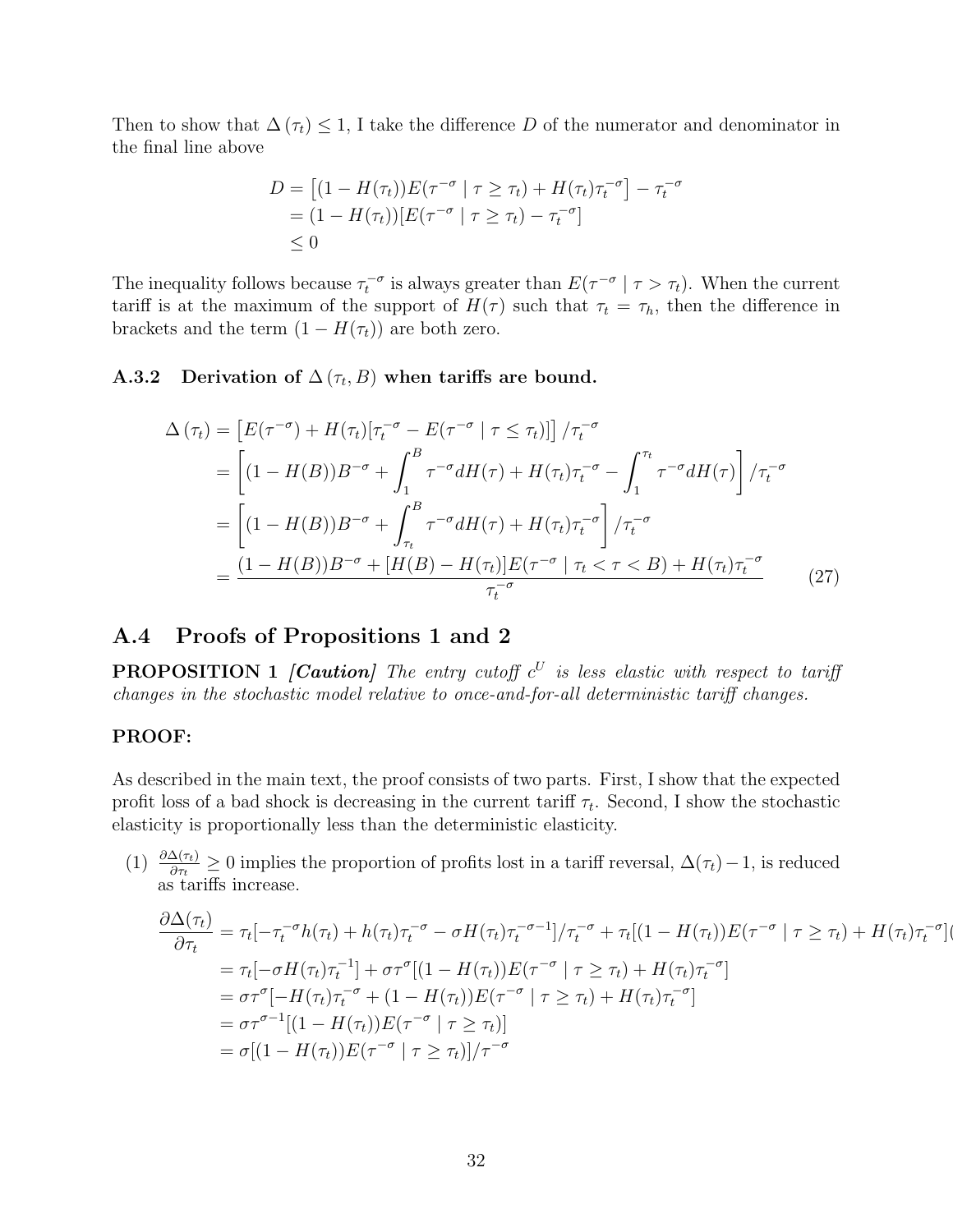In semi-elasticity terms, this becomes

$$
\frac{\partial \Delta(\tau_t)}{\partial \ln \tau_t} = \frac{\sigma[(1 - H(\tau_t))E(\tau^{-\sigma} \mid \tau \ge \tau_t)]}{\tau^{-\sigma}} \ge 0
$$

(2) Using the expression for  $c_j^U$  from in equation (7), I log differentiate and derive the elasticity

$$
\varepsilon^{U}(\tau_{t}) = \frac{d \ln c_{t}^{D}}{d \ln \tau_{t}} + \frac{d \ln \Theta_{t}}{d \ln \tau_{t}}
$$
\n
$$
= -\frac{\sigma}{\sigma - 1} + \frac{1}{\sigma - 1} \left( \frac{\beta \gamma}{(1 - \beta + \beta \gamma \Delta)} \frac{d \Delta_{t}}{d \ln \tau_{t}} \right)
$$
\n
$$
= -\frac{\sigma}{\sigma - 1} \left[ 1 - \left( \frac{\beta \gamma}{(1 - \beta + \beta \gamma \Delta)} \left( \frac{[(1 - H(\tau_{t}))E(\tau^{-\sigma} | \tau \ge \tau_{t})]}{\tau_{t}^{-\sigma}} \right) \right) \right]
$$
\n
$$
= -\frac{\sigma}{\sigma - 1} \times \phi(\tau_{t})
$$
\n
$$
= \varepsilon^{D}(\tau) \times \phi(\tau_{t})
$$

The term in brackets, represented by  $\phi(\tau_t)$ , is less than or equal to one. Therefore, in absolute values  $| \varepsilon^{U}(\tau_t) | < | \varepsilon^{D}(\tau_t) |$ .

**PROPOSITION 2** *[Delay] Higher bindings or higher arrival rates of policy shocks reduce* the entry cutoff by delaying investment in market entry. In elasticity terms:

(a) Arrival Rates

$$
\varepsilon(\gamma) = \frac{d \ln c_t^U}{d \ln \gamma} = \frac{d \ln \Theta_t}{d \ln \gamma} = \frac{\beta \gamma}{\sigma - 1} \left[ \frac{1 - \beta}{\left(1 - \beta(1 - \gamma)\right) \left(\left(1 - \beta(1 - \gamma\Delta)\right)\right)} \right] (\Delta - 1) < 0
$$

(b) Bindings

$$
\varepsilon(B) = \frac{d \ln c_t^U}{d \ln B} = \frac{d \ln \Theta_t}{d \ln B} = -\frac{\sigma}{\sigma - 1} \left( \frac{\beta \gamma}{(1 - \beta + \beta \gamma \Delta)} \left( \frac{(1 - H(B))B^{-\sigma}}{\tau_t^{-\sigma}} \right) \right) < 0
$$

#### PROOF:

(a) Log differentiating the cutoff under uncertainty with respect to  $\gamma$ , I obtain

$$
\frac{d\ln c_t^U}{d\ln \gamma} = \frac{\gamma}{\sigma - 1} \left( \frac{d}{d\gamma} \ln(1 - \beta (1 - \gamma \Delta)) - \frac{d}{d\gamma} \ln(1 - \beta (1 - \gamma)) \right)
$$

$$
= \frac{\beta \gamma}{\sigma - 1} \left[ \frac{1 - \beta}{(1 - \beta (1 - \gamma)) ((1 - \beta (1 - \gamma \Delta)))} \right] (\Delta - 1)
$$

We thus have

$$
\operatorname{sgn}\left(\frac{d\ln c_t^U}{d\gamma}\right) = \operatorname{sgn}\left(\frac{\Delta - 1}{((1 - \beta(1 - \gamma\Delta))}\right) < 0
$$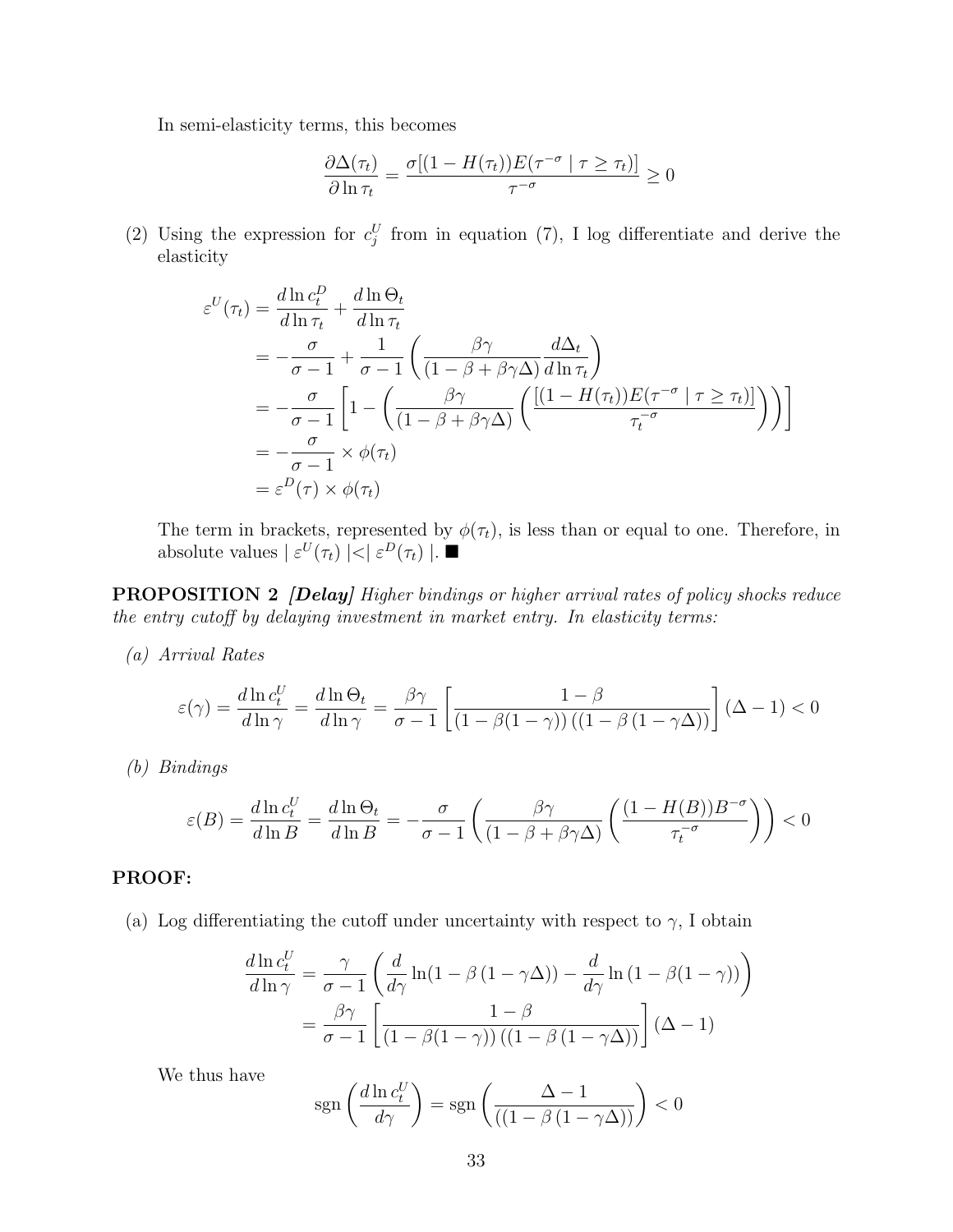which is negative since  $\Delta - 1 < 0$  whenever  $\tau_t < \tau_{max}$ .

(b) I use the binding censored version of the profit loss term  $\Delta(\tau_t, B)$  from equation (27). Log differentiating the cutoff, I obtain

$$
\frac{d \ln c_t^U}{d \ln B} = \frac{1}{\sigma - 1} \left( \frac{\beta \gamma}{(1 - \beta + \beta \gamma \Delta)} \frac{d \Delta_{t,B}}{d \ln B} \right)
$$
  
= 
$$
-\frac{\sigma}{\sigma - 1} \left( \frac{\beta \gamma}{(1 - \beta + \beta \gamma \Delta)} \left[ \frac{(1 - H(B))B^{-\sigma}}{\tau_t^{-\sigma}} \right] \right) < 0.
$$

The term is brackets is positive and the cutoff is decreasing in the binding.  $\blacksquare$ 

#### A.5 Data Sources and Descriptions

I use trade flow and product data for all imported exporter-product pairs from 2004 and 2006. These data are at 10-digit level of disaggregation known as the Harmonized Tariff Items Statistical Codes (HTISC) by Australian Customs. The data were obtained on an annual basis from Trade Data International, an authorized re-seller of trade data from the Australian Bureau of Statistics.<sup>25</sup> In 2004 and 2006, there are 8,179 products that could be exported from any single country to Australia.<sup>26</sup> I account for the 153 code changes during the period from 2002 to 2006 to avoid spurious entry and exit of products.

Tariff data were extracted from the WTO's Tariff Analysis On-line system, a comprehensive database tariff concessions. The Integrated Database includes details at the 8-digit tariff line level for Australia's applied MFN tariffs; Generalized System of Preferences; and other unilateral preference programs. The Consolidated Tariff Schedules contain a record of Australia's certified binding concessions at the HS6 level (the level at which bindings are negotiated).

<sup>&</sup>lt;sup>25</sup>The HTISC is equivalent to the Harmonized System in the first 6 digits, known as HS6 level. Following the HS6, the next 2 digits capture "tariff items" and are assigned for further disaggregation of tariff duties. The final 2 digits are "statistical codes" assigned to provide additional disaggregation for statistical purposes.

<sup>&</sup>lt;sup>26</sup>This degree of product diversity is comparable to that found in the 10-digit U.S. import data or Combined Nomenclature of the European Union. For comparison, the level of detail in the HS6 data from the UN COMTRADE database tracks just over 5,000 products due to aggregation.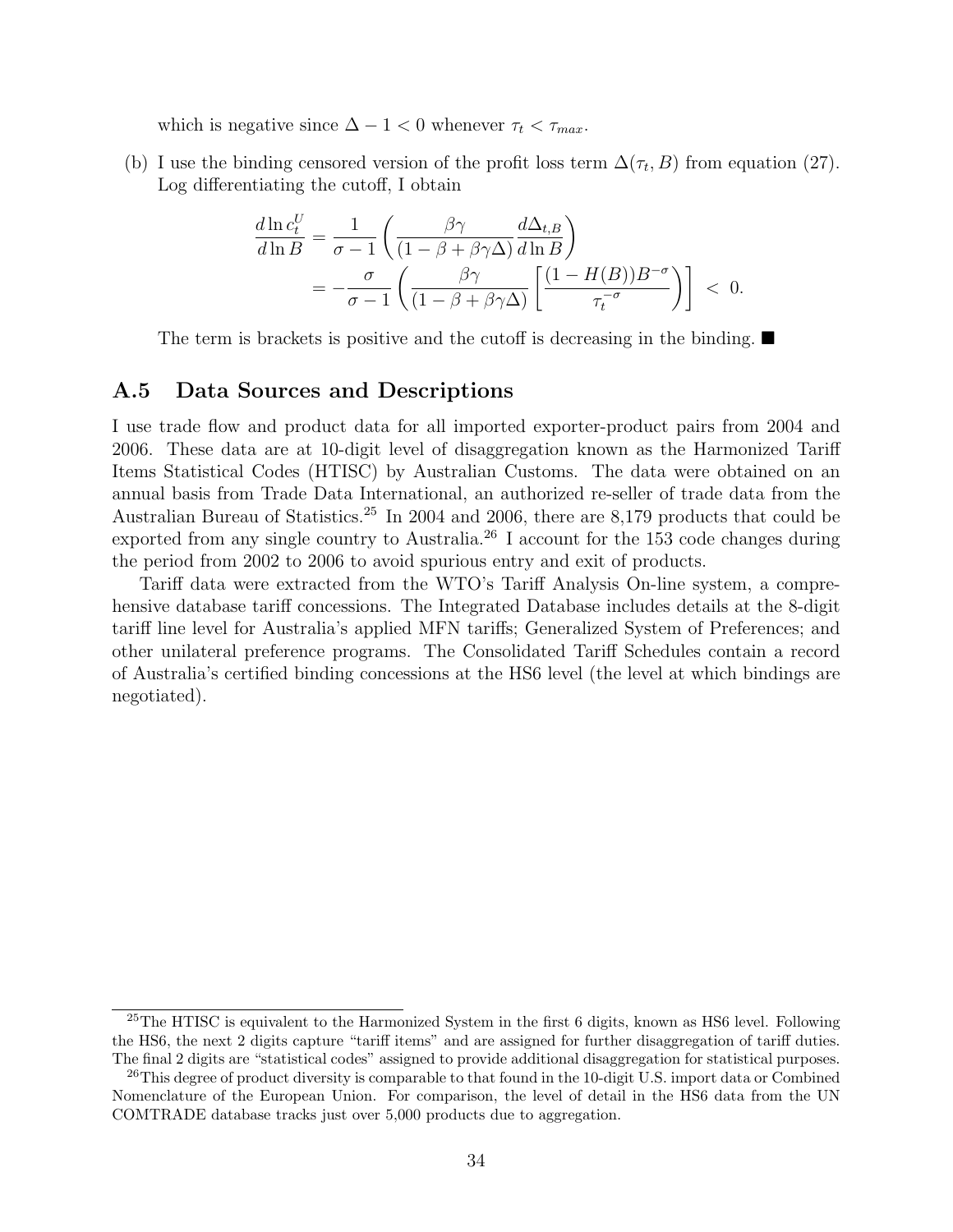|                                 | 2004    | 2006    | Total   |
|---------------------------------|---------|---------|---------|
| Product Traded in 2006 (binary) | 0.133   | 0.117   | 0.125   |
|                                 | (0.340) | (0.321) | (0.331) |
| Applied $Tariff(\ln)$           | 0.045   | 0.038   | 0.041   |
|                                 | (0.057) | (0.041) | (0.050) |
| $\operatorname{Binding}(\ln)$   | 0.100   | 0.101   | 0.100   |
|                                 | (0.093) | (0.093) | (0.093) |
| Binding Uncertainty             | 0.193   | 0.210   | 0.202   |
|                                 | (0.176) | (0.188) | (0.182) |
| Complex Tariff                  | 0.002   | 0.002   | 0.002   |
|                                 | (0.042) | (0.042) | (0.042) |
| NTB AVE $(\ln)$                 | 0.043   | 0.043   | 0.043   |
|                                 | (0.153) | (0.154) | (0.154) |
| Pos. MFN Tariff                 | 0.570   | 0.574   | 0.572   |
|                                 | (0.495) | (0.495) | (0.495) |
| Observations                    | 302,176 | 298,794 | 600,970 |

Table 1: Summary Statistics –Means with standard deviation in parentheses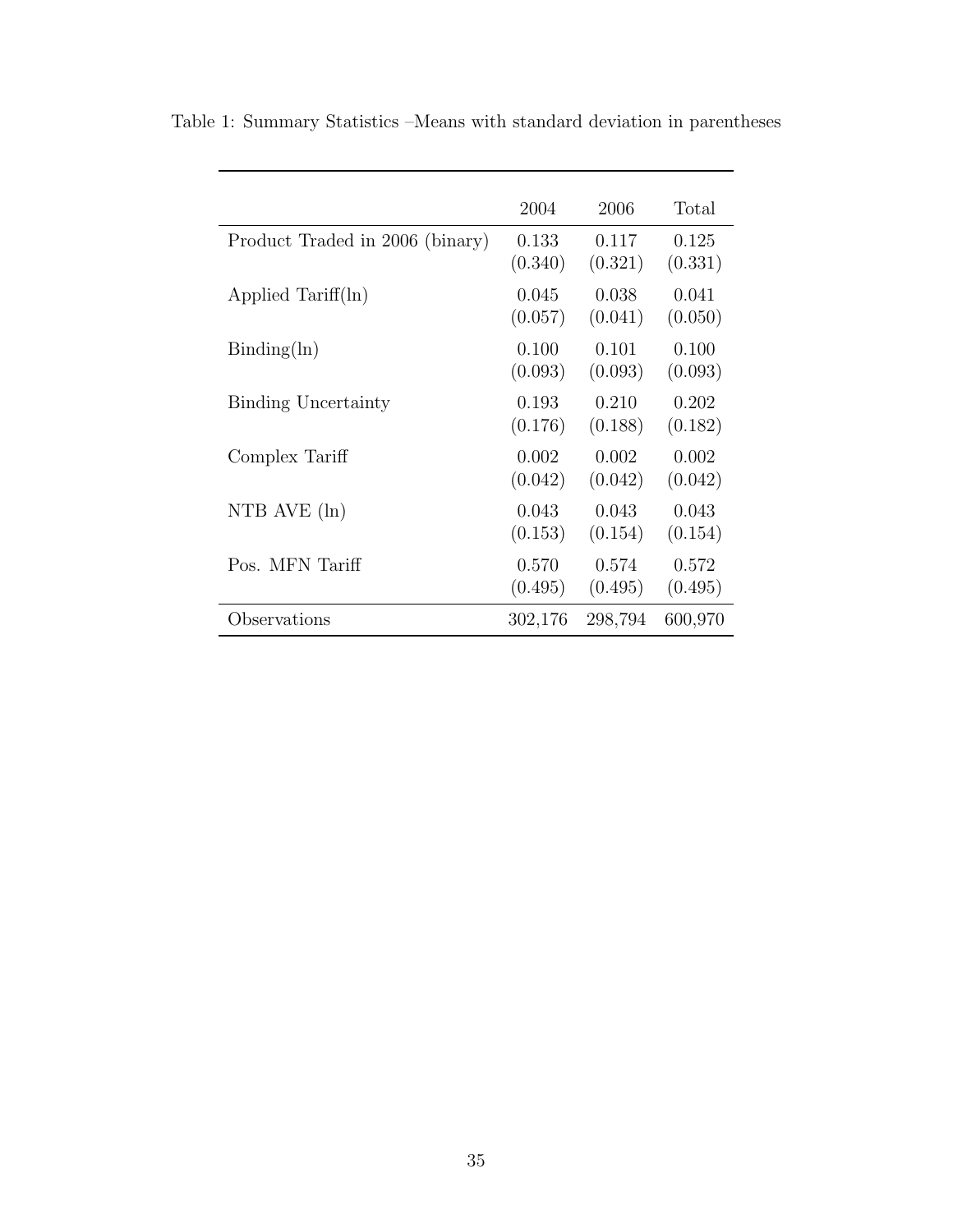| Dependent Variable: Product Traded (binary) |                       |                                         |                                                                      |                  |
|---------------------------------------------|-----------------------|-----------------------------------------|----------------------------------------------------------------------|------------------|
|                                             | (1)                   | (2)                                     | (3)                                                                  | (4)              |
| <b>Marginal Effects:</b>                    |                       |                                         |                                                                      |                  |
| Applied Tariff $(\ln)$                      | $-0.191**$            | $[0.084]$ $[0.084]$ $[0.083]$ $[0.082]$ | $-0.233***$ $-0.235***$                                              | $-0.244***$      |
| Binding Uncertainty                         |                       |                                         | $-0.030***$ $-0.030***$ $-0.029***$<br>$[0.011]$ $[0.011]$ $[0.011]$ |                  |
| Controls                                    |                       |                                         |                                                                      |                  |
| Pos. MFN Tariff (binary)                    | $0.037***$<br>[0.007] | $0.037***$                              | $0.037***$<br>$[0.007]$ $[0.007]$ $[0.007]$                          | $0.037***$       |
| NTB $AVE(ln)-2004$                          |                       |                                         | $-0.008$<br>[0.014]                                                  |                  |
| NTB $AVE(ln)-2006$                          |                       |                                         | $-0.004$<br>[0.015]                                                  |                  |
| Complex Tariff(binary) $-2004$              |                       |                                         |                                                                      | 0.051<br>[0.040] |
| Complex Tariff $(binary)$ –2006             |                       |                                         |                                                                      | 0.032<br>[0.028] |

Table 2: Probability a product is traded in 2004 and 2006

## Elasticities of marginal probability a product is traded computed at mean of Binding Uncertainty Measure

| Applied Tariff                              |        | $-0.139$<br>[0.088] | $-0.139$<br>[0.088] | $-0.15$<br>[0.087]  |
|---------------------------------------------|--------|---------------------|---------------------|---------------------|
| Binding                                     |        | $-0.094$<br>[0.035] | $-0.095$<br>[0.035] | $-0.094$<br>[0.035] |
| Cautionary Effect $(p.p.)$ attenuation of   |        | $-40.484$           | $-40.655$           | $-38.444$           |
| marginal effect of applied tariff in row 1. |        | [20.228]            | [20.128]            | [18.705]            |
| Observations                                | 600970 | 600970              | 600970              | 600970              |
| Adjusted $R^2$                              | 0.299  | 0.299               | 0.299               | 0.299               |

Notes:

All columns include exporter×year and industry(HS4)×year fixed effects. Clustered standard errors in brackets (industry  $\times$  year). \*  $p < 0.10$ , \*\*  $p < 0.05$ , \*\*\*  $p < 0.01$ .  $\sigma = 4$ for uncertainty measure. Tariff and binding elasticity computed at mean of  $U_{tjv}^B$  using equation (16),  $e(\tau) = b_{\tau} - b_B \sigma \times (1 - U_{typ}^B)$ , and (17),  $e(B) = -b_B \sigma \times (1 - U_{typ}^B)$ . See text for derivations.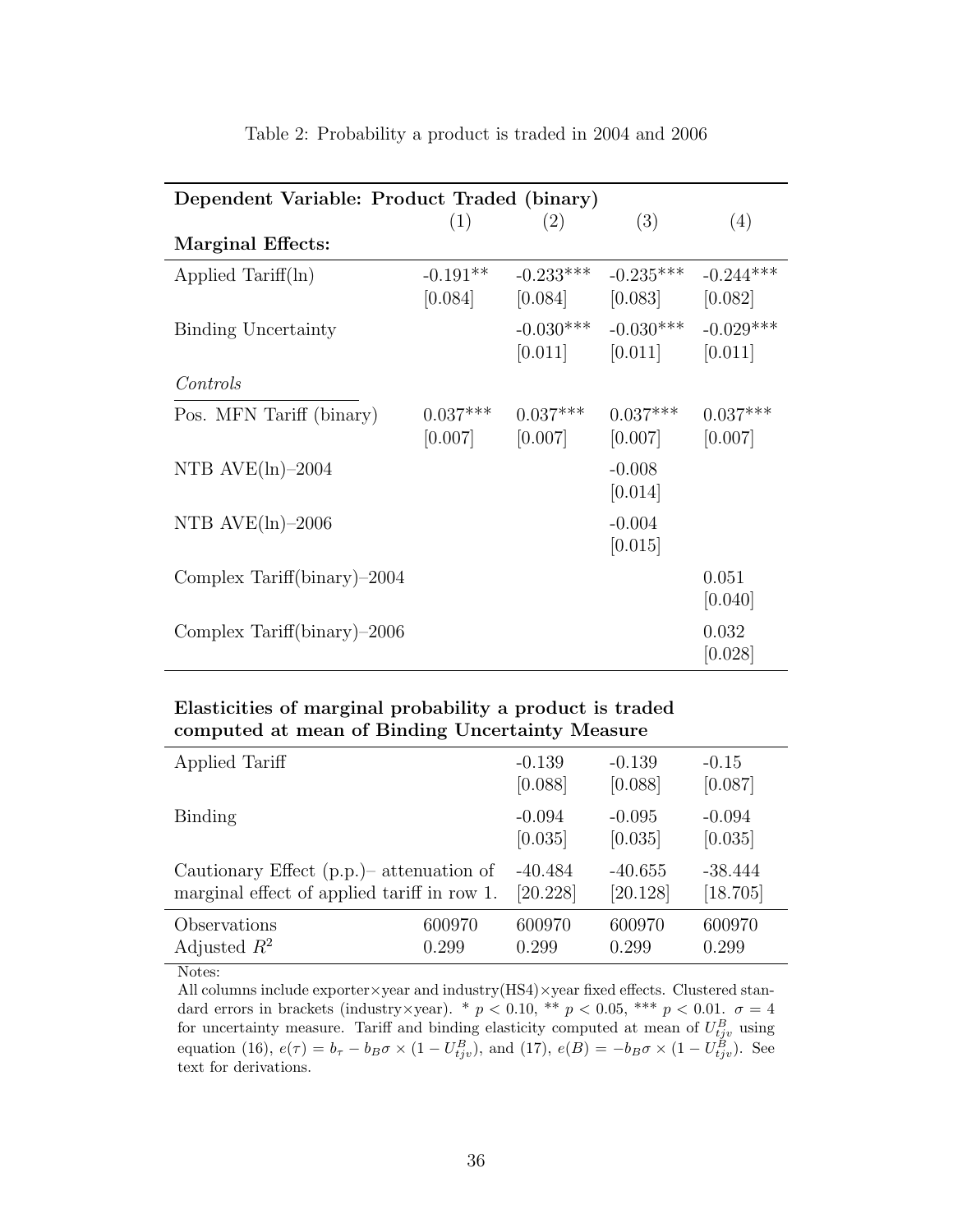| Predicted new product growth rates and growth shares                                 | 2004        |           | 2006        |         |
|--------------------------------------------------------------------------------------|-------------|-----------|-------------|---------|
| Policy experiments:                                                                  | Growth Rate | Share     | Growth Rate | Share   |
| A. Applied tariff-reduce only<br>applied tariffs to zero                             | $4.9\%$     | 44\%      | $4.9\%$     | 42%     |
| B. Binding commitments-reduce<br>bindings only to level of current<br>applied tariff | $3.3\%$     | $30\%$    | $4.1\%$     | 35%     |
| C. Jointly reduce bindings and<br>applied tariffs to zero (net of A and<br>B)        | $2.9\%$     | $26\%$    | $2.7\%$     | 23\%    |
| Total effect of binding all applied<br>tariffs to zero                               | 11.1%       | $100.0\%$ | 11.6\%      | $100\%$ |

Table 3: Quantification of the role of policy uncertainty – predicted growth in traded products from policy changes

Notes:

Estimates computed from coefficient estimates in column 2 of table 2 under the assumption that  $\sigma = 4$ for uncertainty measure. Predicted number of products computed as the sum across all observations of the increase in the probability a product is traded by experiment and year. Totals do no add precisely due to rounding error. Growth rates computed relative to true number of traded products in the sample: 40,195 in 2004 and 34,905 in 2006. The smaller total in 2006 is partly due to dropping the U.S. and Thailand from the sample following their PTA implementation. All calcutions are statistically different from zero with standard errors computed via the delta method (unreported). See text for exact formulas.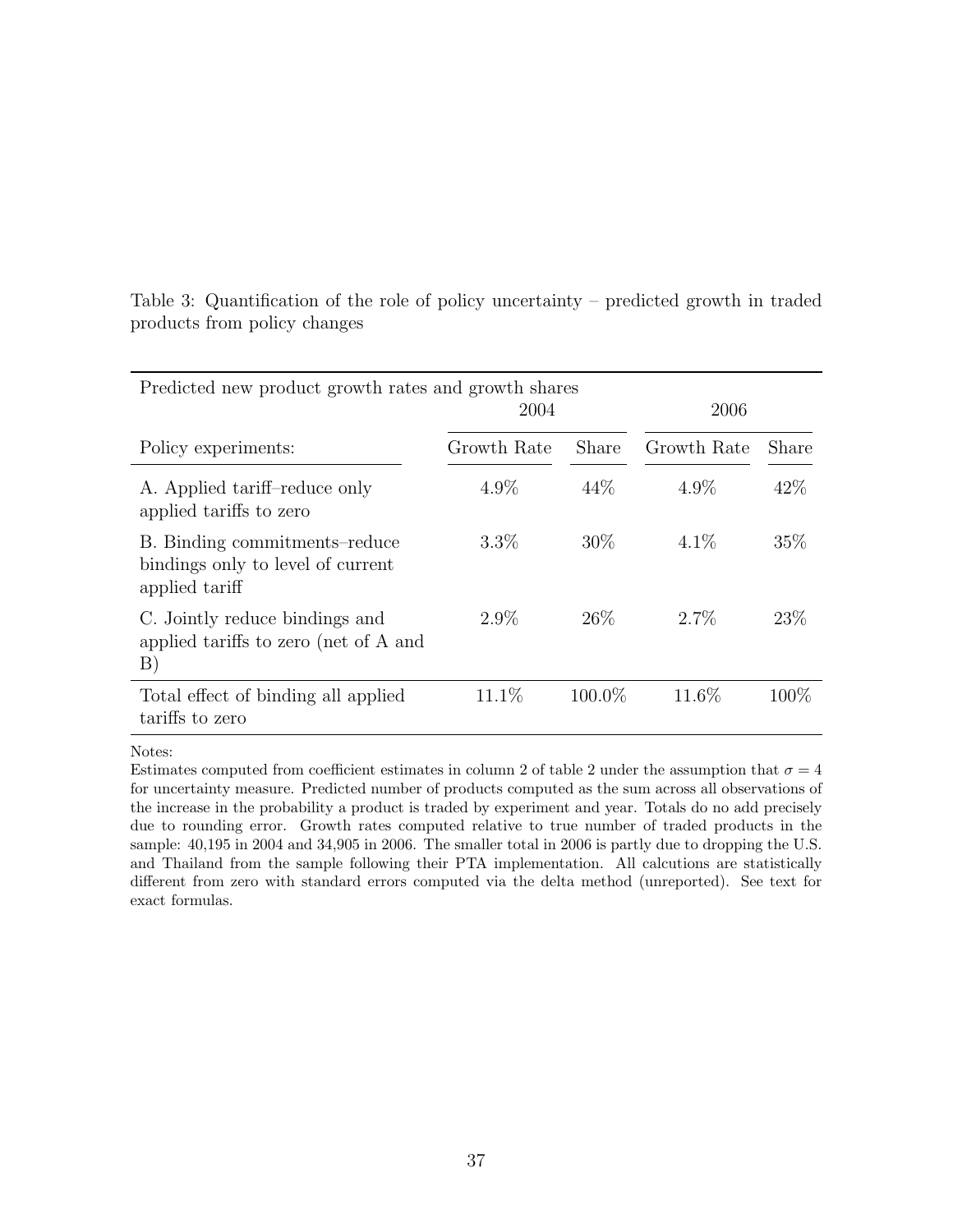| Dependent Variable: Product Traded (binary) |              |              |              |
|---------------------------------------------|--------------|--------------|--------------|
|                                             | (1)          | (2)          | (3)          |
| <b>Elasticity Parameter:</b>                | $\sigma = 3$ | $\sigma = 4$ | $\sigma = 5$ |
| Applied $Tariff(ln)$                        | $-0.234***$  | $-0.233***$  | $-0.232***$  |
|                                             | [0.084]      | [0.084]      | [0.084]      |
| Binding Uncertainty                         | $-0.037***$  | $-0.030***$  | $-0.025**$   |
|                                             | [0.013]      | [0.011]      | [0.010]      |
| Pos. MFN Tariff(binary)                     | $0.037***$   | $0.037***$   | $0.037***$   |
|                                             | [0.007]      | [0.007]      | [0.007]      |
| Observations                                | 600970       | 600970       | 600970       |
| Adjusted $R^2$                              | 0.299        | 0.299        | 0.299        |

Table 4: Robustness across alternative elasticity of substitution parameters  $(\sigma)$  for uncertainty measure

Notes:

All columns include exporter×year and industry(HS4)×year fixed effects. Clustered standard errors in brackets (industry×year). \*  $p < 0.10$ , \*\*  $p < 0.05$ , \*\*\*  $p < 0.01$ .  $\sigma = 4$  for uncertainty measure. See text for description of elasticity calculations.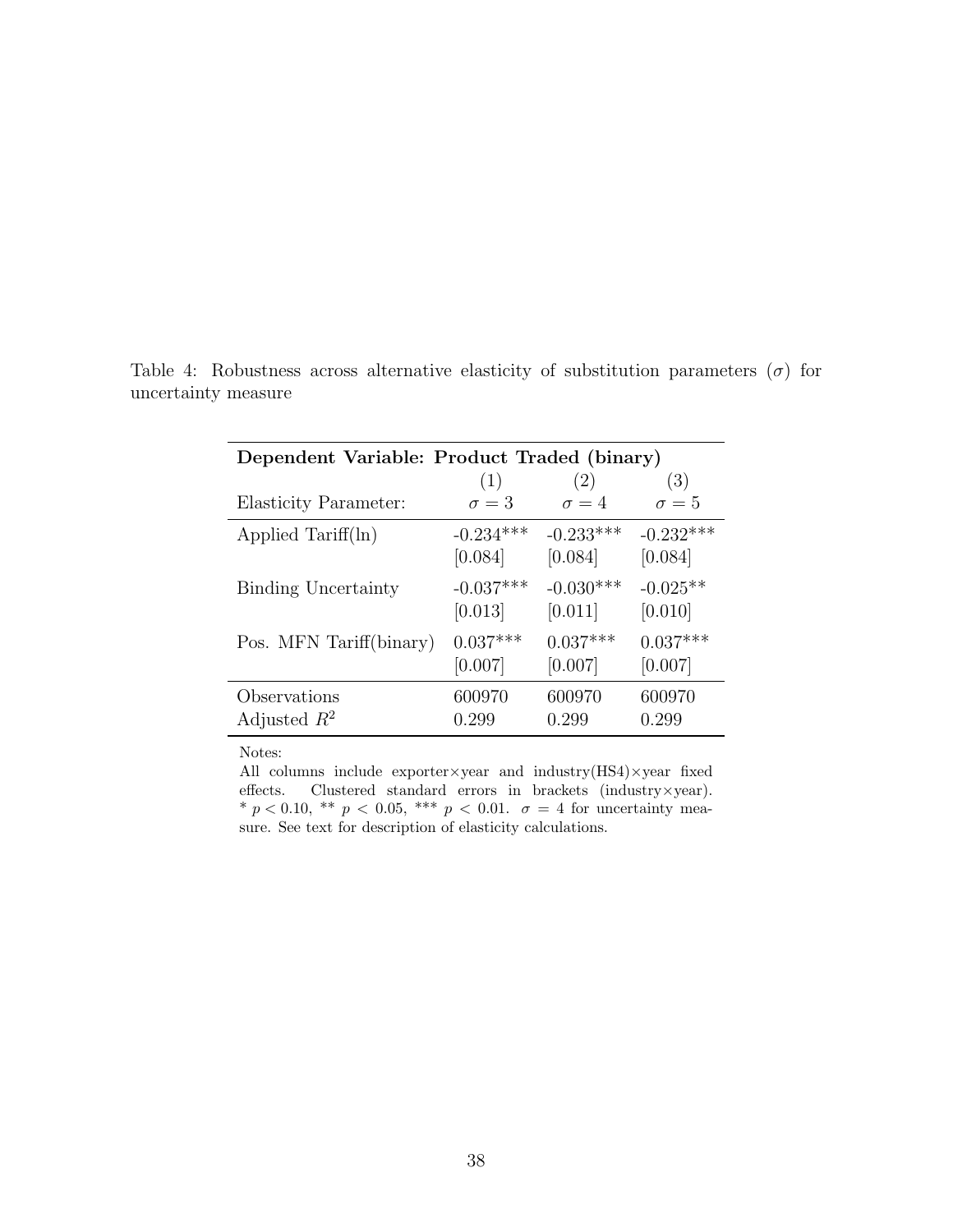| Dependent Variable: Product Traded (binary) |                       |                        |  |  |
|---------------------------------------------|-----------------------|------------------------|--|--|
|                                             | (1)                   | $\left( 2\right)$      |  |  |
| Applied $Tariff(\ln)$                       | $-0.163*$<br>[0.086]  | $-0.362***$<br>[0.138] |  |  |
| $\operatorname{Binding}(\ln)$               | $-0.068**$<br>[0.027] | $-0.122***$<br>[0.035] |  |  |
| $Tariff \times Binding(ln)$                 |                       | $0.852***$<br>[0.321]  |  |  |
| Pos. MFN Tariff (binary)                    | $0.037***$<br>[0.007] | $0.043***$<br>[0.008]  |  |  |
| Observations<br>Adjusted $R^2$              | 600970<br>0.299       | 600970<br>0.299        |  |  |

Table 5: Robustness to reduced-form estimation on log of bindings and tariffs

Notes:

All columns include exporter×year and industry(HS4)×year fixed effects. Clustered standard errors in brackets (industry×year). \*  $p < 0.10$ , \*\*  $p < 0.05$ , \*\*\*  $p < 0.01$ .  $\sigma = 4$  for uncertainty measure. See text for description of elasticity calculations.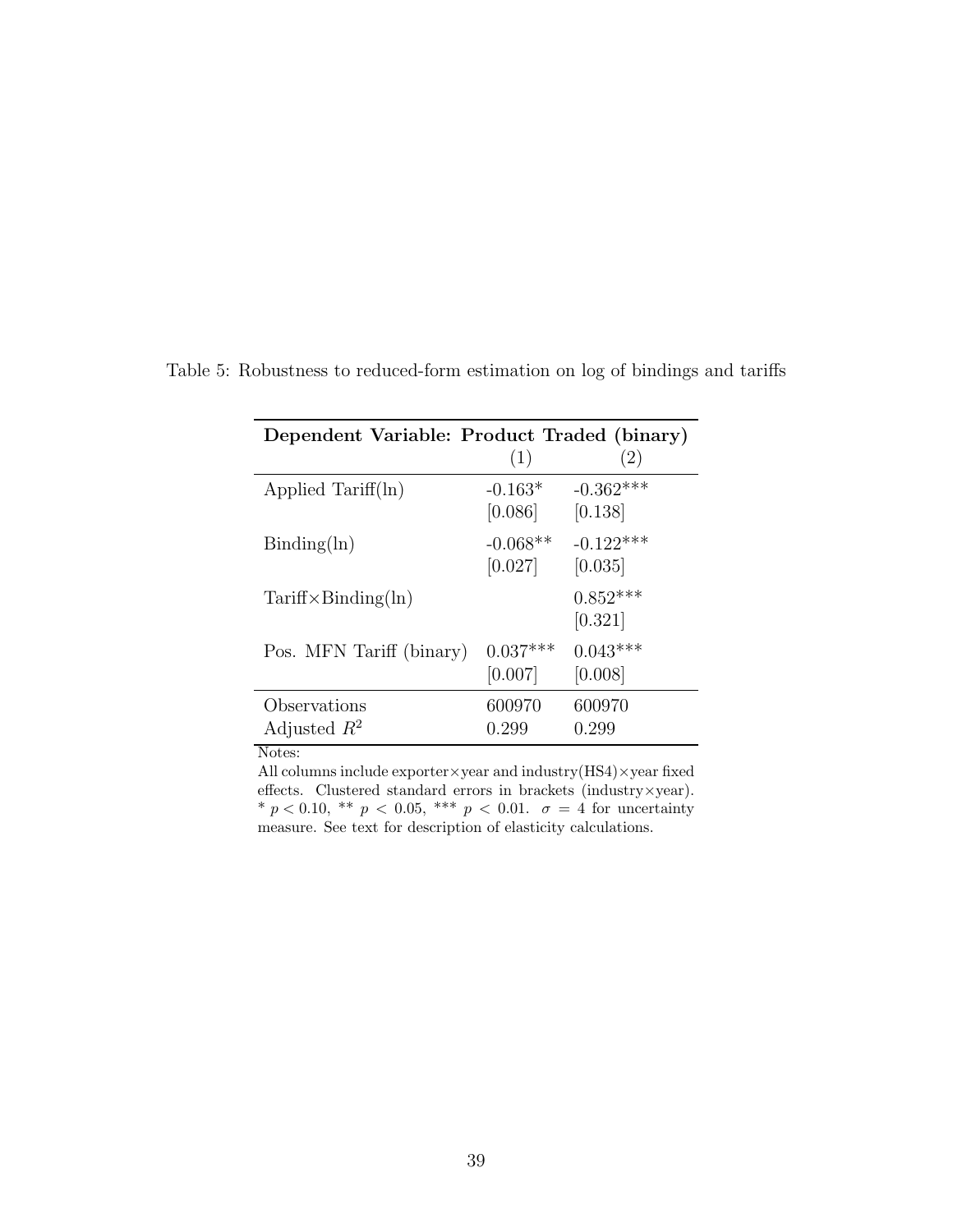Figure 1: Distribution of tariff changes under a binding reversal in 2004



Notes: Change in log points from the MFN tariff to the bound tariff in 2004.  $100 \times \ln(B_v/\tau_v)$  where  $B, \tau = (1 + \text{ad-valorem rate})$ . Bin width is 1.5 log points.